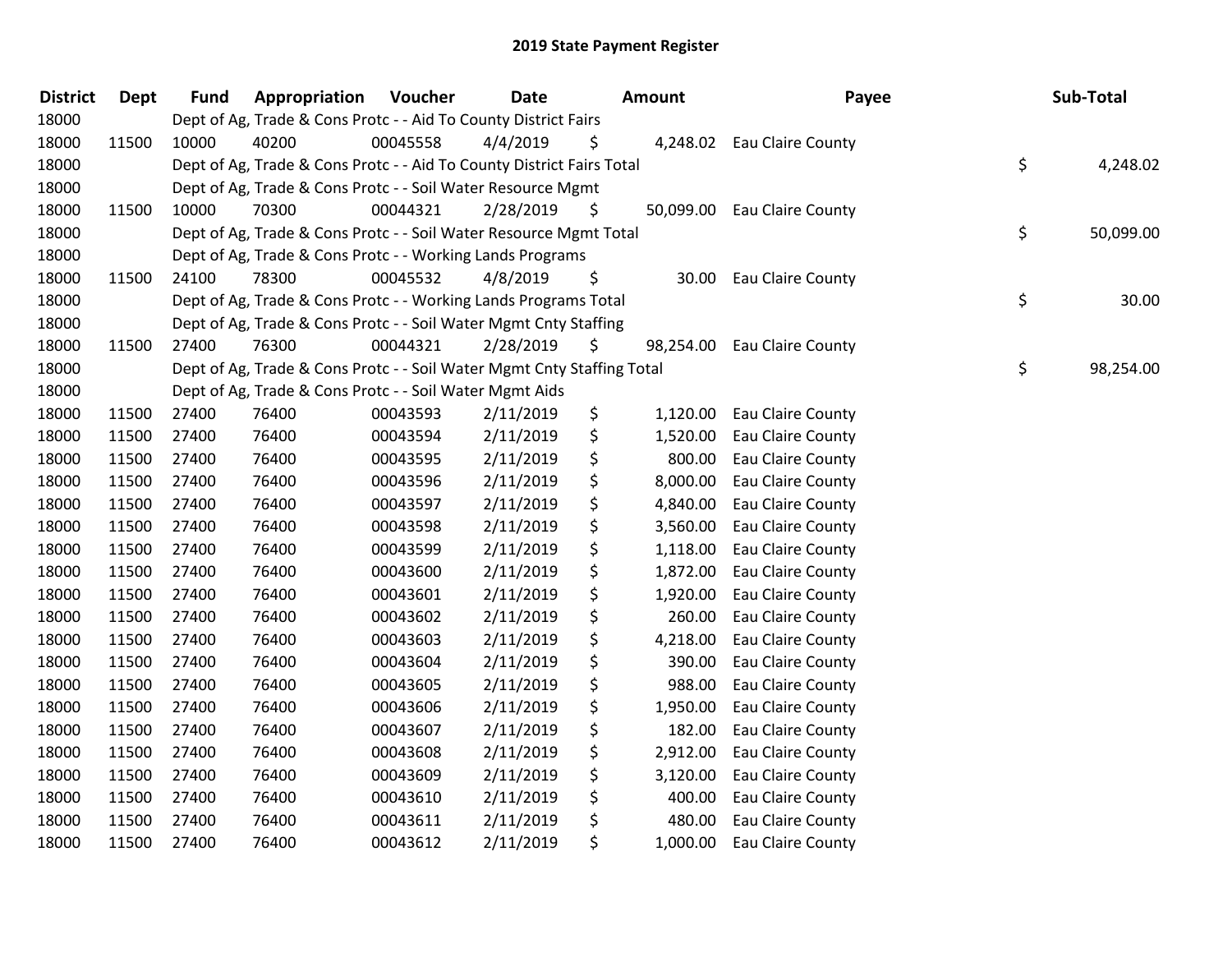| <b>District</b> | Dept  | <b>Fund</b> | Appropriation                                                           | Voucher  | Date       | <b>Amount</b>   | Payee                      | Sub-Total       |
|-----------------|-------|-------------|-------------------------------------------------------------------------|----------|------------|-----------------|----------------------------|-----------------|
| 18000           | 11500 | 27400       | 76400                                                                   | 00043613 | 2/11/2019  | \$<br>12,800.00 | Eau Claire County          |                 |
| 18000           | 11500 | 27400       | 76400                                                                   | 00043614 | 2/11/2019  | \$<br>2,120.00  | Eau Claire County          |                 |
| 18000           | 11500 | 27400       | 76400                                                                   | 00043615 | 2/11/2019  | \$<br>2,990.00  | Eau Claire County          |                 |
| 18000           | 11500 | 27400       | 76400                                                                   | 00043616 | 2/11/2019  | \$<br>6,440.00  | Eau Claire County          |                 |
| 18000           | 11500 | 27400       | 76400                                                                   | 00044540 | 3/4/2019   | \$<br>5,888.00  | Eau Claire County          |                 |
| 18000           |       |             | Dept of Ag, Trade & Cons Protc - - Soil Water Mgmt Aids Total           |          |            |                 |                            | \$<br>70,888.00 |
| 18000           |       |             | Dept of Ag, Trade & Cons Protc - - Clean Sweep Grants                   |          |            |                 |                            |                 |
| 18000           | 11500 | 27400       | 77800                                                                   | 00043849 | 2/14/2019  | \$<br>10,415.00 | Eau Claire County          |                 |
| 18000           | 11500 | 27400       | 77800                                                                   | 00054485 | 12/18/2019 | \$<br>8,000.00  | Eau Claire County          |                 |
| 18000           |       |             | Dept of Ag, Trade & Cons Protc - - Clean Sweep Grants Total             |          |            |                 |                            | \$<br>18,415.00 |
| 18000           |       |             | Dept of Ag, Trade & Cons Protc - - Agriculture-Soil & Water             |          |            |                 |                            |                 |
| 18000           | 11500 | 36300       | <b>WE100</b>                                                            | 00043587 | 2/11/2019  | \$              | 9,732.36 Eau Claire County |                 |
| 18000           | 11500 | 36300       | <b>WE100</b>                                                            | 00043588 | 2/11/2019  | \$              | 6,932.64 Eau Claire County |                 |
| 18000           | 11500 | 36300       | <b>WE100</b>                                                            | 00043589 | 2/11/2019  | \$<br>2,865.80  | Eau Claire County          |                 |
| 18000           | 11500 | 36300       | <b>WE100</b>                                                            | 00043590 | 2/11/2019  | \$<br>1,806.00  | Eau Claire County          |                 |
| 18000           | 11500 | 36300       | <b>WE100</b>                                                            | 00043591 | 2/11/2019  | \$<br>9,962.25  | Eau Claire County          |                 |
| 18000           | 11500 | 36300       | <b>WE100</b>                                                            | 00043592 | 2/11/2019  | \$<br>20,942.60 | Eau Claire County          |                 |
| 18000           |       |             | Dept of Ag, Trade & Cons Protc - - Agriculture-Soil & Water Total       |          |            |                 |                            | \$<br>52,241.65 |
| 18000           |       |             | Dept of Ag, Trade & Cons Protc - - Conservation Reserve Enhancemt       |          |            |                 |                            |                 |
| 18000           | 11500 | 36300       | <b>WF100</b>                                                            | 00048093 | 6/28/2019  | \$<br>35.88     | Eau Claire County          |                 |
| 18000           |       |             | Dept of Ag, Trade & Cons Protc - - Conservation Reserve Enhancemt Total |          |            |                 |                            | \$<br>35.88     |
| 18000           |       |             | Dept of Safety & Prof Services - - General Program Operations           |          |            |                 |                            |                 |
| 18000           | 16500 | 10000       | 12100                                                                   | 00032746 | 9/27/2019  | \$              | 5.56 Eau Claire County     |                 |
| 18000           |       |             | Dept of Safety & Prof Services - - General Program Operations Total     |          |            |                 |                            | \$<br>5.56      |
| 18000           |       |             | Dept of Safety & Prof Services - - Powts Replacement Rehab              |          |            |                 |                            |                 |
| 18000           | 16500 | 10000       | 23600                                                                   | 00028123 | 2/19/2019  | \$<br>12,200.00 | Eau Claire County          |                 |
| 18000           | 16500 | 10000       | 23600                                                                   | 00032278 | 8/22/2019  | \$              | 6,127.00 Eau Claire County |                 |
| 18000           |       |             | Dept of Safety & Prof Services - - Powts Replacement Rehab Total        |          |            |                 |                            | \$<br>18,327.00 |
| 18000           |       |             | Dept of Natural Resources - - Gen Program Ops-State Funds               |          |            |                 |                            |                 |
| 18000           | 37000 | 21200       | 16100                                                                   | 00303142 | 3/7/2019   | \$<br>1,575.58  | Eau Claire County          |                 |
| 18000           | 37000 | 21200       | 16100                                                                   | 00303143 | 3/7/2019   | \$<br>145.08    | Eau Claire County          |                 |
| 18000           | 37000 | 21200       | 16100                                                                   | 00366701 | 10/21/2019 | \$              | 4,615.43 Eau Claire County |                 |
| 18000           |       |             | Dept of Natural Resources - - Gen Program Ops-State Funds Total         |          |            |                 |                            | \$<br>6,336.09  |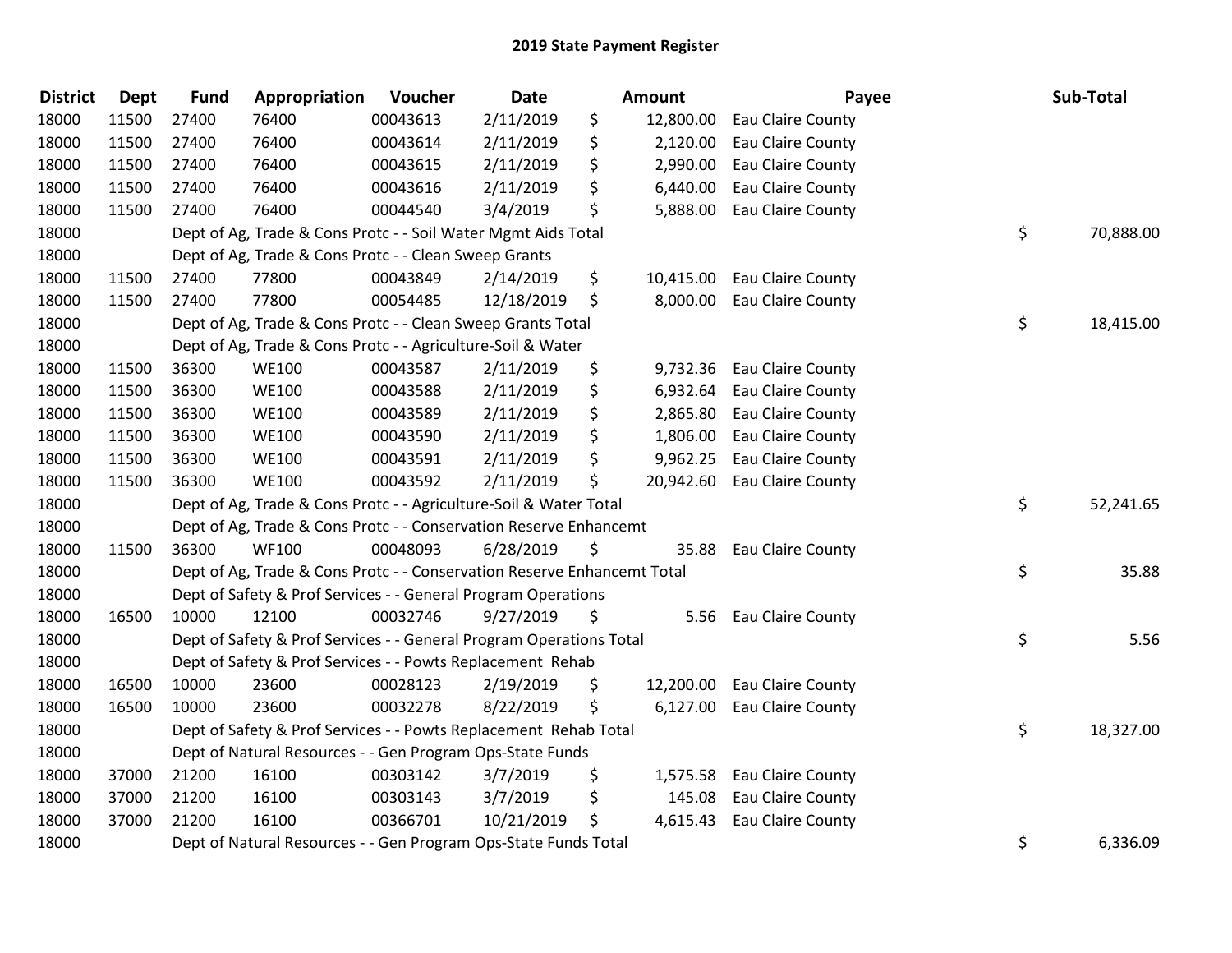| <b>District</b> | Dept  | <b>Fund</b> | Appropriation                                                      | Voucher  | <b>Date</b> | Amount          | Payee                       | Sub-Total       |
|-----------------|-------|-------------|--------------------------------------------------------------------|----------|-------------|-----------------|-----------------------------|-----------------|
| 18000           |       |             | Dept of Natural Resources - - Taxes & Assessmts-Conserv Fund       |          |             |                 |                             |                 |
| 18000           | 37000 | 21200       | 16900                                                              | 00294108 | 1/30/2019   | \$              | 1,505.20 Eau Claire County  |                 |
| 18000           |       |             | Dept of Natural Resources - - Taxes & Assessmts-Conserv Fund Total |          |             |                 |                             | \$<br>1,505.20  |
| 18000           |       |             | Dept of Natural Resources - - General Program Operations --        |          |             |                 |                             |                 |
| 18000           | 37000 | 21200       | 25400                                                              | 00308892 | 4/2/2019    | \$<br>390.00    | Eau Claire County           |                 |
| 18000           | 37000 | 21200       | 25400                                                              | 00309125 | 4/4/2019    | \$<br>30.00     | Eau Claire County           |                 |
| 18000           | 37000 | 21200       | 25400                                                              | 00351136 | 9/25/2019   | \$<br>480.00    | Eau Claire County           |                 |
| 18000           | 37000 | 21200       | 25400                                                              | 00360701 | 10/3/2019   | \$<br>631.26    | Eau Claire County           |                 |
| 18000           |       |             | Dept of Natural Resources - - General Program Operations -- Total  |          |             |                 |                             | \$<br>1,531.26  |
| 18000           |       |             | Dept of Natural Resources - - Wr Mgt-Lake, River & I/S Mgt         |          |             |                 |                             |                 |
| 18000           | 37000 | 21200       | 46500                                                              | 00303910 | 3/12/2019   | \$              | 4,503.92 Eau Claire County  |                 |
| 18000           |       |             | Dept of Natural Resources - - Wr Mgt-Lake, River & I/S Mgt Total   |          |             |                 |                             | \$<br>4,503.92  |
| 18000           |       |             | Dept of Natural Resources - - Venison Processing                   |          |             |                 |                             |                 |
| 18000           | 37000 | 21200       | 54900                                                              | 00301201 | 3/21/2019   | \$              | 1,470.00 Eau Claire County  |                 |
| 18000           |       |             | Dept of Natural Resources - - Venison Processing Total             |          |             |                 |                             | \$<br>1,470.00  |
| 18000           |       |             | Dept of Natural Resources - - Enf A - Atv & Utv Enforcement        |          |             |                 |                             |                 |
| 18000           | 37000 | 21200       | 55100                                                              | 00359088 | 9/18/2019   | \$<br>4,530.03  | Eau Claire County           |                 |
| 18000           |       |             | Dept of Natural Resources - - Enf A - Atv & Utv Enforcement Total  |          |             |                 |                             | \$<br>4,530.03  |
| 18000           |       |             | Dept of Natural Resources - - Wildlife Damage Claims & Abat        |          |             |                 |                             |                 |
| 18000           | 37000 | 21200       | 55300                                                              | 00301201 | 3/21/2019   | \$              | 7,451.28 Eau Claire County  |                 |
| 18000           |       |             | Dept of Natural Resources - - Wildlife Damage Claims & Abat Total  |          |             |                 |                             | \$<br>7,451.28  |
| 18000           |       |             | Dept of Natural Resources - - Resaids - County Cons Aids           |          |             |                 |                             |                 |
| 18000           | 37000 | 21200       | 56300                                                              | 00288179 | 1/2/2019    | \$              | 2,335.76 Eau Claire County  |                 |
| 18000           | 37000 | 21200       | 56300                                                              | 00372410 | 11/15/2019  | \$<br>1,747.00  | Eau Claire County           |                 |
| 18000           |       |             | Dept of Natural Resources - - Resaids - County Cons Aids Total     |          |             |                 |                             | \$<br>4,082.76  |
| 18000           |       |             | Dept of Natural Resources - - Ra- Fish, WI & Forestry              |          |             |                 |                             |                 |
| 18000           | 37000 | 21200       | 56400                                                              | 00301410 | 2/27/2019   | \$              | 2,467.10 Eau Claire County  |                 |
| 18000           |       |             | Dept of Natural Resources - - Ra- Fish, WI & Forestry Total        |          |             |                 |                             | \$<br>2,467.10  |
| 18000           |       |             | Dept of Natural Resources - - Resaids - Cnty Forst & Admin         |          |             |                 |                             |                 |
| 18000           | 37000 | 21200       | 57200                                                              | 00288464 | 1/4/2019    | \$              | 19,575.00 Eau Claire County |                 |
| 18000           | 37000 | 21200       | 57200                                                              | 00301286 | 3/1/2019    | \$<br>50,775.48 | Eau Claire County           |                 |
| 18000           |       |             | Dept of Natural Resources - - Resaids - Cnty Forst & Admin Total   |          |             |                 |                             | \$<br>70,350.48 |
| 18000           |       |             | Dept of Natural Resources - - Ra- Cnty Snow Trail & Area Aid       |          |             |                 |                             |                 |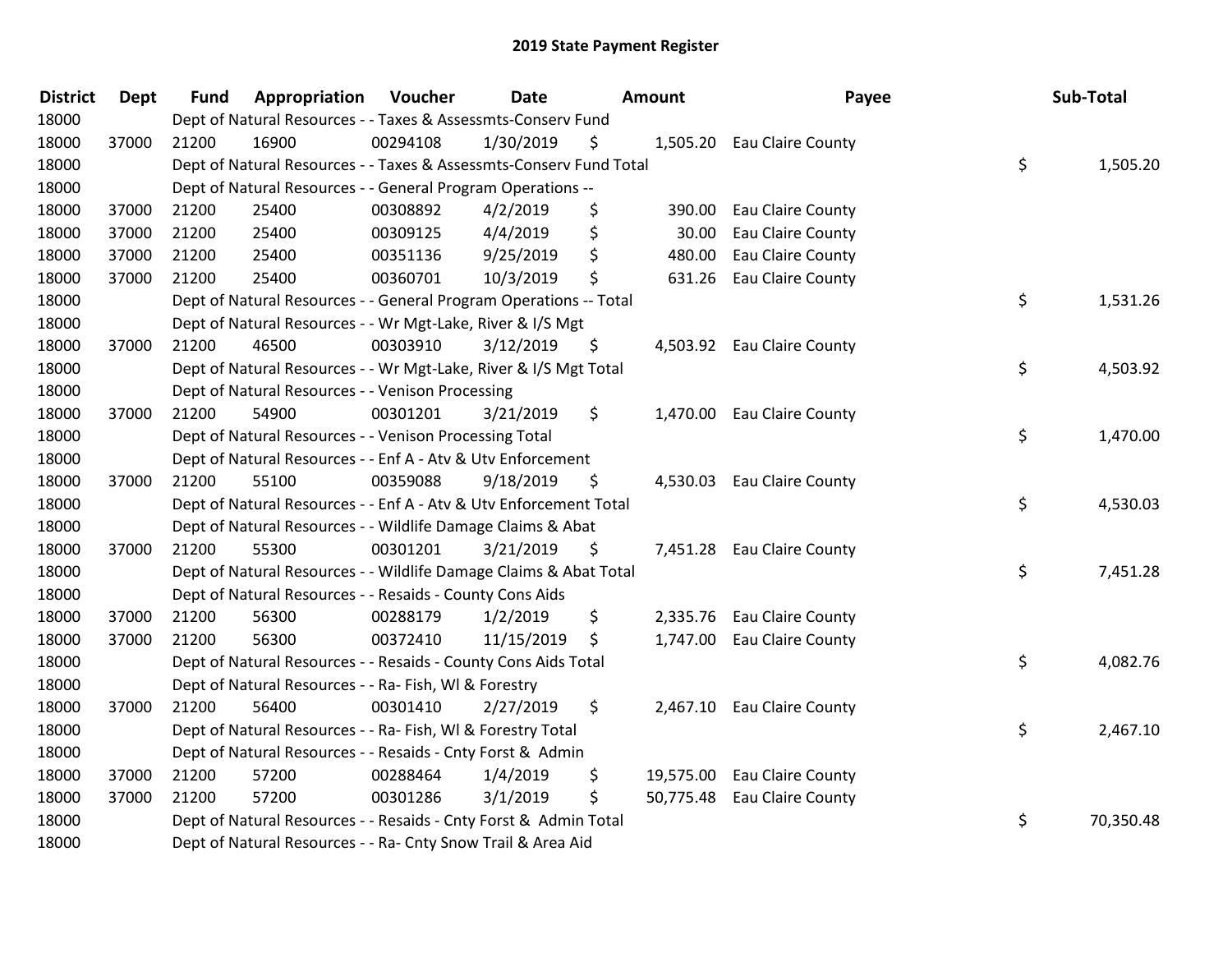| <b>District</b> | <b>Dept</b> | <b>Fund</b> | Appropriation                                                      | Voucher  | Date      | <b>Amount</b>   | Payee                        | Sub-Total        |
|-----------------|-------------|-------------|--------------------------------------------------------------------|----------|-----------|-----------------|------------------------------|------------------|
| 18000           | 37000       | 21200       | 57400                                                              | 00307307 | 3/28/2019 | \$<br>58,050.00 | Eau Claire County            |                  |
| 18000           | 37000       | 21200       | 57400                                                              | 00307444 | 3/28/2019 | \$<br>69,100.00 | Eau Claire County            |                  |
| 18000           | 37000       | 21200       | 57400                                                              | 00307445 | 3/29/2019 | \$<br>26,476.00 | Eau Claire County            |                  |
| 18000           | 37000       | 21200       | 57400                                                              | 00307451 | 3/28/2019 | \$<br>24,100.00 | Eau Claire County            |                  |
| 18000           |             |             | Dept of Natural Resources - - Ra- Cnty Snow Trail & Area Aid Total |          |           |                 |                              | \$<br>177,726.00 |
| 18000           |             |             | Dept of Natural Resources - - Ra- Snowmobile Trail Areas           |          |           |                 |                              |                  |
| 18000           | 37000       | 21200       | 57500                                                              | 00307452 | 3/28/2019 | \$              | 39,686.36 Eau Claire County  |                  |
| 18000           |             |             | Dept of Natural Resources - - Ra- Snowmobile Trail Areas Total     |          |           |                 |                              | \$<br>39,686.36  |
| 18000           |             |             | Dept of Natural Resources - - Ra- Atv Prj Aids, Gas Tax Pymt       |          |           |                 |                              |                  |
| 18000           | 37000       | 21200       | 57600                                                              | 00315894 | 4/26/2019 | \$<br>2,380.00  | Eau Claire County            |                  |
| 18000           | 37000       | 21200       | 57600                                                              | 00316211 | 4/29/2019 | \$<br>16,343.65 | Eau Claire County            |                  |
| 18000           | 37000       | 21200       | 57600                                                              | 00375255 | 12/4/2019 | \$<br>944.51    | Eau Claire County            |                  |
| 18000           | 37000       | 21200       | 57600                                                              | 00375256 | 12/4/2019 | \$<br>17,392.00 | Eau Claire County            |                  |
| 18000           | 37000       | 21200       | 57600                                                              | 00375257 | 12/4/2019 | \$              | 2,051.00 Eau Claire County   |                  |
| 18000           |             |             | Dept of Natural Resources - - Ra- Atv Prj Aids, Gas Tax Pymt Total |          |           |                 |                              | \$<br>39,111.16  |
| 18000           |             |             | Dept of Natural Resources - - Ra- Atv Project Aids                 |          |           |                 |                              |                  |
| 18000           | 37000       | 21200       | 57700                                                              | 00307443 | 3/28/2019 | \$<br>26,476.00 | Eau Claire County            |                  |
| 18000           |             |             | Dept of Natural Resources - - Ra- Atv Project Aids Total           |          |           |                 |                              | \$<br>26,476.00  |
| 18000           |             |             | Dept of Natural Resources - - GPO--State Funds                     |          |           |                 |                              |                  |
| 18000           | 37000       | 21200       | 86100                                                              | 00304180 | 3/13/2019 | \$<br>2.00      | Eau Claire County            |                  |
| 18000           | 37000       | 21200       | 86100                                                              | 00306056 | 3/19/2019 | \$<br>2.00      | Eau Claire County            |                  |
| 18000           | 37000       | 21200       | 86100                                                              | 00307788 | 3/29/2019 | \$<br>3.00      | Eau Claire County            |                  |
| 18000           | 37000       | 21200       | 86100                                                              | 00353820 | 9/19/2019 | \$<br>4.00      | Eau Claire County            |                  |
| 18000           |             |             | Dept of Natural Resources - - GPO--State Funds Total               |          |           |                 |                              | \$<br>11.00      |
| 18000           |             |             | Dept of Natural Resources - - Ea - Urban Nonpoint Source           |          |           |                 |                              |                  |
| 18000           | 37000       | 27400       | 65800                                                              | 00306473 | 3/21/2019 | \$<br>28,003.84 | Eau Claire County            |                  |
| 18000           |             |             | Dept of Natural Resources - - Ea - Urban Nonpoint Source Total     |          |           |                 |                              | \$<br>28,003.84  |
| 18000           |             |             | Dept of Natural Resources - - Fin Asst For Responsible Units       |          |           |                 |                              |                  |
| 18000           | 37000       | 27400       | 67000                                                              | 00322695 | 5/22/2019 | \$              | 460,549.88 Eau Claire County |                  |
| 18000           |             |             | Dept of Natural Resources - - Fin Asst For Responsible Units Total |          |           |                 |                              | \$<br>460,549.88 |
| 18000           |             |             | Dept of Natural Resources - - Recycling Consolidation Grants       |          |           |                 |                              |                  |
| 18000           | 37000       | 27400       | 67300                                                              | 00322695 | 5/22/2019 | \$              | 26,680.14 Eau Claire County  |                  |
| 18000           |             |             | Dept of Natural Resources - - Recycling Consolidation Grants Total |          |           |                 |                              | \$<br>26,680.14  |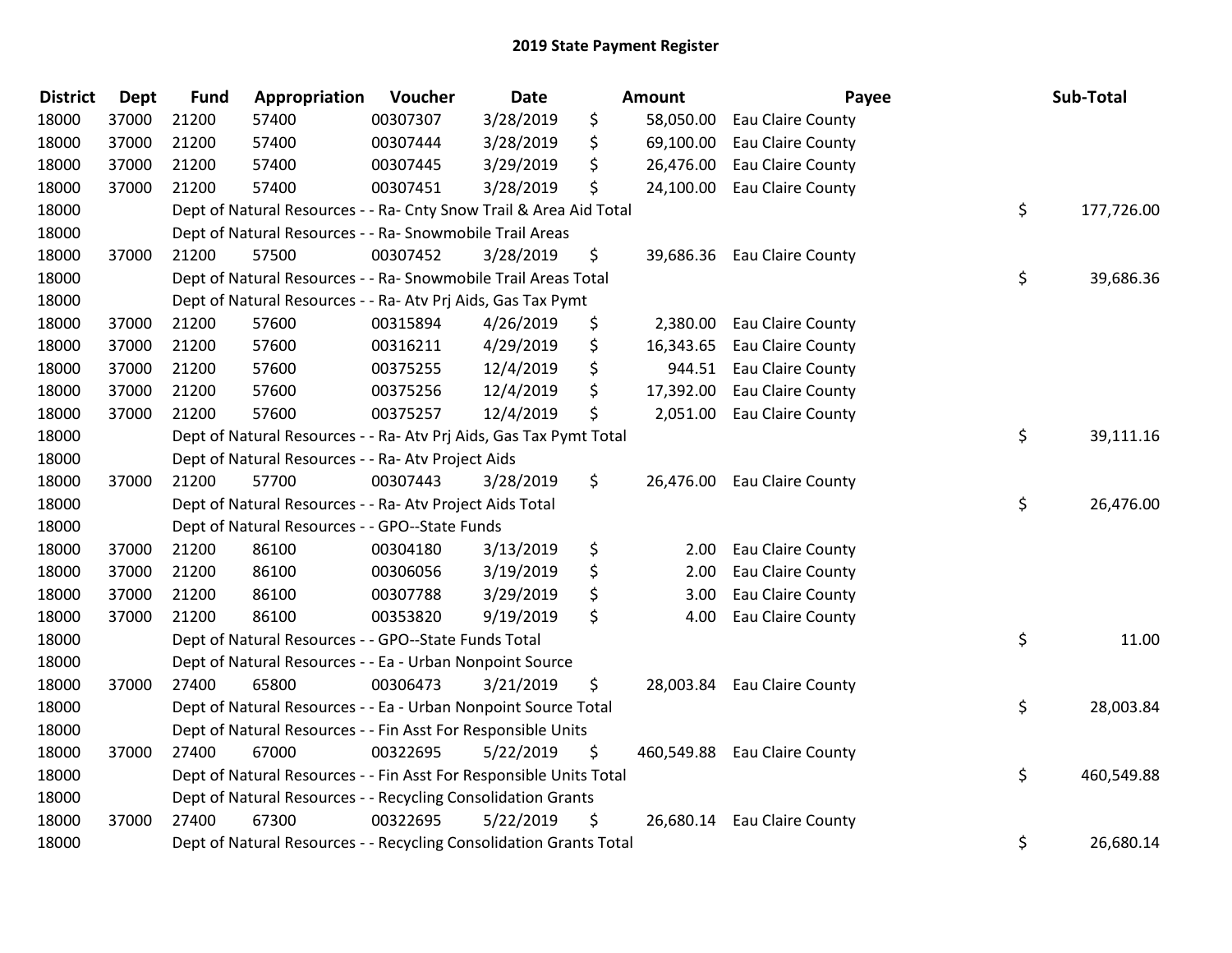| <b>District</b> | <b>Dept</b> | <b>Fund</b> | Appropriation                                                      | Voucher  | Date       |                    | <b>Amount</b> | Payee                        | Sub-Total          |
|-----------------|-------------|-------------|--------------------------------------------------------------------|----------|------------|--------------------|---------------|------------------------------|--------------------|
| 18000           |             |             | Dept of Natural Resources - - Land Acquisition                     |          |            |                    |               |                              |                    |
| 18000           | 37000       | 36300       | <b>TA100</b>                                                       | 00298524 | 2/14/2019  | \$                 |               | 52,390.00 Eau Claire County  |                    |
| 18000           |             |             | Dept of Natural Resources - - Land Acquisition Total               |          |            |                    |               |                              | \$<br>52,390.00    |
| 18000           |             |             | WI Dept of Transportation - - Eldly&Disa Co/Aid Sf                 |          |            |                    |               |                              |                    |
| 18000           | 39500       | 21100       | 16800                                                              | 00340218 | 1/8/2019   | \$                 |               | 240,043.00 Eau Claire County |                    |
| 18000           |             |             | WI Dept of Transportation - - Eldly&Disa Co/Aid Sf Total           |          |            |                    |               |                              | \$<br>240,043.00   |
| 18000           |             |             | WI Dept of Transportation - - County Forest Aids                   |          |            |                    |               |                              |                    |
| 18000           | 39500       | 21100       | 17000                                                              | 00357935 | 3/8/2019   | \$                 |               | 5,592.38 Eau Claire County   |                    |
| 18000           |             |             | WI Dept of Transportation - - County Forest Aids Total             |          |            |                    |               |                              | \$<br>5,592.38     |
| 18000           |             |             | WI Dept of Transportation - - Trans Aids To Co.-Sf                 |          |            |                    |               |                              |                    |
| 18000           | 39500       | 21100       | 19000                                                              | 00335790 | 1/7/2019   | \$                 |               | 850,641.21 Eau Claire County |                    |
| 18000           | 39500       | 21100       | 19000                                                              | 00401115 | 7/1/2019   | \$                 | 1,701,282.42  | Eau Claire County            |                    |
| 18000           | 39500       | 21100       | 19000                                                              | 00443933 | 10/7/2019  | \$                 |               | 850,641.24 Eau Claire County |                    |
| 18000           |             |             | WI Dept of Transportation - - Trans Aids To Co.-Sf Total           |          |            |                    |               |                              | \$<br>3,402,564.87 |
| 18000           |             |             | WI Dept of Transportation - - Transportation Improvement, St       |          |            |                    |               |                              |                    |
| 18000           | 39500       | 21100       | 22200                                                              | 00436618 | 9/23/2019  | \$                 | 86,323.09     | Eau Claire County            |                    |
| 18000           | 39500       | 21100       | 22200                                                              | 00437743 | 9/24/2019  | \$                 |               | 3,768.22 Eau Claire County   |                    |
| 18000           |             |             | WI Dept of Transportation - - Transportation Improvement, St Total |          |            |                    |               |                              | \$<br>90,091.31    |
| 18000           |             |             | WI Dept of Transportation - - Trnsprt Alternats Ff                 |          |            |                    |               |                              |                    |
| 18000           | 39500       | 21100       | 22700                                                              | 00354141 | 2/22/2019  | \$                 |               | 83,420.94 Eau Claire County  |                    |
| 18000           |             |             | WI Dept of Transportation - - Trnsprt Alternats Ff Total           |          |            |                    |               |                              | \$<br>83,420.94    |
| 18000           |             |             | WI Dept of Transportation - - Aero Assistance Sfd                  |          |            |                    |               |                              |                    |
| 18000           | 39500       | 21100       | 26400                                                              | 00450296 | 10/16/2019 | $\ddot{\zeta}$     |               | 137.25 Eau Claire County     |                    |
| 18000           |             |             | WI Dept of Transportation - - Aero Assistance Sfd Total            |          |            |                    |               |                              | \$<br>137.25       |
| 18000           |             |             | WI Dept of Transportation - - Local Rds, Grants Sf                 |          |            |                    |               |                              |                    |
| 18000           | 39500       | 21100       | 27000                                                              | 00468801 | 12/10/2019 | \$                 |               | 188,195.37 Eau Claire County |                    |
| 18000           |             |             | WI Dept of Transportation - - Local Rds, Grants Sf Total           |          |            |                    |               |                              | \$<br>188,195.37   |
| 18000           |             |             | WI Dept of Transportation - - Aero Assistance Lfd                  |          |            |                    |               |                              |                    |
| 18000           | 39500       | 21100       | 27400                                                              | 00450296 | 10/16/2019 | $\ddot{\varsigma}$ | 137.25        | Eau Claire County            |                    |
| 18000           |             |             | WI Dept of Transportation - - Aero Assistance Lfd Total            |          |            |                    |               |                              | \$<br>137.25       |
| 18000           |             |             | WI Dept of Transportation - - Loc Rd Imp Prg St Fd                 |          |            |                    |               |                              |                    |
| 18000           | 39500       | 21100       | 27800                                                              | 00465089 | 11/29/2019 | \$                 |               | 3,250.05 Eau Claire County   |                    |
| 18000           |             |             | WI Dept of Transportation - - Loc Rd Imp Prg St Fd Total           |          |            |                    |               |                              | \$<br>3,250.05     |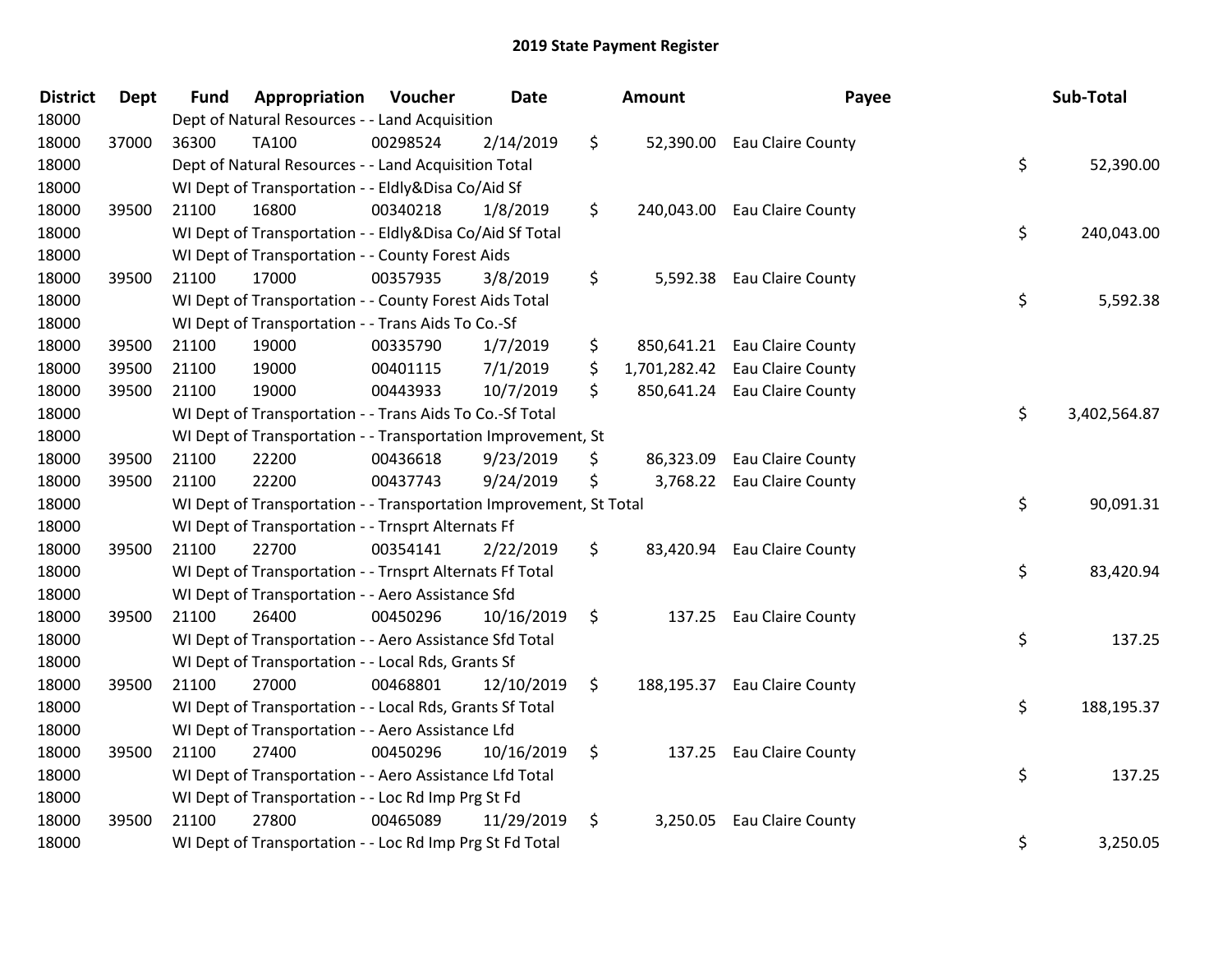| <b>District</b> | <b>Dept</b> | <b>Fund</b> | Appropriation                                           | Voucher  | <b>Date</b> | <b>Amount</b>    | Payee             | Sub-Total       |
|-----------------|-------------|-------------|---------------------------------------------------------|----------|-------------|------------------|-------------------|-----------------|
| 18000           |             |             | WI Dept of Transportation - - Aero Assistance Ffd       |          |             |                  |                   |                 |
| 18000           | 39500       | 21100       | 28400                                                   | 00450296 | 10/16/2019  | \$<br>2,470.50   | Eau Claire County |                 |
| 18000           |             |             | WI Dept of Transportation - - Aero Assistance Ffd Total |          |             |                  |                   | \$<br>2,470.50  |
| 18000           |             |             | WI Dept of Transportation - - St Hwy Rehab, Sf          |          |             |                  |                   |                 |
| 18000           | 39500       | 21100       | 36300                                                   | 00422425 | 8/9/2019    | \$<br>488.66     | Eau Claire County |                 |
| 18000           | 39500       | 21100       | 36300                                                   | 00424407 | 8/14/2019   | \$<br>2,129.47   | Eau Claire County |                 |
| 18000           |             |             | WI Dept of Transportation - - St Hwy Rehab, Sf Total    |          |             |                  |                   | \$<br>2,618.13  |
| 18000           |             |             | WI Dept of Transportation - - Hwy Mgmt & Opers Sf       |          |             |                  |                   |                 |
| 18000           | 39500       | 21100       | 36500                                                   | 00344491 | 1/25/2019   | \$<br>1,107.00   | Eau Claire County |                 |
| 18000           | 39500       | 21100       | 36500                                                   | 00349685 | 2/21/2019   | \$<br>1,107.00   | Eau Claire County |                 |
| 18000           | 39500       | 21100       | 36500                                                   | 00368503 | 4/10/2019   | \$<br>1,107.00   | Eau Claire County |                 |
| 18000           | 39500       | 21100       | 36500                                                   | 00371632 | 4/25/2019   | \$<br>1,107.00   | Eau Claire County |                 |
| 18000           | 39500       | 21100       | 36500                                                   | 00383341 | 5/30/2019   | \$<br>1,107.00   | Eau Claire County |                 |
| 18000           | 39500       | 21100       | 36500                                                   | 00391745 | 6/10/2019   | \$<br>1,107.00   | Eau Claire County |                 |
| 18000           | 39500       | 21100       | 36500                                                   | 00413494 | 7/18/2019   | \$<br>1,107.00   | Eau Claire County |                 |
| 18000           | 39500       | 21100       | 36500                                                   | 00433504 | 9/13/2019   | \$<br>1,107.00   | Eau Claire County |                 |
| 18000           | 39500       | 21100       | 36500                                                   | 00434048 | 9/13/2019   | \$<br>1,107.00   | Eau Claire County |                 |
| 18000           | 39500       | 21100       | 36500                                                   | 00461057 | 11/12/2019  | \$<br>2,214.00   | Eau Claire County |                 |
| 18000           |             |             | WI Dept of Transportation - - Hwy Mgmt & Opers Sf Total |          |             |                  |                   | \$<br>12,177.00 |
| 18000           |             |             | WI Dept of Transportation - - Routine Maint Sf          |          |             |                  |                   |                 |
| 18000           | 39500       | 21100       | 36800                                                   | 00342960 | 1/18/2019   | \$<br>121,604.98 | Eau Claire County |                 |
| 18000           | 39500       | 21100       | 36800                                                   | 00349625 | 2/21/2019   | \$<br>237,880.44 | Eau Claire County |                 |
| 18000           | 39500       | 21100       | 36800                                                   | 00361924 | 3/19/2019   | \$<br>97,202.05  | Eau Claire County |                 |
| 18000           | 39500       | 21100       | 36800                                                   | 00368503 | 4/10/2019   | \$<br>160,699.50 | Eau Claire County |                 |
| 18000           | 39500       | 21100       | 36800                                                   | 00371632 | 4/25/2019   | \$<br>490,453.02 | Eau Claire County |                 |
| 18000           | 39500       | 21100       | 36800                                                   | 00382491 | 5/30/2019   | \$<br>581,192.56 | Eau Claire County |                 |
| 18000           | 39500       | 21100       | 36800                                                   | 00391745 | 6/10/2019   | \$<br>179,763.11 | Eau Claire County |                 |
| 18000           | 39500       | 21100       | 36800                                                   | 00411957 | 7/12/2019   | \$<br>157,081.35 | Eau Claire County |                 |
| 18000           | 39500       | 21100       | 36800                                                   | 00428340 | 8/28/2019   | \$<br>450,759.35 | Eau Claire County |                 |
| 18000           | 39500       | 21100       | 36800                                                   | 00433504 | 9/13/2019   | \$<br>113,229.95 | Eau Claire County |                 |
| 18000           | 39500       | 21100       | 36800                                                   | 00450711 | 10/17/2019  | \$<br>206,583.07 | Eau Claire County |                 |
| 18000           | 39500       | 21100       | 36800                                                   | 00454092 | 10/28/2019  | \$<br>36,335.19  | Eau Claire County |                 |
| 18000           | 39500       | 21100       | 36800                                                   | 00464727 | 11/25/2019  | \$<br>117,511.60 | Eau Claire County |                 |
|                 |             |             |                                                         |          |             |                  |                   |                 |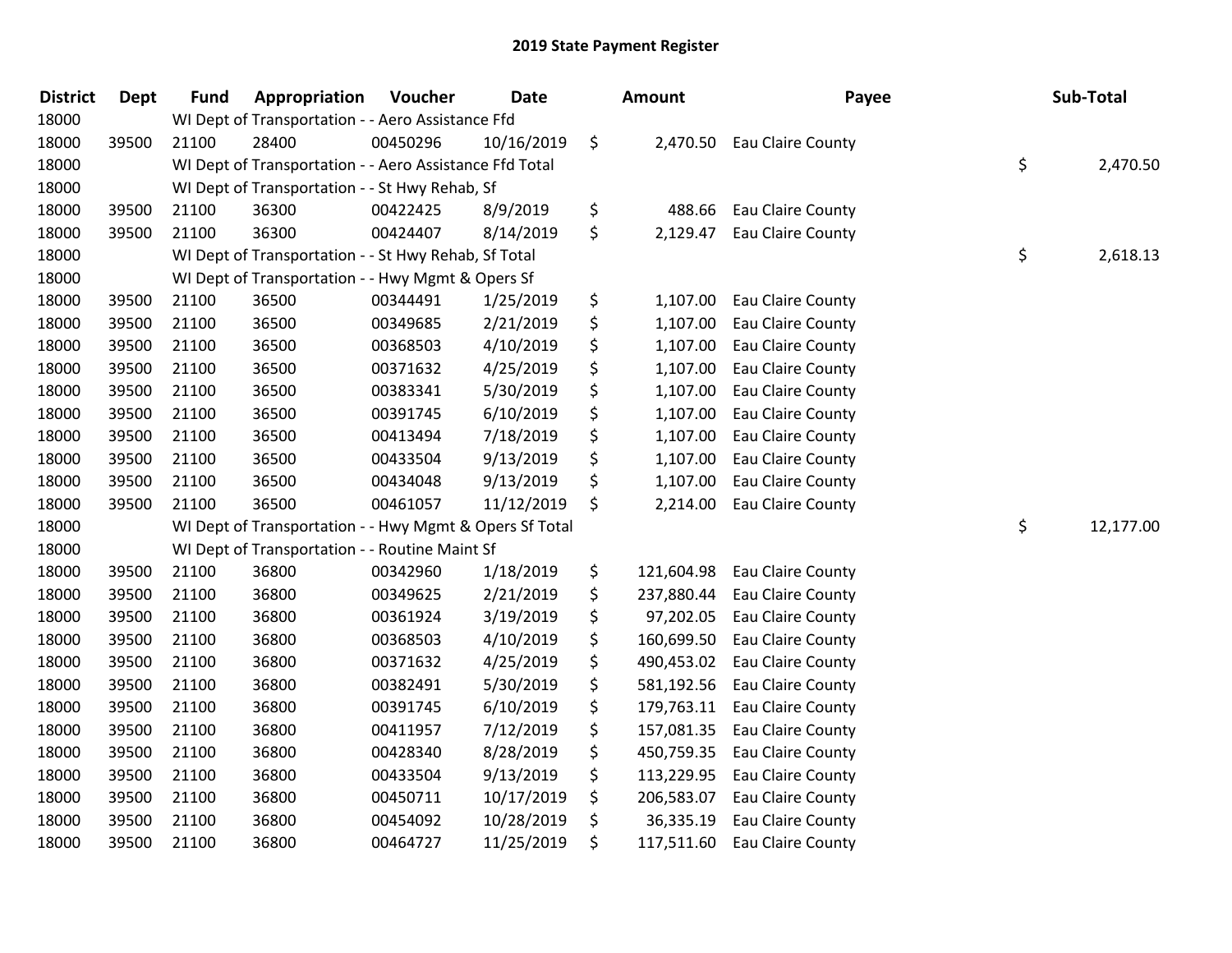| <b>District</b> | <b>Dept</b> | <b>Fund</b> | Appropriation                                                  | Voucher  | <b>Date</b> | Amount           | Payee                      | Sub-Total          |
|-----------------|-------------|-------------|----------------------------------------------------------------|----------|-------------|------------------|----------------------------|--------------------|
| 18000           | 39500       | 21100       | 36800                                                          | 00474803 | 12/27/2019  | \$<br>130,983.50 | Eau Claire County          |                    |
| 18000           |             |             | WI Dept of Transportation - - Routine Maint Sf Total           |          |             |                  |                            | \$<br>3,081,279.67 |
| 18000           |             |             | WI Dept of Transportation - - St Hwy Rehab Fed Fd              |          |             |                  |                            |                    |
| 18000           | 39500       | 21100       | 38300                                                          | 00422425 | 8/9/2019    | \$               | 1,954.64 Eau Claire County |                    |
| 18000           | 39500       | 21100       | 38300                                                          | 00424407 | 8/14/2019   | \$               | 2,993.54 Eau Claire County |                    |
| 18000           |             |             | WI Dept of Transportation - - St Hwy Rehab Fed Fd Total        |          |             |                  |                            | \$<br>4,948.18     |
| 18000           |             |             | Department of Corrections - - General Program Operations       |          |             |                  |                            |                    |
| 18000           | 41000       | 10000       | 10100                                                          | 00321500 | 11/8/2019   | \$<br>100.00     | Eau Claire County          |                    |
| 18000           | 41000       | 10000       | 10100                                                          | 00326656 | 11/29/2019  | \$<br>100.00     | Eau Claire County          |                    |
| 18000           |             |             | Department of Corrections - - General Program Operations Total |          |             |                  |                            | \$<br>200.00       |
| 18000           |             |             | Department of Corrections - - Purchased Services For Offende   |          |             |                  |                            |                    |
| 18000           | 41000       | 10000       | 11100                                                          | 00257751 | 1/3/2019    | \$<br>8,152.50   | Eau Claire County          |                    |
| 18000           | 41000       | 10000       | 11100                                                          | 00257787 | 1/3/2019    | \$<br>9,445.00   | Eau Claire County          |                    |
| 18000           | 41000       | 10000       | 11100                                                          | 00257797 | 1/3/2019    | \$<br>6,985.00   | Eau Claire County          |                    |
| 18000           | 41000       | 10000       | 11100                                                          | 00257862 | 1/3/2019    | \$<br>10,680.00  | Eau Claire County          |                    |
| 18000           | 41000       | 10000       | 11100                                                          | 00260201 | 1/14/2019   | \$<br>9,000.00   | Eau Claire County          |                    |
| 18000           | 41000       | 10000       | 11100                                                          | 00260202 | 1/14/2019   | \$<br>11,250.00  | Eau Claire County          |                    |
| 18000           | 41000       | 10000       | 11100                                                          | 00260203 | 1/14/2019   | \$<br>9,000.00   | Eau Claire County          |                    |
| 18000           | 41000       | 10000       | 11100                                                          | 00261192 | 1/17/2019   | \$<br>10,085.00  | Eau Claire County          |                    |
| 18000           | 41000       | 10000       | 11100                                                          | 00265776 | 2/11/2019   | \$<br>9,000.00   | Eau Claire County          |                    |
| 18000           | 41000       | 10000       | 11100                                                          | 00266780 | 2/15/2019   | \$<br>10,435.00  | Eau Claire County          |                    |
| 18000           | 41000       | 10000       | 11100                                                          | 00274685 | 3/21/2019   | \$<br>9,000.00   | Eau Claire County          |                    |
| 18000           | 41000       | 10000       | 11100                                                          | 00281839 | 4/25/2019   | \$<br>10,660.00  | Eau Claire County          |                    |
| 18000           | 41000       | 10000       | 11100                                                          | 00281841 | 4/25/2019   | \$<br>9,370.00   | Eau Claire County          |                    |
| 18000           | 41000       | 10000       | 11100                                                          | 00282760 | 4/29/2019   | \$<br>11,250.00  | Eau Claire County          |                    |
| 18000           | 41000       | 10000       | 11100                                                          | 00284351 | 5/8/2019    | \$<br>9,000.00   | Eau Claire County          |                    |
| 18000           | 41000       | 10000       | 11100                                                          | 00290904 | 6/7/2019    | \$<br>11,250.00  | Eau Claire County          |                    |
| 18000           | 41000       | 10000       | 11100                                                          | 00298038 | 7/12/2019   | \$<br>987.50     | Eau Claire County          |                    |
| 18000           | 41000       | 10000       | 11100                                                          | 00298080 | 7/12/2019   | \$<br>9,000.00   | Eau Claire County          |                    |
| 18000           | 41000       | 10000       | 11100                                                          | 00303840 | 8/14/2019   | \$<br>9,000.00   | Eau Claire County          |                    |
| 18000           | 41000       | 10000       | 11100                                                          | 00309111 | 9/9/2019    | \$<br>11,250.00  | Eau Claire County          |                    |
| 18000           | 41000       | 10000       | 11100                                                          | 00312618 | 9/25/2019   | \$<br>8,910.00   | Eau Claire County          |                    |
| 18000           | 41000       | 10000       | 11100                                                          | 00318965 | 10/23/2019  | \$<br>9,000.00   | Eau Claire County          |                    |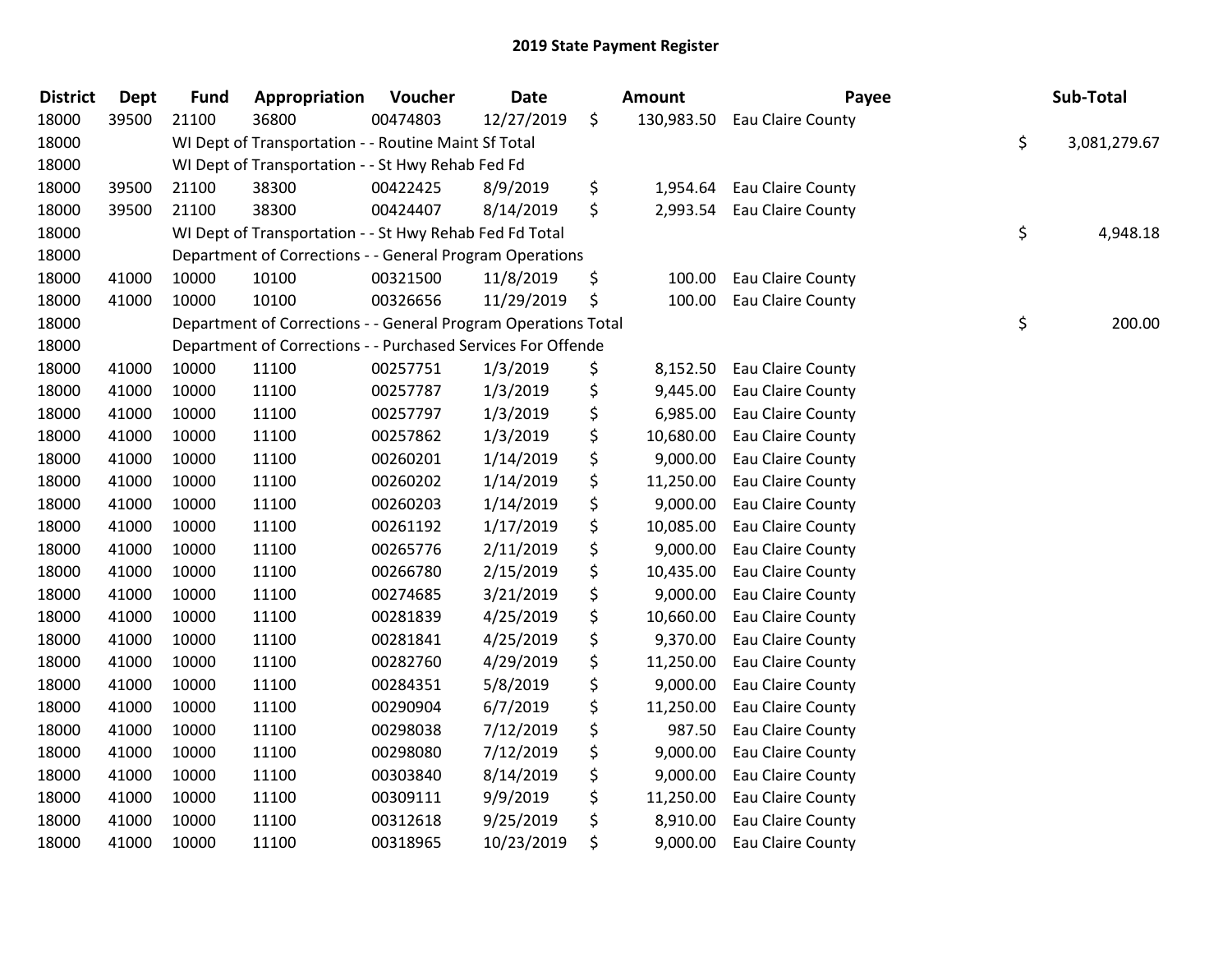| <b>District</b> | <b>Dept</b> | <b>Fund</b> | Appropriation                                                      | Voucher  | Date       | <b>Amount</b>   | Payee                                                                                                         | Sub-Total        |
|-----------------|-------------|-------------|--------------------------------------------------------------------|----------|------------|-----------------|---------------------------------------------------------------------------------------------------------------|------------------|
| 18000           | 41000       | 10000       | 11100                                                              | 00319382 | 10/25/2019 | \$<br>9,825.00  | Eau Claire County                                                                                             |                  |
| 18000           | 41000       | 10000       | 11100                                                              | 00321405 | 11/6/2019  | \$<br>9,000.00  | Eau Claire County                                                                                             |                  |
| 18000           | 41000       | 10000       | 11100                                                              | 00321565 | 11/6/2019  | \$<br>6,910.00  | Eau Claire County                                                                                             |                  |
| 18000           | 41000       | 10000       | 11100                                                              | 00324441 | 11/19/2019 | \$<br>4,785.00  | Eau Claire County                                                                                             |                  |
| 18000           | 41000       | 10000       | 11100                                                              | 00329002 | 12/12/2019 | \$<br>11,250.00 | Eau Claire County                                                                                             |                  |
| 18000           | 41000       | 10000       | 11100                                                              | 00332144 | 12/30/2019 | \$              | 5,665.00 Eau Claire County                                                                                    |                  |
| 18000           |             |             | Department of Corrections - - Purchased Services For Offende Total |          |            |                 |                                                                                                               | \$<br>250,145.00 |
| 18000           |             |             | Department of Corrections - - Corrections Contracts And Agre       |          |            |                 |                                                                                                               |                  |
| 18000           | 41000       | 10000       | 11400                                                              | 00259794 | 1/24/2019  | \$<br>12,341.14 | Eau Claire County                                                                                             |                  |
| 18000           | 41000       | 10000       | 11400                                                              | 00260571 | 1/16/2019  | \$              | 6,942.94 Eau Claire County                                                                                    |                  |
| 18000           | 41000       | 10000       | 11400                                                              | 00262159 | 1/22/2019  | \$<br>8,903.04  | Eau Claire County                                                                                             |                  |
| 18000           | 41000       | 10000       | 11400                                                              | 00262353 | 1/24/2019  | \$              | 5,575.66 Eau Claire County                                                                                    |                  |
| 18000           | 41000       | 10000       | 11400                                                              | 00269387 | 2/27/2019  | \$              | 7,361.54 Eau Claire County                                                                                    |                  |
| 18000           | 41000       | 10000       | 11400                                                              | 00275160 | 3/28/2019  | \$<br>1,337.96  | Eau Claire County                                                                                             |                  |
| 18000           | 41000       | 10000       | 11400                                                              | 00276607 | 4/2/2019   | \$<br>10,347.28 | Eau Claire County                                                                                             |                  |
| 18000           | 41000       | 10000       | 11400                                                              | 00280158 | 4/17/2019  | \$<br>6,330.16  | Eau Claire County                                                                                             |                  |
| 18000           | 41000       | 10000       | 11400                                                              | 00282809 | 4/30/2019  | \$<br>720.44    | Eau Claire County                                                                                             |                  |
| 18000           | 41000       | 10000       | 11400                                                              | 00282824 | 4/30/2019  | \$<br>1,595.26  | Eau Claire County                                                                                             |                  |
| 18000           | 41000       | 10000       | 11400                                                              | 00287191 | 5/22/2019  | \$<br>7,613.84  | Eau Claire County                                                                                             |                  |
| 18000           | 41000       | 10000       | 11400                                                              | 00291792 | 6/13/2019  | \$              | 9,982.01 Eau Claire County                                                                                    |                  |
| 18000           | 41000       | 10000       | 11400                                                              | 00297307 | 7/10/2019  | \$<br>8,116.44  | Eau Claire County                                                                                             |                  |
| 18000           | 41000       | 10000       | 11400                                                              | 00298352 | 7/15/2019  | \$              | 51.46 Eau Claire County                                                                                       |                  |
| 18000           | 41000       | 10000       | 11400                                                              | 00307958 | 9/4/2019   | \$              | 8,554.85 Eau Claire County                                                                                    |                  |
| 18000           | 41000       | 10000       | 11400                                                              | 00313221 | 9/30/2019  | \$              | 5,695.78 Eau Claire County                                                                                    |                  |
| 18000           | 41000       | 10000       | 11400                                                              | 00320362 | 10/31/2019 | \$              | 7,334.70 Eau Claire County                                                                                    |                  |
| 18000           | 41000       | 10000       | 11400                                                              | 00325843 | 11/27/2019 | \$              | 7,260.71 Eau Claire County                                                                                    |                  |
| 18000           |             |             | Department of Corrections - - Corrections Contracts And Agre Total |          |            |                 |                                                                                                               | \$<br>116,065.21 |
| 18000           |             |             |                                                                    |          |            |                 | Department of Corrections - - Reimbursing Counties For Probation, Extended Supervision And Parole Holds       |                  |
| 18000           | 41000       | 10000       | 11600                                                              | 00320800 | 11/4/2019  | \$              | 194,611.08 Eau Claire County                                                                                  |                  |
| 18000           |             |             |                                                                    |          |            |                 | Department of Corrections - - Reimbursing Counties For Probation, Extended Supervision And Parole Holds Total | \$<br>194,611.08 |
| 18000           |             |             | Department of Corrections - - Probation, Parole And Extended       |          |            |                 |                                                                                                               |                  |
| 18000           | 41000       | 10000       | 18700                                                              | 00320800 | 11/4/2019  | \$              | 81,628.92 Eau Claire County                                                                                   |                  |
| 18000           |             |             | Department of Corrections - - Probation, Parole And Extended Total |          |            |                 |                                                                                                               | \$<br>81,628.92  |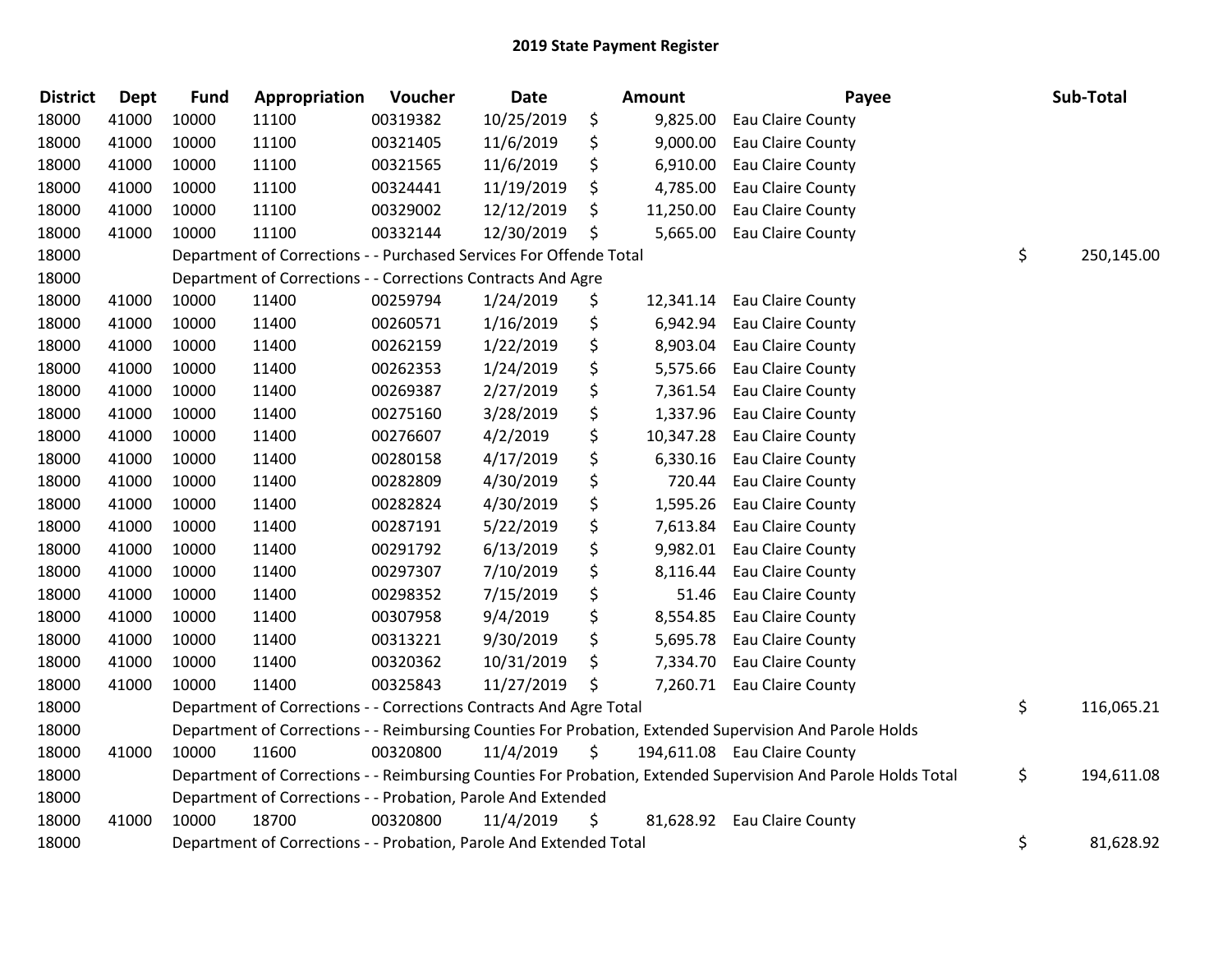| <b>District</b> | <b>Dept</b> | <b>Fund</b> | Appropriation                                                      | Voucher  | <b>Date</b> | <b>Amount</b>      | Payee                    | Sub-Total           |
|-----------------|-------------|-------------|--------------------------------------------------------------------|----------|-------------|--------------------|--------------------------|---------------------|
| 18000           |             |             | Department of Health Services - - State/Federal Aids               |          |             |                    |                          |                     |
| 18000           | 43500       | 10000       | 00000                                                              | 90906    | 1/2/2019    | \$<br>1,674,649.00 | Eau Claire County        |                     |
| 18000           | 43500       | 10000       | 00000                                                              | 90907    | 2/1/2019    | \$<br>923,826.00   | Eau Claire County        |                     |
| 18000           | 43500       | 10000       | 00000                                                              | 90909    | 3/1/2019    | \$<br>1,079,697.00 | Eau Claire County        |                     |
| 18000           | 43500       | 10000       | 00000                                                              | 90910    | 4/1/2019    | \$<br>2,228,564.00 | Eau Claire County        |                     |
| 18000           | 43500       | 10000       | 00000                                                              | 90911    | 5/1/2019    | \$<br>1,649,756.00 | Eau Claire County        |                     |
| 18000           | 43500       | 10000       | 00000                                                              | 90913    | 6/3/2019    | \$<br>801,052.00   | Eau Claire County        |                     |
| 18000           | 43500       | 10000       | 00000                                                              | 90914    | 6/17/2019   | \$<br>320,614.00   | Eau Claire County        |                     |
| 18000           | 43500       | 10000       | 00000                                                              | 92000    | 7/1/2019    | \$<br>7,445,273.00 | Eau Claire County        |                     |
| 18000           | 43500       | 10000       | 00000                                                              | 92001    | 8/1/2019    | \$<br>607,368.00   | Eau Claire County        |                     |
| 18000           | 43500       | 10000       | 00000                                                              | 92002    | 9/3/2019    | \$<br>1,415,765.00 | Eau Claire County        |                     |
| 18000           | 43500       | 10000       | 00000                                                              | 92003    | 10/1/2019   | \$<br>1,313,268.00 | Eau Claire County        |                     |
| 18000           | 43500       | 10000       | 00000                                                              | 92004    | 11/1/2019   | \$<br>1,103,960.00 | Eau Claire County        |                     |
| 18000           | 43500       | 10000       | 00000                                                              | 92005    | 12/2/2019   | \$<br>1,032,467.00 | Eau Claire County        |                     |
| 18000           |             |             | Department of Health Services - - State/Federal Aids Total         |          |             |                    |                          | \$<br>21,596,259.00 |
| 18000           |             |             | Department of Health Services - - General Program Operations       |          |             |                    |                          |                     |
| 18000           | 43500       | 10000       | 40100                                                              | 00263312 | 2/13/2019   | \$<br>1.50         | Eau Claire County        |                     |
| 18000           | 43500       | 10000       | 40100                                                              | 00267877 | 3/6/2019    | \$<br>1.50         | Eau Claire County        |                     |
| 18000           | 43500       | 10000       | 40100                                                              | 00276011 | 4/10/2019   | \$<br>1.50         | Eau Claire County        |                     |
| 18000           | 43500       | 10000       | 40100                                                              | 00276022 | 4/10/2019   | \$<br>1.50         | Eau Claire County        |                     |
| 18000           | 43500       | 10000       | 40100                                                              | 00281049 | 5/1/2019    | \$<br>1.50         | Eau Claire County        |                     |
| 18000           | 43500       | 10000       | 40100                                                              | 00296621 | 7/10/2019   | \$<br>1.00         | Eau Claire County        |                     |
| 18000           | 43500       | 10000       | 40100                                                              | 00299313 | 7/24/2019   | \$<br>1.50         | Eau Claire County        |                     |
| 18000           | 43500       | 10000       | 40100                                                              | 00300561 | 7/31/2019   | \$<br>1.00         | Eau Claire County        |                     |
| 18000           | 43500       | 10000       | 40100                                                              | 00300562 | 7/31/2019   | \$<br>15.00        | Eau Claire County        |                     |
| 18000           | 43500       | 10000       | 40100                                                              | 00305049 | 8/21/2019   | \$<br>1.00         | Eau Claire County        |                     |
| 18000           | 43500       | 10000       | 40100                                                              | 00305050 | 8/21/2019   | \$<br>15.00        | Eau Claire County        |                     |
| 18000           | 43500       | 10000       | 40100                                                              | 00325352 | 11/20/2019  | \$<br>15.00        | Eau Claire County        |                     |
| 18000           | 43500       | 10000       | 40100                                                              | 00331109 | 12/18/2019  | \$<br>1.50         | Eau Claire County        |                     |
| 18000           |             |             | Department of Health Services - - General Program Operations Total |          |             |                    |                          | \$<br>58.50         |
| 18000           |             |             | Department of Health Services - - Medical Assistance State Admin   |          |             |                    |                          |                     |
| 18000           | 43500       | 10000       | 44000                                                              | 00263312 | 2/13/2019   | \$<br>1.50         | <b>Eau Claire County</b> |                     |
| 18000           | 43500       | 10000       | 44000                                                              | 00267877 | 3/6/2019    | \$<br>1.50         | Eau Claire County        |                     |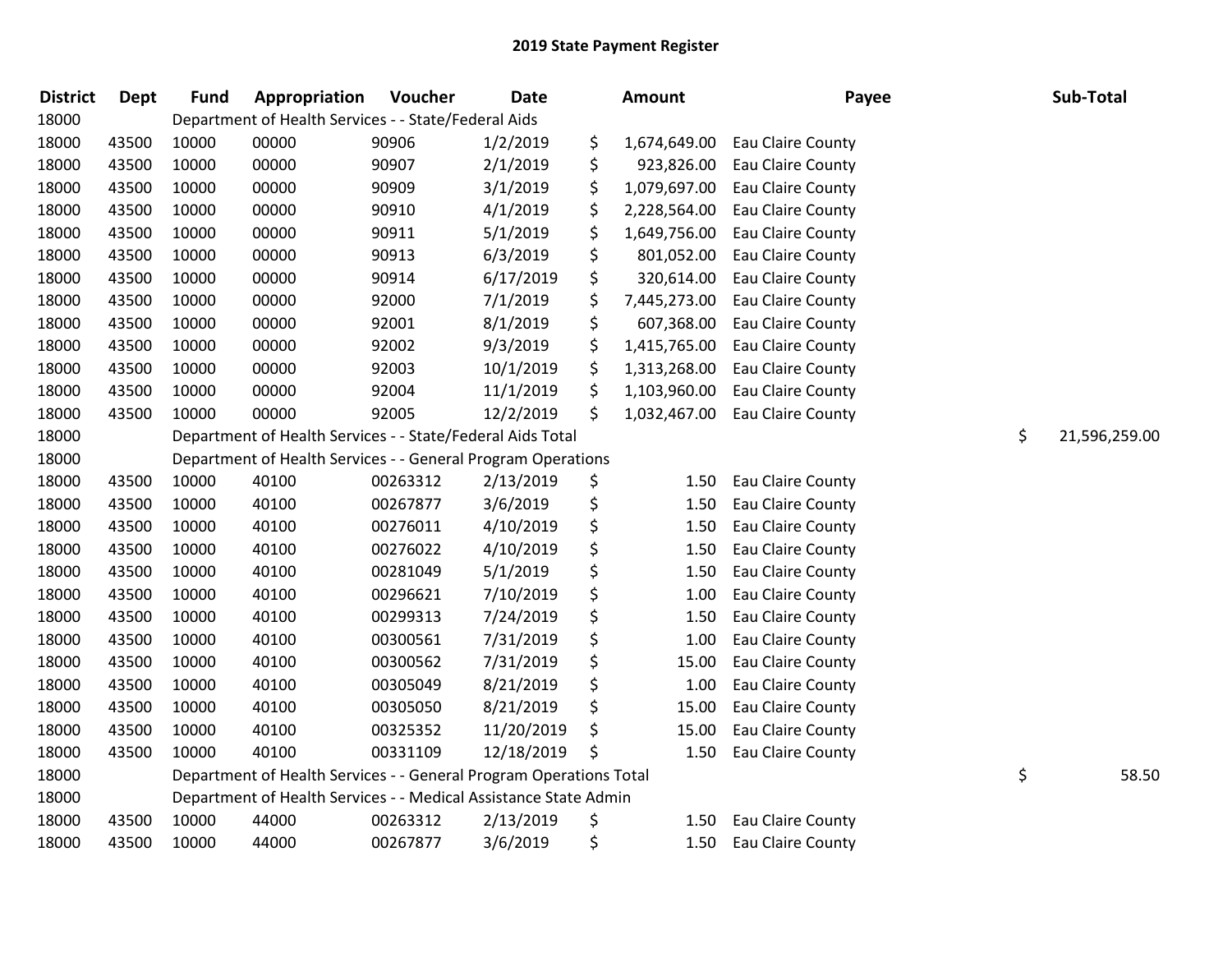| <b>District</b> | <b>Dept</b> | <b>Fund</b> | Appropriation                                                          | Voucher  | <b>Date</b> | <b>Amount</b> | Payee                          | Sub-Total          |
|-----------------|-------------|-------------|------------------------------------------------------------------------|----------|-------------|---------------|--------------------------------|--------------------|
| 18000           | 43500       | 10000       | 44000                                                                  | 00276011 | 4/10/2019   | \$<br>1.50    | Eau Claire County              |                    |
| 18000           | 43500       | 10000       | 44000                                                                  | 00276022 | 4/10/2019   | \$<br>1.50    | Eau Claire County              |                    |
| 18000           | 43500       | 10000       | 44000                                                                  | 00281049 | 5/1/2019    | \$<br>1.50    | Eau Claire County              |                    |
| 18000           | 43500       | 10000       | 44000                                                                  | 00296621 | 7/10/2019   | \$<br>1.00    | Eau Claire County              |                    |
| 18000           | 43500       | 10000       | 44000                                                                  | 00299313 | 7/24/2019   | \$<br>1.50    | Eau Claire County              |                    |
| 18000           | 43500       | 10000       | 44000                                                                  | 00300561 | 7/31/2019   | \$<br>1.00    | Eau Claire County              |                    |
| 18000           | 43500       | 10000       | 44000                                                                  | 00300562 | 7/31/2019   | \$<br>15.00   | Eau Claire County              |                    |
| 18000           | 43500       | 10000       | 44000                                                                  | 00305049 | 8/21/2019   | \$<br>1.00    | Eau Claire County              |                    |
| 18000           | 43500       | 10000       | 44000                                                                  | 00305050 | 8/21/2019   | \$<br>15.00   | Eau Claire County              |                    |
| 18000           | 43500       | 10000       | 44000                                                                  | 00325352 | 11/20/2019  | \$<br>15.00   | Eau Claire County              |                    |
| 18000           | 43500       | 10000       | 44000                                                                  | 00331109 | 12/18/2019  | \$<br>1.50    | Eau Claire County              |                    |
| 18000           |             |             | Department of Health Services - - Medical Assistance State Admin Total |          |             |               |                                | \$<br>58.50        |
| 18000           |             |             | Department of Health Services - - Interagency And Intra-Agency A       |          |             |               |                                |                    |
| 18000           | 43500       | 10000       | 46800                                                                  | 00260339 | 2/1/2019    | \$            | 1,338,185.00 Eau Claire County |                    |
| 18000           | 43500       | 10000       | 46800                                                                  | 00317027 | 10/15/2019  | \$            | 1,023,007.00 Eau Claire County |                    |
| 18000           |             |             | Department of Health Services - - Interagency And Intra-Agency A Total |          |             |               |                                | \$<br>2,361,192.00 |
| 18000           |             |             | Dept of Children and Families - - Milw Child Welfare Svc Collect       |          |             |               |                                |                    |
| 18000           | 43700       | 10000       | 12200                                                                  | 00052005 | 4/10/2019   | \$<br>23.75   | Eau Claire County              |                    |
| 18000           | 43700       | 10000       | 12200                                                                  | 00063488 | 12/20/2019  | \$<br>100.00  | Eau Claire County              |                    |
| 18000           |             |             | Dept of Children and Families - - Milw Child Welfare Svc Collect Total |          |             |               |                                | \$<br>123.75       |
| 18000           |             |             | Dept of Children and Families - - Child Care Licens & Cert Activ       |          |             |               |                                |                    |
| 18000           | 43700       | 10000       | 22100                                                                  | 00056052 | 6/19/2019   | \$            | 28.75 Eau Claire County        |                    |
| 18000           |             |             | Dept of Children and Families - - Child Care Licens & Cert Activ Total |          |             |               |                                | \$<br>28.75        |
| 18000           |             |             | Dept of Children and Families - - Fees For Administrative Servic       |          |             |               |                                |                    |
| 18000           | 43700       | 10000       | 23100                                                                  | 00049846 | 2/5/2019    | \$<br>75.00   | Eau Claire County              |                    |
| 18000           | 43700       | 10000       | 23100                                                                  | 00054465 | 4/30/2019   | \$<br>270.00  | Eau Claire County              |                    |
| 18000           | 43700       | 10000       | 23100                                                                  | 00058388 | 7/26/2019   | \$<br>300.00  | Eau Claire County              |                    |
| 18000           | 43700       | 10000       | 23100                                                                  | 00062278 | 10/31/2019  | \$<br>320.00  | Eau Claire County              |                    |
| 18000           |             |             | Dept of Children and Families - - Fees For Administrative Servic Total |          |             |               |                                | \$<br>965.00       |
| 18000           |             |             | Dept of Children and Families - - General Aids                         |          |             |               |                                |                    |
| 18000           | 43700       | 10000       | 99000                                                                  | 00048515 | 1/7/2019    | \$            | 205,324.32 Eau Claire County   |                    |
| 18000           | 43700       | 10000       | 99000                                                                  | 00049402 | 1/31/2019   | \$            | 261,169.40 Eau Claire County   |                    |
| 18000           | 43700       | 10000       | 99000                                                                  | 00049480 | 2/5/2019    | \$            | 345,873.17 Eau Claire County   |                    |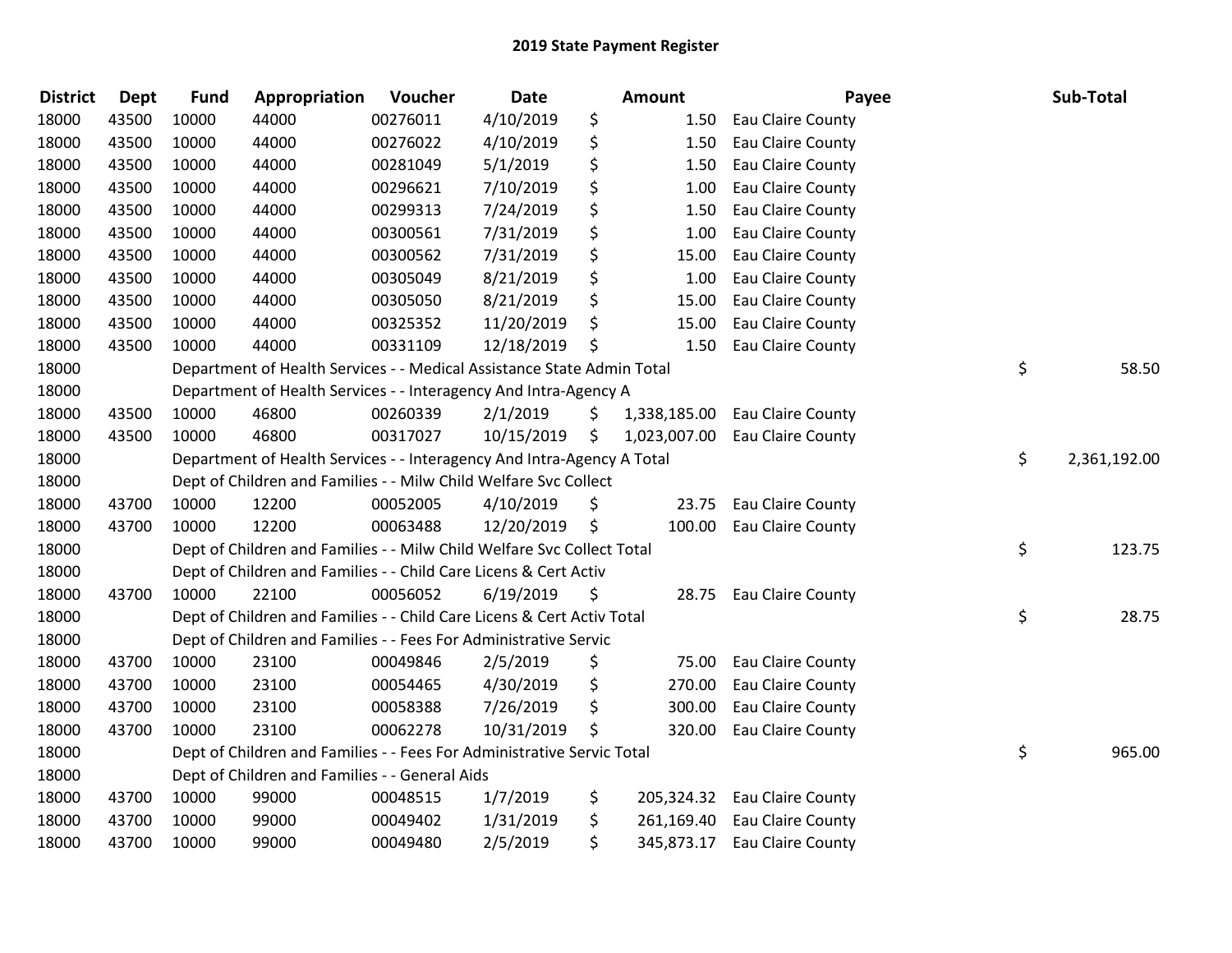| <b>District</b> | <b>Dept</b> | <b>Fund</b> | Appropriation                                        | Voucher  | <b>Date</b> | Amount             | Payee             | Sub-Total          |
|-----------------|-------------|-------------|------------------------------------------------------|----------|-------------|--------------------|-------------------|--------------------|
| 18000           | 43700       | 10000       | 99000                                                | 00049641 | 2/5/2019    | \$<br>2,316.99     | Eau Claire County |                    |
| 18000           | 43700       | 10000       | 99000                                                | 00049713 | 2/5/2019    | \$<br>1,039.00     | Eau Claire County |                    |
| 18000           | 43700       | 10000       | 99000                                                | 00050408 | 2/25/2019   | \$<br>1,872.00     | Eau Claire County |                    |
| 18000           | 43700       | 10000       | 99000                                                | 00050602 | 2/26/2019   | \$<br>1,367.45     | Eau Claire County |                    |
| 18000           | 43700       | 10000       | 99000                                                | 00050917 | 3/5/2019    | \$<br>642,875.89   | Eau Claire County |                    |
| 18000           | 43700       | 10000       | 99000                                                | 00052857 | 4/5/2019    | \$<br>1,799.00     | Eau Claire County |                    |
| 18000           | 43700       | 10000       | 99000                                                | 00052858 | 4/5/2019    | \$<br>173,723.94   | Eau Claire County |                    |
| 18000           | 43700       | 10000       | 99000                                                | 00053987 | 4/30/2019   | \$<br>284,972.16   | Eau Claire County |                    |
| 18000           | 43700       | 10000       | 99000                                                | 00054656 | 5/6/2019    | \$<br>193,552.86   | Eau Claire County |                    |
| 18000           | 43700       | 10000       | 99000                                                | 00054859 | 5/7/2019    | \$<br>191.00       | Eau Claire County |                    |
| 18000           | 43700       | 10000       | 99000                                                | 00055452 | 5/24/2019   | \$<br>1,249.00     | Eau Claire County |                    |
| 18000           | 43700       | 10000       | 99000                                                | 00056087 | 6/5/2019    | \$<br>181,291.76   | Eau Claire County |                    |
| 18000           | 43700       | 10000       | 99000                                                | 00057355 | 7/5/2019    | \$<br>183,554.05   | Eau Claire County |                    |
| 18000           | 43700       | 10000       | 99000                                                | 00057816 | 7/16/2019   | \$<br>12,739.00    | Eau Claire County |                    |
| 18000           | 43700       | 10000       | 99000                                                | 00058462 | 7/30/2019   | \$<br>221,034.57   | Eau Claire County |                    |
| 18000           | 43700       | 10000       | 99000                                                | 00058677 | 8/6/2019    | \$<br>66,257.00    | Eau Claire County |                    |
| 18000           | 43700       | 10000       | 99000                                                | 00058760 | 8/5/2019    | \$<br>104,975.42   | Eau Claire County |                    |
| 18000           | 43700       | 10000       | 99000                                                | 00059882 | 9/5/2019    | \$<br>292.00       | Eau Claire County |                    |
| 18000           | 43700       | 10000       | 99000                                                | 00059883 | 9/5/2019    | \$<br>78,769.47    | Eau Claire County |                    |
| 18000           | 43700       | 10000       | 99000                                                | 00060346 | 9/18/2019   | \$<br>1,425,909.73 | Eau Claire County |                    |
| 18000           | 43700       | 10000       | 99000                                                | 00060736 | 9/26/2019   | \$<br>3,834.00     | Eau Claire County |                    |
| 18000           | 43700       | 10000       | 99000                                                | 00060737 | 9/27/2019   | \$<br>1,866.60     | Eau Claire County |                    |
| 18000           | 43700       | 10000       | 99000                                                | 00061152 | 10/7/2019   | \$<br>115,137.08   | Eau Claire County |                    |
| 18000           | 43700       | 10000       | 99000                                                | 00061961 | 10/30/2019  | \$<br>239,569.47   | Eau Claire County |                    |
| 18000           | 43700       | 10000       | 99000                                                | 00062373 | 11/5/2019   | \$<br>134,564.43   | Eau Claire County |                    |
| 18000           | 43700       | 10000       | 99000                                                | 00062535 | 11/12/2019  | \$<br>69,048.22    | Eau Claire County |                    |
| 18000           | 43700       | 10000       | 99000                                                | 00063544 | 12/5/2019   | \$<br>127,190.00   | Eau Claire County |                    |
| 18000           | 43700       | 10000       | 99000                                                | 00063622 | 12/5/2019   | \$<br>2,277.12     | Eau Claire County |                    |
| 18000           |             |             | Dept of Children and Families - - General Aids Total |          |             |                    |                   | \$<br>5,085,636.10 |
| 18000           |             |             | Dept of Workforce Development - - Ui Admin Fed       |          |             |                    |                   |                    |
| 18000           | 44500       | 10000       | 15100                                                | 00204027 | 1/3/2019    | \$<br>65.00        | Eau Claire County |                    |
| 18000           | 44500       | 10000       | 15100                                                | 00208767 | 2/4/2019    | \$<br>80.00        | Eau Claire County |                    |
| 18000           | 44500       | 10000       | 15100                                                | 00213467 | 3/4/2019    | \$<br>35.00        | Eau Claire County |                    |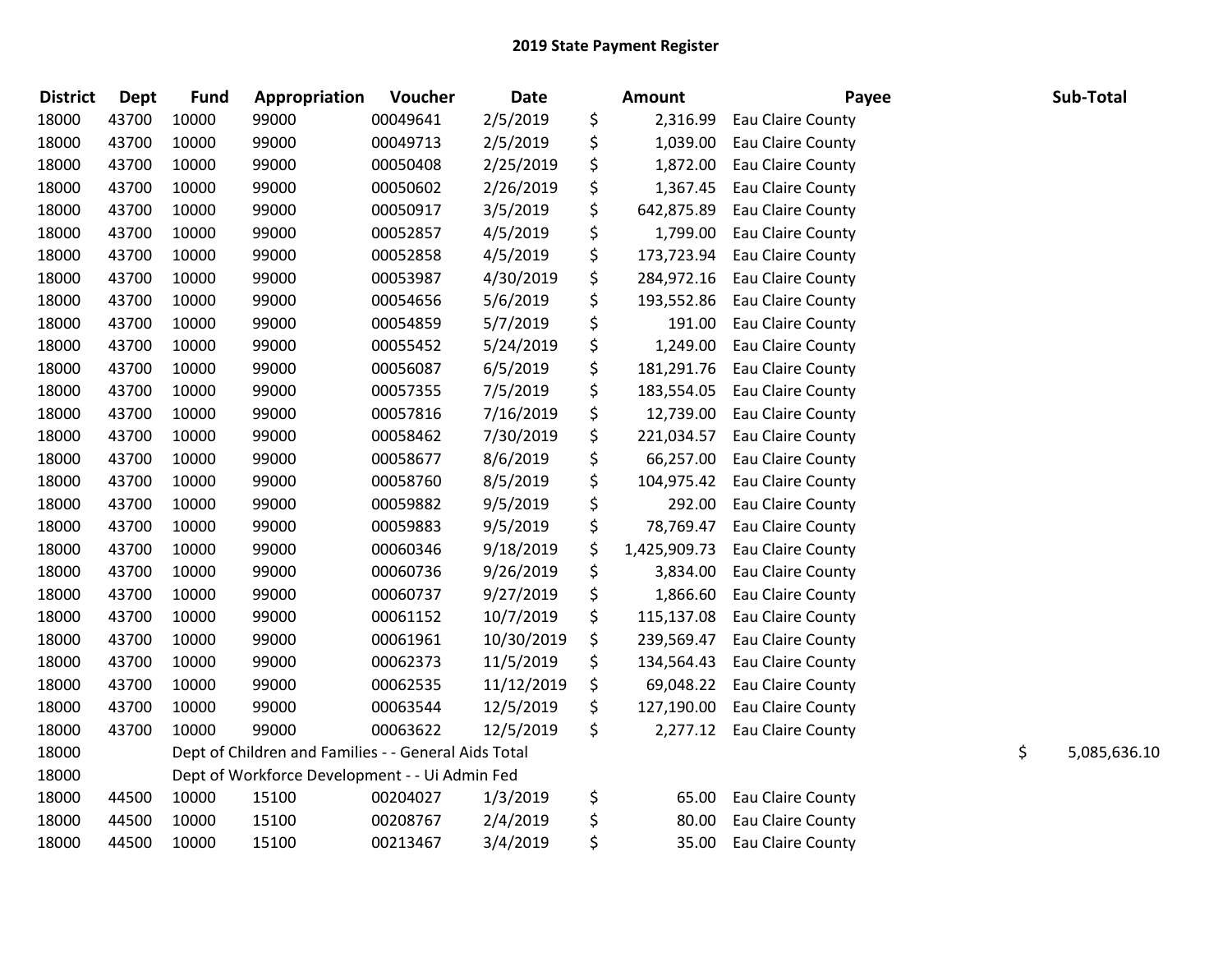| <b>District</b> | Dept  | <b>Fund</b> | Appropriation                                                         | Voucher  | <b>Date</b> | <b>Amount</b>   | Payee                    | Sub-Total       |
|-----------------|-------|-------------|-----------------------------------------------------------------------|----------|-------------|-----------------|--------------------------|-----------------|
| 18000           | 44500 | 10000       | 15100                                                                 | 00218399 | 4/2/2019    | \$<br>100.00    | Eau Claire County        |                 |
| 18000           | 44500 | 10000       | 15100                                                                 | 00223357 | 5/2/2019    | \$<br>120.00    | Eau Claire County        |                 |
| 18000           | 44500 | 10000       | 15100                                                                 | 00228643 | 6/4/2019    | \$<br>85.00     | Eau Claire County        |                 |
| 18000           | 44500 | 10000       | 15100                                                                 | 00233329 | 7/2/2019    | \$<br>90.00     | Eau Claire County        |                 |
| 18000           | 44500 | 10000       | 15100                                                                 | 00238651 | 8/2/2019    | \$<br>75.00     | Eau Claire County        |                 |
| 18000           | 44500 | 10000       | 15100                                                                 | 00238699 | 8/2/2019    | \$<br>95.00     | Eau Claire County        |                 |
| 18000           | 44500 | 10000       | 15100                                                                 | 00244404 | 9/4/2019    | \$<br>85.00     | Eau Claire County        |                 |
| 18000           | 44500 | 10000       | 15100                                                                 | 00249241 | 10/2/2019   | \$<br>105.00    | Eau Claire County        |                 |
| 18000           | 44500 | 10000       | 15100                                                                 | 00255628 | 11/4/2019   | \$<br>95.00     | Eau Claire County        |                 |
| 18000           | 44500 | 10000       | 15100                                                                 | 00256382 | 11/7/2019   | \$<br>100.00    | Eau Claire County        |                 |
| 18000           | 44500 | 10000       | 15100                                                                 | 00261189 | 12/3/2019   | \$<br>115.00    | Eau Claire County        |                 |
| 18000           |       |             | Dept of Workforce Development - - Ui Admin Fed Total                  |          |             |                 |                          | \$<br>1,245.00  |
| 18000           |       |             | Dept of Workforce Development - - Wc Ops Uninsured Emplyr Admin       |          |             |                 |                          |                 |
| 18000           | 44500 | 22700       | 17700                                                                 | 00215979 | 3/18/2019   | \$<br>10.00     | Eau Claire County        |                 |
| 18000           | 44500 | 22700       | 17700                                                                 | 00215981 | 3/21/2019   | \$<br>85.00     | Eau Claire County        |                 |
| 18000           | 44500 | 22700       | 17700                                                                 | 00216006 | 3/21/2019   | \$<br>5.00      | Eau Claire County        |                 |
| 18000           | 44500 | 22700       | 17700                                                                 | 00241433 | 8/16/2019   | \$<br>135.00    | Eau Claire County        |                 |
| 18000           | 44500 | 22700       | 17700                                                                 | 00241643 | 8/19/2019   | \$<br>50.00     | <b>Eau Claire County</b> |                 |
| 18000           | 44500 | 22700       | 17700                                                                 | 00241645 | 8/19/2019   | \$<br>5.00      | Eau Claire County        |                 |
| 18000           |       |             | Dept of Workforce Development - - Wc Ops Uninsured Emplyr Admin Total |          |             |                 |                          | \$<br>290.00    |
| 18000           |       |             | Department of Justice - - Legal Expenses                              |          |             |                 |                          |                 |
| 18000           | 45500 | 10000       | 10400                                                                 | 00066228 | 6/14/2019   | \$<br>75.00     | Eau Claire County        |                 |
| 18000           | 45500 | 10000       | 10400                                                                 | 00072339 | 10/3/2019   | \$<br>100.00    | Eau Claire County        |                 |
| 18000           |       |             | Department of Justice - - Legal Expenses Total                        |          |             |                 |                          | \$<br>175.00    |
| 18000           |       |             | Department of Justice - - Officer Training Reimbursement              |          |             |                 |                          |                 |
| 18000           | 45500 | 10000       | 20200                                                                 | 00076290 | 12/16/2019  | \$<br>1,248.15  | Eau Claire County        |                 |
| 18000           |       |             | Department of Justice - - Officer Training Reimbursement Total        |          |             |                 |                          | \$<br>1,248.15  |
| 18000           |       |             | Department of Justice - - Drug Trafficking Resp Grants                |          |             |                 |                          |                 |
| 18000           | 45500 | 10000       | 20800                                                                 | 00063924 | 4/29/2019   | \$<br>25,388.00 | Eau Claire County        |                 |
| 18000           | 45500 | 10000       | 20800                                                                 | 00068218 | 7/17/2019   | \$<br>11,650.00 | Eau Claire County        |                 |
| 18000           | 45500 | 10000       | 20800                                                                 | 00072598 | 10/11/2019  | \$<br>12,888.51 | Eau Claire County        |                 |
| 18000           |       |             | Department of Justice - - Drug Trafficking Resp Grants Total          |          |             |                 |                          | \$<br>49,926.51 |
| 18000           |       |             | Department of Justice - - Crime Laboratories, Dna                     |          |             |                 |                          |                 |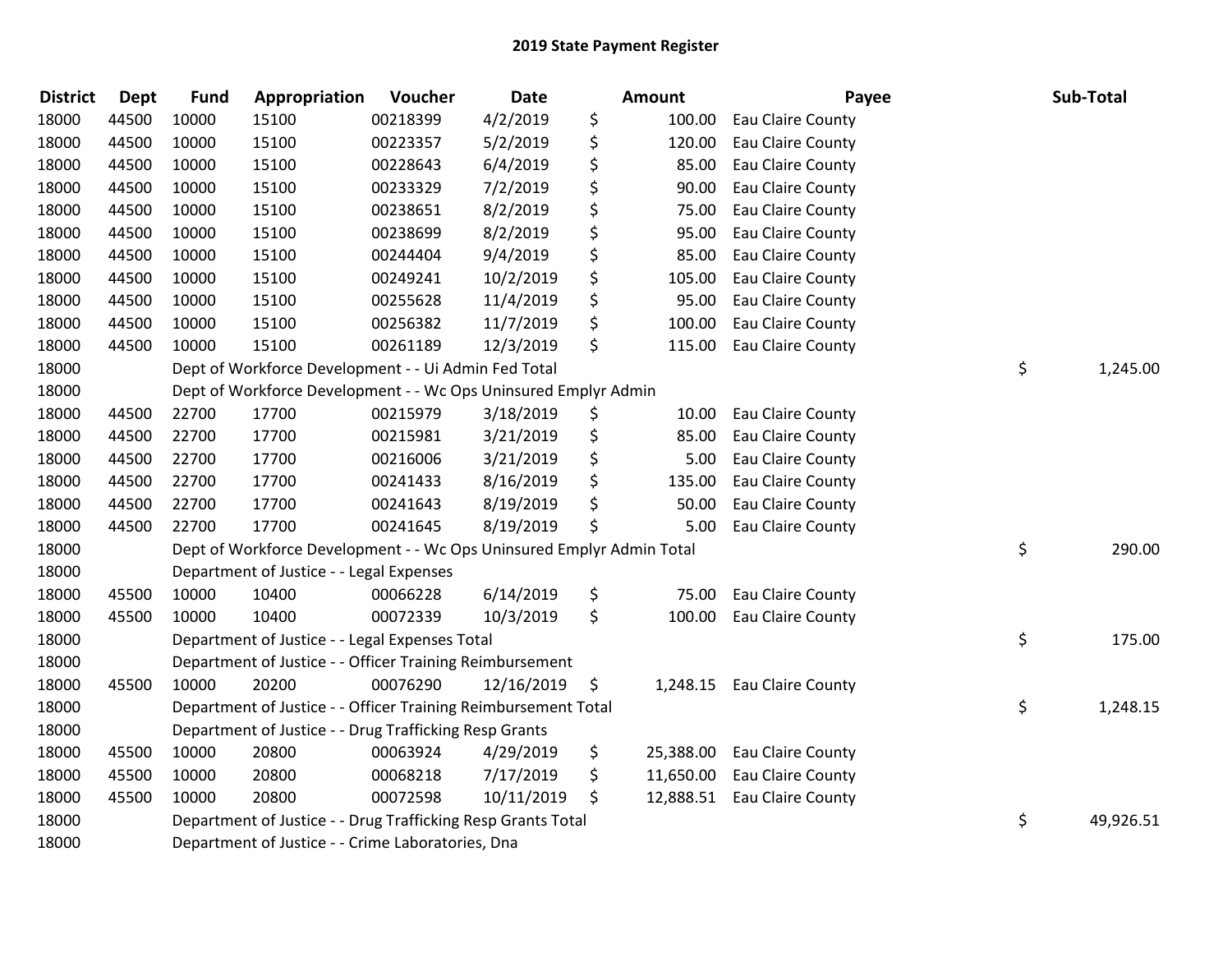| <b>District</b> | <b>Dept</b> |       | <b>Fund</b> | Appropriation | Voucher                                                 | Date                                                           | <b>Amount</b>   | Payee             | Sub-Total       |
|-----------------|-------------|-------|-------------|---------------|---------------------------------------------------------|----------------------------------------------------------------|-----------------|-------------------|-----------------|
| 18000           | 45500       | 10000 | 22100       |               | 00068533                                                | 7/22/2019                                                      | \$<br>5,130.00  | Eau Claire County |                 |
| 18000           |             |       |             |               |                                                         | Department of Justice - - Crime Laboratories, Dna Total        |                 |                   | \$<br>5,130.00  |
| 18000           |             |       |             |               |                                                         | Department of Justice - - Drug Crimes Enforcement, Local       |                 |                   |                 |
| 18000           | 45500       | 10000 | 22500       |               | 00060413                                                | 2/27/2019                                                      | \$<br>28,896.00 | Eau Claire County |                 |
| 18000           |             |       |             |               |                                                         | Department of Justice - - Drug Crimes Enforcement, Local Total |                 |                   | \$<br>28,896.00 |
| 18000           |             |       |             |               |                                                         | Department of Justice - - Law Enforcement Train, Local         |                 |                   |                 |
| 18000           | 45500       | 10000 | 23100       |               | 00073092                                                | 10/18/2019                                                     | \$<br>15,520.00 | Eau Claire County |                 |
| 18000           | 45500       | 10000 | 23100       |               | 00073976                                                | 10/31/2019                                                     | \$<br>960.00    | Eau Claire County |                 |
| 18000           |             |       |             |               |                                                         | Department of Justice - - Law Enforcement Train, Local Total   |                 |                   | \$<br>16,480.00 |
| 18000           |             |       |             |               |                                                         | Department of Justice - - Federal Aid, State Operations        |                 |                   |                 |
| 18000           | 45500       | 10000 | 24100       |               | 00066744                                                | 6/14/2019                                                      | \$<br>181.57    | Eau Claire County |                 |
| 18000           | 45500       | 10000 | 24100       |               | 00074670                                                | 11/8/2019                                                      | \$<br>200.00    | Eau Claire County |                 |
| 18000           |             |       |             |               |                                                         | Department of Justice - - Federal Aid, State Operations Total  |                 |                   | \$<br>381.57    |
| 18000           |             |       |             |               | Department of Justice - - Federal Aid, Local Assistance |                                                                |                 |                   |                 |
| 18000           | 45500       | 10000 | 25100       |               | 00059092                                                | 2/7/2019                                                       | \$<br>15,109.86 | Eau Claire County |                 |
| 18000           | 45500       | 10000 | 25100       |               | 00059260                                                | 2/7/2019                                                       | \$<br>10,441.00 | Eau Claire County |                 |
| 18000           | 45500       | 10000 | 25100       |               | 00059675                                                | 2/19/2019                                                      | \$<br>4,004.34  | Eau Claire County |                 |
| 18000           | 45500       | 10000 | 25100       |               | 00061851                                                | 3/21/2019                                                      | \$<br>3,619.73  | Eau Claire County |                 |
| 18000           | 45500       | 10000 | 25100       |               | 00062370                                                | 3/26/2019                                                      | \$<br>3,080.98  | Eau Claire County |                 |
| 18000           | 45500       | 10000 | 25100       |               | 00063646                                                | 4/26/2019                                                      | \$<br>8,313.90  | Eau Claire County |                 |
| 18000           | 45500       | 10000 | 25100       |               | 00063662                                                | 4/26/2019                                                      | \$<br>16,118.37 | Eau Claire County |                 |
| 18000           | 45500       | 10000 | 25100       |               | 00063685                                                | 4/26/2019                                                      | \$<br>10,440.00 | Eau Claire County |                 |
| 18000           | 45500       | 10000 | 25100       |               | 00065021                                                | 5/15/2019                                                      | \$<br>1,492.95  | Eau Claire County |                 |
| 18000           | 45500       | 10000 | 25100       |               | 00068991                                                | 7/29/2019                                                      | \$<br>22,682.68 | Eau Claire County |                 |
| 18000           | 45500       | 10000 | 25100       |               | 00069030                                                | 7/29/2019                                                      | \$<br>10,440.00 | Eau Claire County |                 |
| 18000           | 45500       | 10000 | 25100       |               | 00069407                                                | 8/5/2019                                                       | \$<br>110.56    | Eau Claire County |                 |
| 18000           | 45500       | 10000 | 25100       |               | 00069826                                                | 8/9/2019                                                       | \$<br>13,677.60 | Eau Claire County |                 |
| 18000           | 45500       | 10000 | 25100       |               | 00070717                                                | 9/4/2019                                                       | \$<br>2,271.74  | Eau Claire County |                 |
| 18000           | 45500       | 10000 | 25100       |               | 00071380                                                | 9/17/2019                                                      | \$<br>4,815.72  | Eau Claire County |                 |
| 18000           | 45500       | 10000 | 25100       |               | 00072850                                                | 10/11/2019                                                     | \$<br>890.59    | Eau Claire County |                 |
| 18000           | 45500       | 10000 | 25100       |               | 00073164                                                | 10/18/2019                                                     | \$<br>11,129.51 | Eau Claire County |                 |
| 18000           | 45500       | 10000 | 25100       |               | 00073291                                                | 10/21/2019                                                     | \$<br>10,440.00 | Eau Claire County |                 |
| 18000           | 45500       | 10000 | 25100       |               | 00073511                                                | 10/28/2019                                                     | \$<br>22,312.38 | Eau Claire County |                 |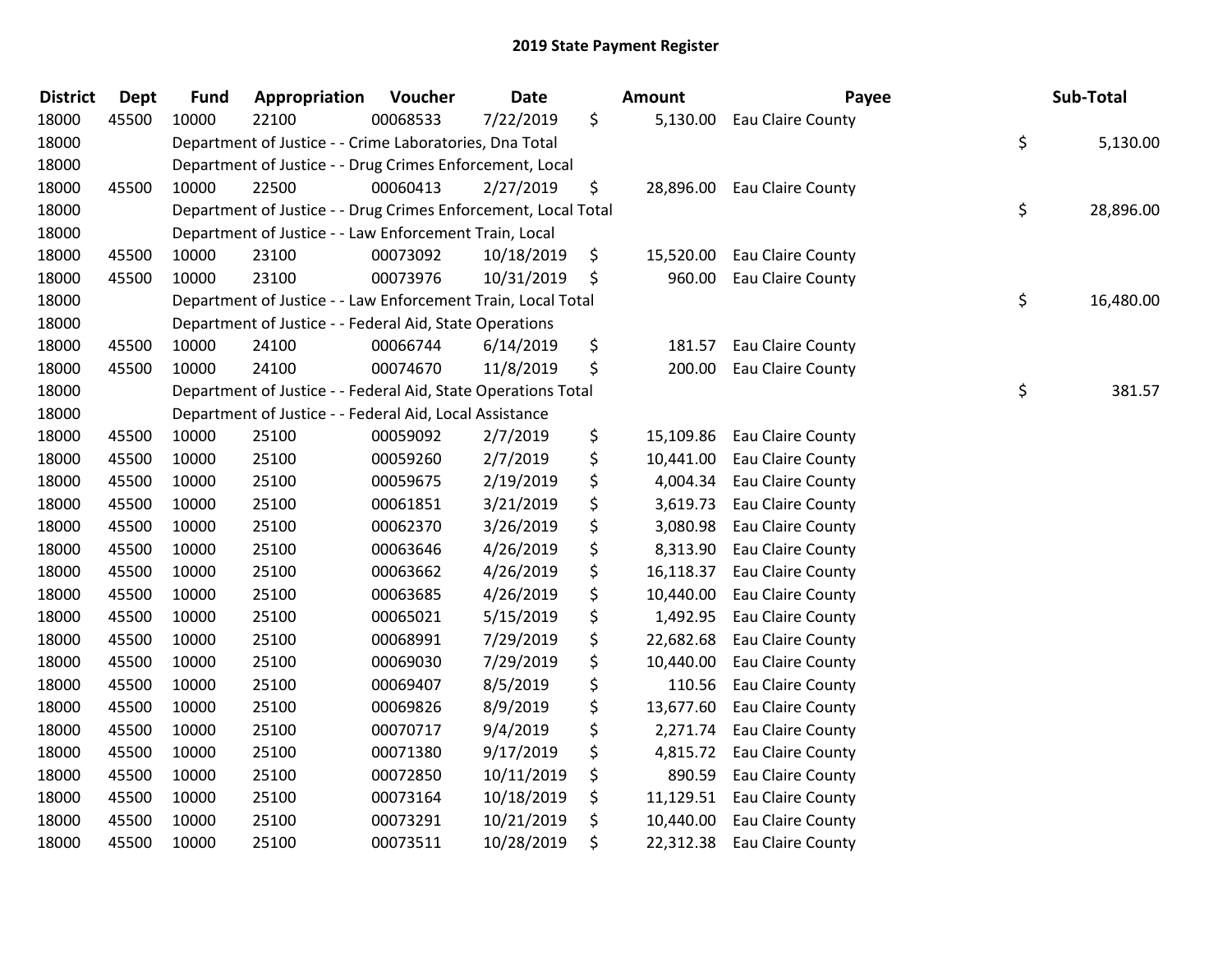| <b>District</b> | <b>Dept</b> | <b>Fund</b> | Appropriation                                                         | Voucher  | <b>Date</b> | <b>Amount</b>   | Payee             | Sub-Total        |
|-----------------|-------------|-------------|-----------------------------------------------------------------------|----------|-------------|-----------------|-------------------|------------------|
| 18000           | 45500       | 10000       | 25100                                                                 | 00076587 | 12/23/2019  | \$<br>2,171.55  | Eau Claire County |                  |
| 18000           | 45500       | 10000       | 25100                                                                 | 00077206 | 12/26/2019  | \$<br>403.76    | Eau Claire County |                  |
| 18000           | 45500       | 10000       | 25100                                                                 | 00077209 | 12/26/2019  | \$<br>50.49     | Eau Claire County |                  |
| 18000           |             |             | Department of Justice - - Federal Aid, Local Assistance Total         |          |             |                 |                   | \$<br>174,017.71 |
| 18000           |             |             | Department of Justice - - Alt Prosecution Alcohol Drugs               |          |             |                 |                   |                  |
| 18000           | 45500       | 10000       | 27100                                                                 | 00061262 | 3/15/2019   | \$<br>30,392.94 | Eau Claire County |                  |
| 18000           | 45500       | 10000       | 27100                                                                 | 00064721 | 5/15/2019   | \$<br>14,850.90 | Eau Claire County |                  |
| 18000           | 45500       | 10000       | 27100                                                                 | 00069717 | 8/12/2019   | \$<br>20,675.55 | Eau Claire County |                  |
| 18000           | 45500       | 10000       | 27100                                                                 | 00077530 | 12/26/2019  | \$<br>25,029.40 | Eau Claire County |                  |
| 18000           |             |             | Department of Justice - - Alt Prosecution Alcohol Drugs Total         |          |             |                 |                   | \$<br>90,948.79  |
| 18000           |             |             | Department of Justice - - Internet Crimes Against Childr              |          |             |                 |                   |                  |
| 18000           | 45500       | 10000       | 28400                                                                 | 00058526 | 1/18/2019   | \$<br>638.79    | Eau Claire County |                  |
| 18000           |             |             | Department of Justice - - Internet Crimes Against Childr Total        |          |             |                 |                   | \$<br>638.79     |
| 18000           |             |             | Department of Justice - - Crime Victim Witness Assist                 |          |             |                 |                   |                  |
| 18000           | 45500       | 10000       | 53200                                                                 | 00060557 | 2/28/2019   | \$<br>48,874.63 | Eau Claire County |                  |
| 18000           | 45500       | 10000       | 53200                                                                 | 00068317 | 7/18/2019   | \$<br>41,133.85 | Eau Claire County |                  |
| 18000           |             |             | Department of Justice - - Crime Victim Witness Assist Total           |          |             |                 |                   | \$<br>90,008.48  |
| 18000           |             |             | Department of Justice - - Federal Aid, Victim Assistance              |          |             |                 |                   |                  |
| 18000           | 45500       | 10000       | 54200                                                                 | 00060655 | 3/4/2019    | \$<br>25,126.00 | Eau Claire County |                  |
| 18000           | 45500       | 10000       | 54200                                                                 | 00061442 | 3/15/2019   | \$<br>29,596.00 | Eau Claire County |                  |
| 18000           | 45500       | 10000       | 54200                                                                 | 00064580 | 5/10/2019   | \$<br>21,630.00 | Eau Claire County |                  |
| 18000           | 45500       | 10000       | 54200                                                                 | 00064727 | 5/13/2019   | \$<br>20,622.00 | Eau Claire County |                  |
| 18000           | 45500       | 10000       | 54200                                                                 | 00069374 | 8/5/2019    | \$<br>22,398.00 | Eau Claire County |                  |
| 18000           | 45500       | 10000       | 54200                                                                 | 00070692 | 8/30/2019   | \$<br>25,363.00 | Eau Claire County |                  |
| 18000           | 45500       | 10000       | 54200                                                                 | 00073983 | 10/31/2019  | \$<br>25,752.00 | Eau Claire County |                  |
| 18000           | 45500       | 10000       | 54200                                                                 | 00075695 | 12/9/2019   | \$<br>24,673.00 | Eau Claire County |                  |
| 18000           |             |             | Department of Justice - - Federal Aid, Victim Assistance Total        |          |             |                 |                   | \$<br>195,160.00 |
| 18000           |             |             | Department of Military Affairs - - Emergency Response Equipment       |          |             |                 |                   |                  |
| 18000           | 46500       | 10000       | 30800                                                                 | 00056278 | 2/12/2019   | \$<br>8,077.05  | Eau Claire County |                  |
| 18000           | 46500       | 10000       | 30800                                                                 | 00059129 | 4/18/2019   | \$<br>1,250.47  | Eau Claire County |                  |
| 18000           |             |             | Department of Military Affairs - - Emergency Response Equipment Total |          |             |                 |                   | \$<br>9,327.52   |
| 18000           |             |             | Department of Military Affairs - - Mobile Field Force Grants          |          |             |                 |                   |                  |
| 18000           | 46500       | 10000       | 31200                                                                 | 00055588 | 1/29/2019   | \$<br>3,900.00  | Eau Claire County |                  |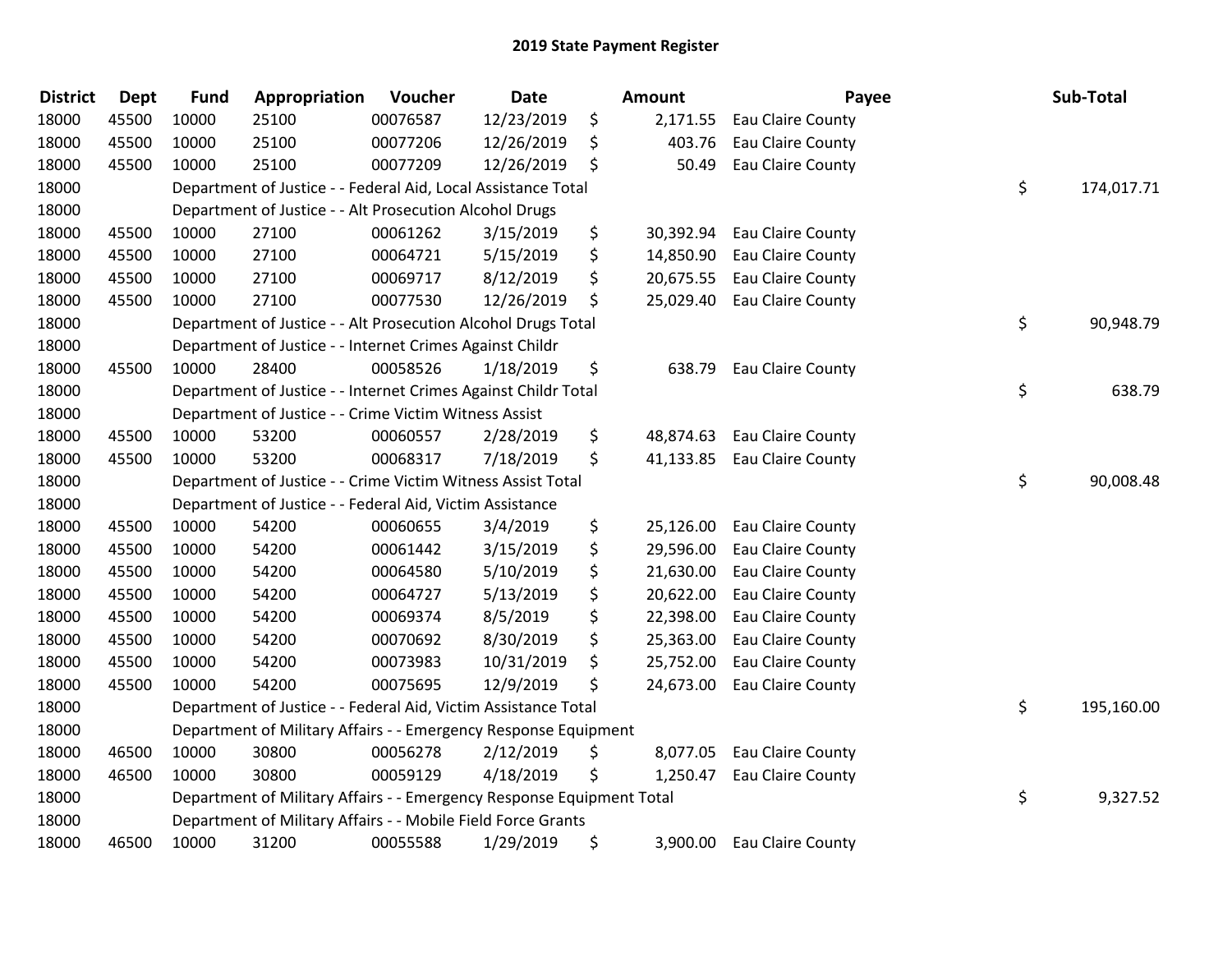| <b>District</b> | <b>Dept</b> | <b>Fund</b> | Appropriation                                                           | Voucher  | Date       |      | <b>Amount</b> | Payee                      | Sub-Total       |
|-----------------|-------------|-------------|-------------------------------------------------------------------------|----------|------------|------|---------------|----------------------------|-----------------|
| 18000           | 46500       | 10000       | 31200                                                                   | 00056960 | 2/25/2019  | \$   | 9,132.64      | Eau Claire County          |                 |
| 18000           |             |             | Department of Military Affairs - - Mobile Field Force Grants Total      |          |            |      |               |                            | \$<br>13,032.64 |
| 18000           |             |             | Department of Military Affairs - - Federal Aid, Local Assistance        |          |            |      |               |                            |                 |
| 18000           | 46500       | 10000       | 34200                                                                   | 00055530 | 1/31/2019  | \$   | 24,988.82     | Eau Claire County          |                 |
| 18000           | 46500       | 10000       | 34200                                                                   | 00067285 | 9/25/2019  | \$   | 35,712.00     | Eau Claire County          |                 |
| 18000           |             |             | Department of Military Affairs - - Federal Aid, Local Assistance Total  |          |            |      |               |                            | \$<br>60,700.82 |
| 18000           |             |             | Department of Military Affairs - - Federal Aid, Homeland Security       |          |            |      |               |                            |                 |
| 18000           | 46500       | 10000       | 35000                                                                   | 00061854 | 6/6/2019   | \$   | 14,989.28     | Eau Claire County          |                 |
| 18000           | 46500       | 10000       | 35000                                                                   | 00062841 | 6/25/2019  | \$   | 19,234.50     | Eau Claire County          |                 |
| 18000           | 46500       | 10000       | 35000                                                                   | 00064252 | 7/22/2019  | \$   | 9,870.16      | Eau Claire County          |                 |
| 18000           | 46500       | 10000       | 35000                                                                   | 00064913 | 8/6/2019   | \$   | 20,000.00     | Eau Claire County          |                 |
| 18000           | 46500       | 10000       | 35000                                                                   | 00066250 | 9/4/2019   | \$   | 7,755.70      | Eau Claire County          |                 |
| 18000           |             |             | Department of Military Affairs - - Federal Aid, Homeland Security Total |          |            |      |               |                            | \$<br>71,849.64 |
| 18000           |             |             | Department of Military Affairs - - St Emerg Response Bd Grant Pif       |          |            |      |               |                            |                 |
| 18000           | 46500       | 27200       | 36400                                                                   | 00055470 | 1/31/2019  | \$   |               | 8,835.96 Eau Claire County |                 |
| 18000           |             |             | Department of Military Affairs - - St Emerg Response Bd Grant Pif Total |          |            |      |               |                            | \$<br>8,835.96  |
| 18000           |             |             | Department of Veterans Affairs - - Skilled Nursing Operations, Cf       |          |            |      |               |                            |                 |
| 18000           | 48500       | 15200       | 11800                                                                   | 00060937 | 2/26/2019  | \$   | 3.00          | Eau Claire County          |                 |
| 18000           |             |             | Department of Veterans Affairs - - Skilled Nursing Operations, Cf Total |          |            |      |               |                            | \$<br>3.00      |
| 18000           |             |             | Department of Veterans Affairs - - Grants To Counties                   |          |            |      |               |                            |                 |
| 18000           | 48500       | 15200       | 12700                                                                   | 00060680 | 2/22/2019  | \$   | 1,300.00      | Eau Claire County          |                 |
| 18000           |             |             | Department of Veterans Affairs - - Grants To Counties Total             |          |            |      |               |                            | \$<br>1,300.00  |
| 18000           |             |             | Department of Veterans Affairs - - County Grants                        |          |            |      |               |                            |                 |
| 18000           | 48500       | 58200       | 26700                                                                   | 00060680 | 2/22/2019  | \$   | 5,850.00      | Eau Claire County          |                 |
| 18000           |             |             | Department of Veterans Affairs - - County Grants Total                  |          |            |      |               |                            | \$<br>5,850.00  |
| 18000           |             |             | Department of Veterans Affairs - - County Grants                        |          |            |      |               |                            |                 |
| 18000           | 48500       | 58300       | 37000                                                                   | 00060680 | 2/22/2019  | \$   |               | 5,850.00 Eau Claire County |                 |
| 18000           |             |             | Department of Veterans Affairs - - County Grants Total                  |          |            |      |               |                            | \$<br>5,850.00  |
| 18000           |             |             | Department of Administration - - Gifts, Grants And Bequests             |          |            |      |               |                            |                 |
| 18000           | 50500       | 10000       | 13100                                                                   | 00114610 | 12/20/2019 | - \$ | 164.00        | Eau Claire County          |                 |
| 18000           |             |             | Department of Administration - - Gifts, Grants And Bequests Total       |          |            |      |               |                            | \$<br>164.00    |
| 18000           |             |             | Department of Administration - - Federal Aid, Local Assistance          |          |            |      |               |                            |                 |
| 18000           | 50500       | 10000       | 15500                                                                   | 00095314 | 1/15/2019  | \$   | 7,334.45      | Eau Claire County          |                 |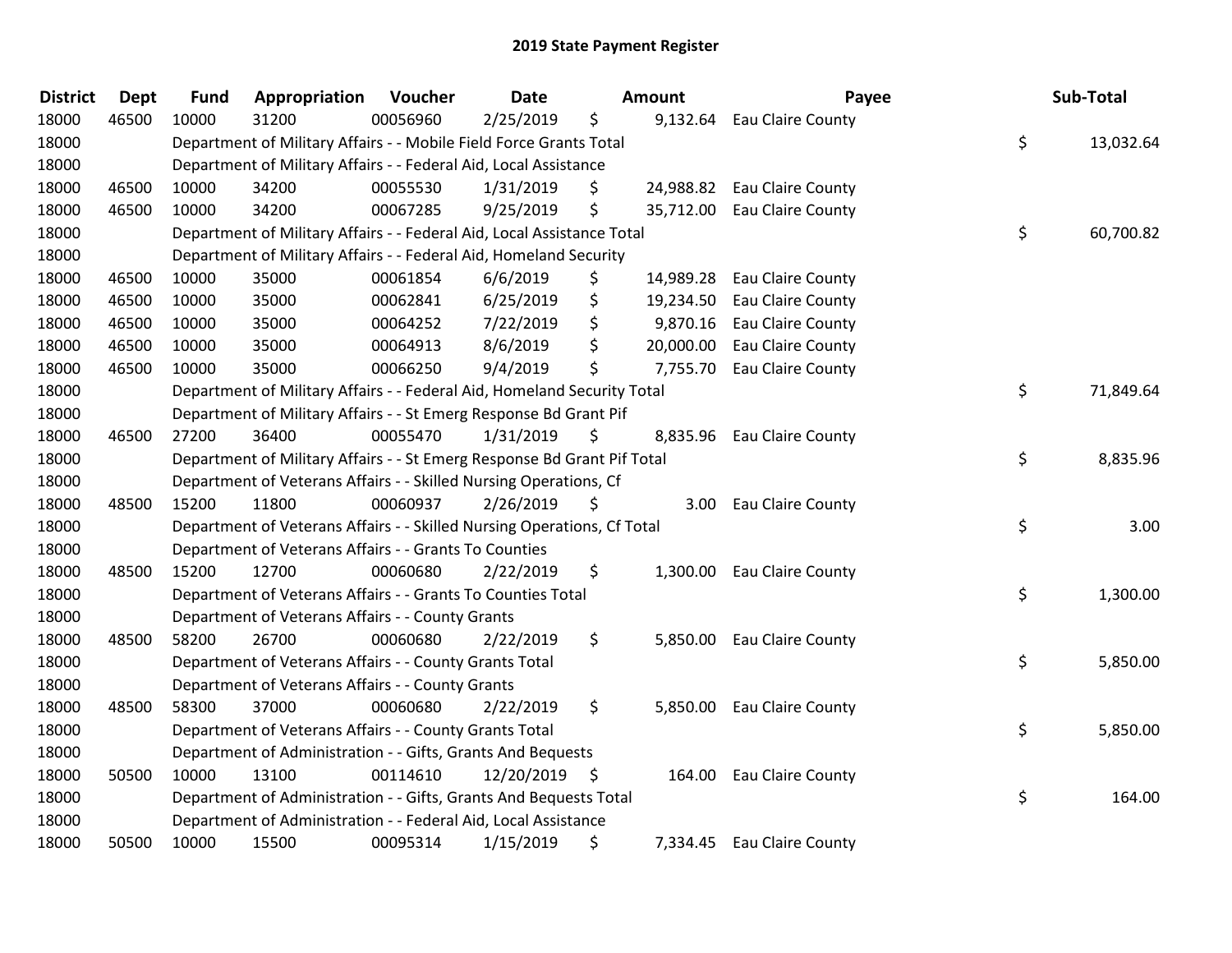| <b>District</b> | <b>Dept</b> | <b>Fund</b> | Appropriation                                                        | Voucher  | <b>Date</b> |      | Amount    | Payee                      | Sub-Total       |
|-----------------|-------------|-------------|----------------------------------------------------------------------|----------|-------------|------|-----------|----------------------------|-----------------|
| 18000           | 50500       | 10000       | 15500                                                                | 00097066 | 2/15/2019   | \$   | 9,067.25  | Eau Claire County          |                 |
| 18000           | 50500       | 10000       | 15500                                                                | 00098896 | 3/15/2019   | \$   | 8,787.43  | Eau Claire County          |                 |
| 18000           | 50500       | 10000       | 15500                                                                | 00100672 | 4/16/2019   | \$   |           | 7,688.67 Eau Claire County |                 |
| 18000           | 50500       | 10000       | 15500                                                                | 00103189 | 5/29/2019   | \$   | 6,367.36  | Eau Claire County          |                 |
| 18000           | 50500       | 10000       | 15500                                                                | 00104179 | 6/17/2019   | \$   | 8,202.03  | Eau Claire County          |                 |
| 18000           | 50500       | 10000       | 15500                                                                | 00105874 | 7/17/2019   | \$   | 5,276.59  | Eau Claire County          |                 |
| 18000           | 50500       | 10000       | 15500                                                                | 00109277 | 9/20/2019   | \$   | 5,495.21  | Eau Claire County          |                 |
| 18000           | 50500       | 10000       | 15500                                                                | 00109983 | 10/1/2019   | \$   | 6,317.07  | Eau Claire County          |                 |
| 18000           | 50500       | 10000       | 15500                                                                | 00110779 | 10/16/2019  | \$   | 10,182.55 | Eau Claire County          |                 |
| 18000           | 50500       | 10000       | 15500                                                                | 00112581 | 11/15/2019  | \$   | 10,034.53 | Eau Claire County          |                 |
| 18000           | 50500       | 10000       | 15500                                                                | 00112585 | 11/15/2019  | \$   |           | 3,645.55 Eau Claire County |                 |
| 18000           | 50500       | 10000       | 15500                                                                | 00114409 | 12/17/2019  | \$   |           | 6,576.37 Eau Claire County |                 |
| 18000           |             |             | Department of Administration - - Federal Aid, Local Assistance Total |          |             |      |           |                            | \$<br>94,975.06 |
| 18000           |             |             | Department of Administration - - Facility Ops And Maintenance        |          |             |      |           |                            |                 |
| 18000           | 50500       | 16400       | 53100                                                                | 00114392 | 12/17/2019  | - \$ | 131.47    | Eau Claire County          |                 |
| 18000           |             |             | Department of Administration - - Facility Ops And Maintenance Total  |          |             |      |           |                            | \$<br>131.47    |
| 18000           |             |             | Department of Administration - - Low-Income Assistance Grants        |          |             |      |           |                            |                 |
| 18000           | 50500       | 23500       | 37100                                                                | 00095314 | 1/15/2019   | \$   | 5,796.24  | Eau Claire County          |                 |
| 18000           | 50500       | 23500       | 37100                                                                | 00097066 | 2/15/2019   | \$   | 8,602.48  | Eau Claire County          |                 |
| 18000           | 50500       | 23500       | 37100                                                                | 00098896 | 3/15/2019   | \$   | 7,153.08  | Eau Claire County          |                 |
| 18000           | 50500       | 23500       | 37100                                                                | 00100672 | 4/16/2019   | \$   |           | 6,127.03 Eau Claire County |                 |
| 18000           | 50500       | 23500       | 37100                                                                | 00103189 | 5/29/2019   | \$   |           | 4,893.16 Eau Claire County |                 |
| 18000           | 50500       | 23500       | 37100                                                                | 00104179 | 6/17/2019   | \$   | 6,606.40  | Eau Claire County          |                 |
| 18000           | 50500       | 23500       | 37100                                                                | 00105874 | 7/17/2019   | \$   | 3,874.54  | Eau Claire County          |                 |
| 18000           | 50500       | 23500       | 37100                                                                | 00109277 | 9/20/2019   | \$   | 4,078.70  | Eau Claire County          |                 |
| 18000           | 50500       | 23500       | 37100                                                                | 00109983 | 10/1/2019   | \$   | 4,846.18  | Eau Claire County          |                 |
| 18000           | 50500       | 23500       | 37100                                                                | 00110779 | 10/16/2019  | \$   | 8,455.88  | Eau Claire County          |                 |
| 18000           | 50500       | 23500       | 37100                                                                | 00112581 | 11/15/2019  | \$   | 8,182.00  | Eau Claire County          |                 |
| 18000           | 50500       | 23500       | 37100                                                                | 00112585 | 11/15/2019  | \$   | 2,465.87  | Eau Claire County          |                 |
| 18000           | 50500       | 23500       | 37100                                                                | 00114409 | 12/17/2019  | \$   |           | 5,150.02 Eau Claire County |                 |
| 18000           |             |             | Department of Administration - - Low-Income Assistance Grants Total  |          |             |      |           |                            | \$<br>76,231.58 |
| 18000           |             |             | Department of Administration - - Land Information Program; Loca      |          |             |      |           |                            |                 |
| 18000           | 50500       | 26900       | 17300                                                                | 00095824 | 2/12/2019   | \$   |           | 1,000.00 Eau Claire County |                 |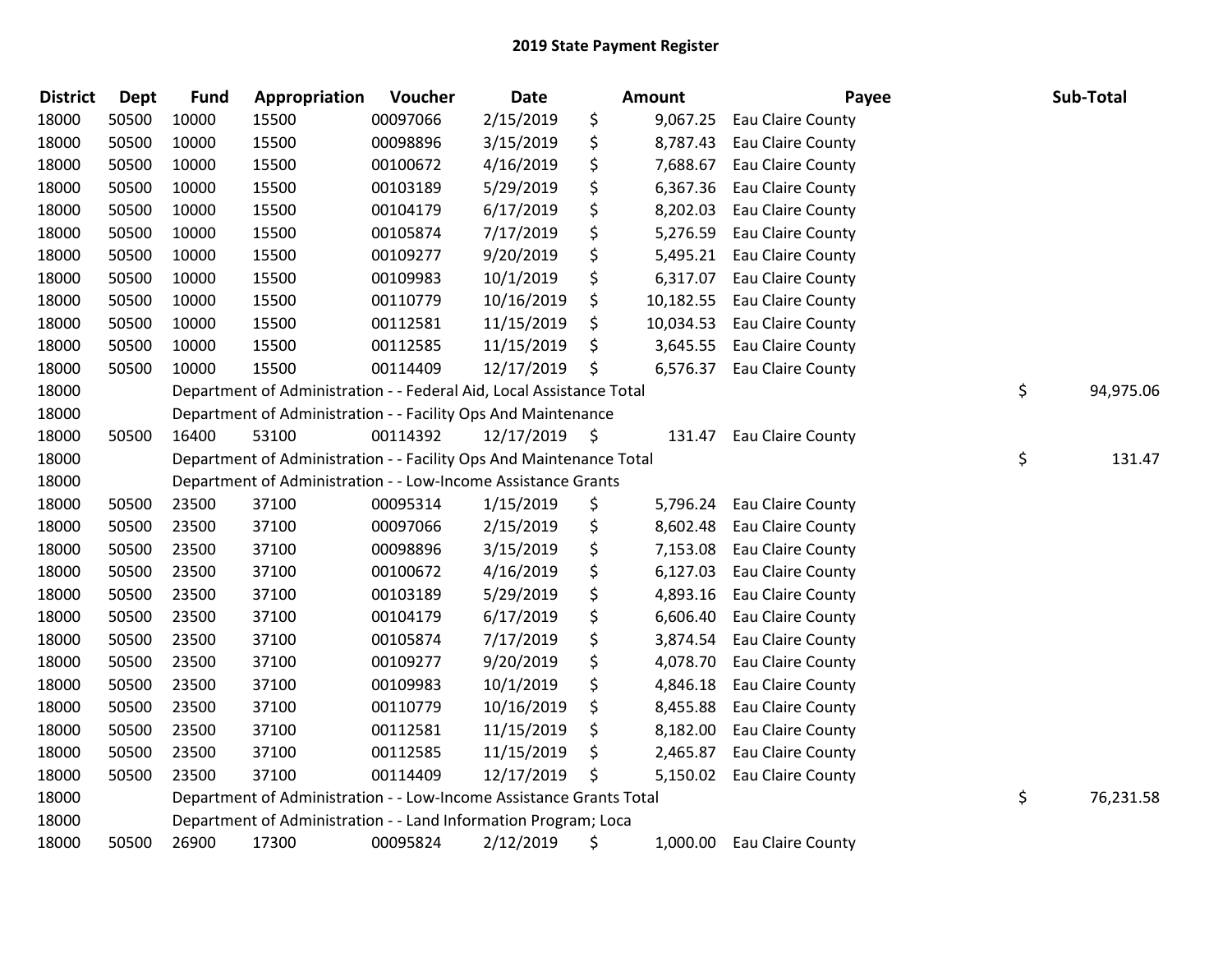| <b>District</b> | <b>Dept</b> | <b>Fund</b> | Appropriation                                                         | Voucher  | <b>Date</b> | <b>Amount</b>    | Payee                          | Sub-Total          |
|-----------------|-------------|-------------|-----------------------------------------------------------------------|----------|-------------|------------------|--------------------------------|--------------------|
| 18000           | 50500       | 26900       | 17300                                                                 | 00100445 | 4/15/2019   | \$<br>25,000.00  | Eau Claire County              |                    |
| 18000           | 50500       | 26900       | 17300                                                                 | 00107147 | 12/20/2019  | \$<br>25,000.00  | Eau Claire County              |                    |
| 18000           | 50500       | 26900       | 17300                                                                 | 00114694 | 12/20/2019  | \$<br>25,000.00  | Eau Claire County              |                    |
| 18000           |             |             | Department of Administration - - Land Information Program; Loca Total |          |             |                  |                                | \$<br>76,000.00    |
| 18000           |             |             | Public Defender Board - - Transcript, Discovery And Int               |          |             |                  |                                |                    |
| 18000           | 55000       | 10000       | 10600                                                                 | 00180344 | 2/8/2019    | \$<br>11,948.80  | Eau Claire County              |                    |
| 18000           | 55000       | 10000       | 10600                                                                 | 00186360 | 3/7/2019    | \$<br>20.28      | Eau Claire County              |                    |
| 18000           | 55000       | 10000       | 10600                                                                 | 00193339 | 5/3/2019    | \$<br>336.80     | Eau Claire County              |                    |
| 18000           | 55000       | 10000       | 10600                                                                 | 00193340 | 5/3/2019    | \$<br>71.00      | Eau Claire County              |                    |
| 18000           | 55000       | 10000       | 10600                                                                 | 00193341 | 5/3/2019    | \$<br>114.00     | Eau Claire County              |                    |
| 18000           | 55000       | 10000       | 10600                                                                 | 00193342 | 5/3/2019    | \$<br>11,873.23  | Eau Claire County              |                    |
| 18000           | 55000       | 10000       | 10600                                                                 | 00196201 | 5/21/2019   | \$<br>83.00      | Eau Claire County              |                    |
| 18000           | 55000       | 10000       | 10600                                                                 | 00205936 | 7/18/2019   | \$<br>13,200.20  | Eau Claire County              |                    |
| 18000           | 55000       | 10000       | 10600                                                                 | 00219290 | 10/28/2019  | \$<br>12,620.60  | Eau Claire County              |                    |
| 18000           | 55000       | 10000       | 10600                                                                 | 00227619 | 12/23/2019  | \$<br>6.60       | Eau Claire County              |                    |
| 18000           |             |             | Public Defender Board - - Transcript, Discovery And Int Total         |          |             |                  |                                | \$<br>50,274.51    |
| 18000           |             |             | Department of Revenue - - Warrants and Satisfactions                  |          |             |                  |                                |                    |
| 18000           | 56600       | 10000       | 10100                                                                 | 00117525 | 1/4/2019    | \$<br>92.50      | Eau Claire County              |                    |
| 18000           | 56600       | 10000       | 10100                                                                 | 00121658 | 3/1/2019    | \$<br>210.50     | Eau Claire County              |                    |
| 18000           | 56600       | 10000       | 10100                                                                 | 00124934 | 3/7/2019    | \$<br>1,215.00   | Eau Claire County              |                    |
| 18000           | 56600       | 10000       | 10100                                                                 | 00144413 | 8/23/2019   | \$               | 1,385.00 Eau Claire County     |                    |
| 18000           |             |             | Department of Revenue - - Warrants and Satisfactions Total            |          |             |                  |                                | \$<br>2,903.00     |
| 18000           |             |             | Circuit Courts - - Circuit Court Costs                                |          |             |                  |                                |                    |
| 18000           | 62500       | 10000       | 10500                                                                 | 00001221 | 1/17/2019   | \$<br>192,287.73 | Eau Claire County              |                    |
| 18000           | 62500       | 10000       | 10500                                                                 | 00001430 | 7/5/2019    | \$<br>13,892.00  | Eau Claire County              |                    |
| 18000           | 62500       | 10000       | 10500                                                                 | 00001531 | 8/1/2019    | \$               | 318,011.00 Eau Claire County   |                    |
| 18000           |             |             | Circuit Courts - - Circuit Court Costs Total                          |          |             |                  |                                | \$<br>524,190.73   |
| 18000           |             |             | Shared Revenue and Tax Relief - - County And Municipal Aid            |          |             |                  |                                |                    |
| 18000           | 83500       | 10000       | 10500                                                                 | 00048763 | 7/22/2019   | \$               | 329,927.22 Eau Claire County   |                    |
| 18000           | 83500       | 10000       | 10500                                                                 | 00053059 | 11/18/2019  | \$               | 1,869,587.60 Eau Claire County |                    |
| 18000           |             |             | Shared Revenue and Tax Relief - - County And Municipal Aid Total      |          |             |                  |                                | \$<br>2,199,514.82 |
| 18000           |             |             | Shared Revenue and Tax Relief - - Exempt Computer Aid                 |          |             |                  |                                |                    |
| 18000           | 83500       | 10000       | 10900                                                                 | 00045387 | 7/22/2019   | \$               | 181,944.58 Eau Claire County   |                    |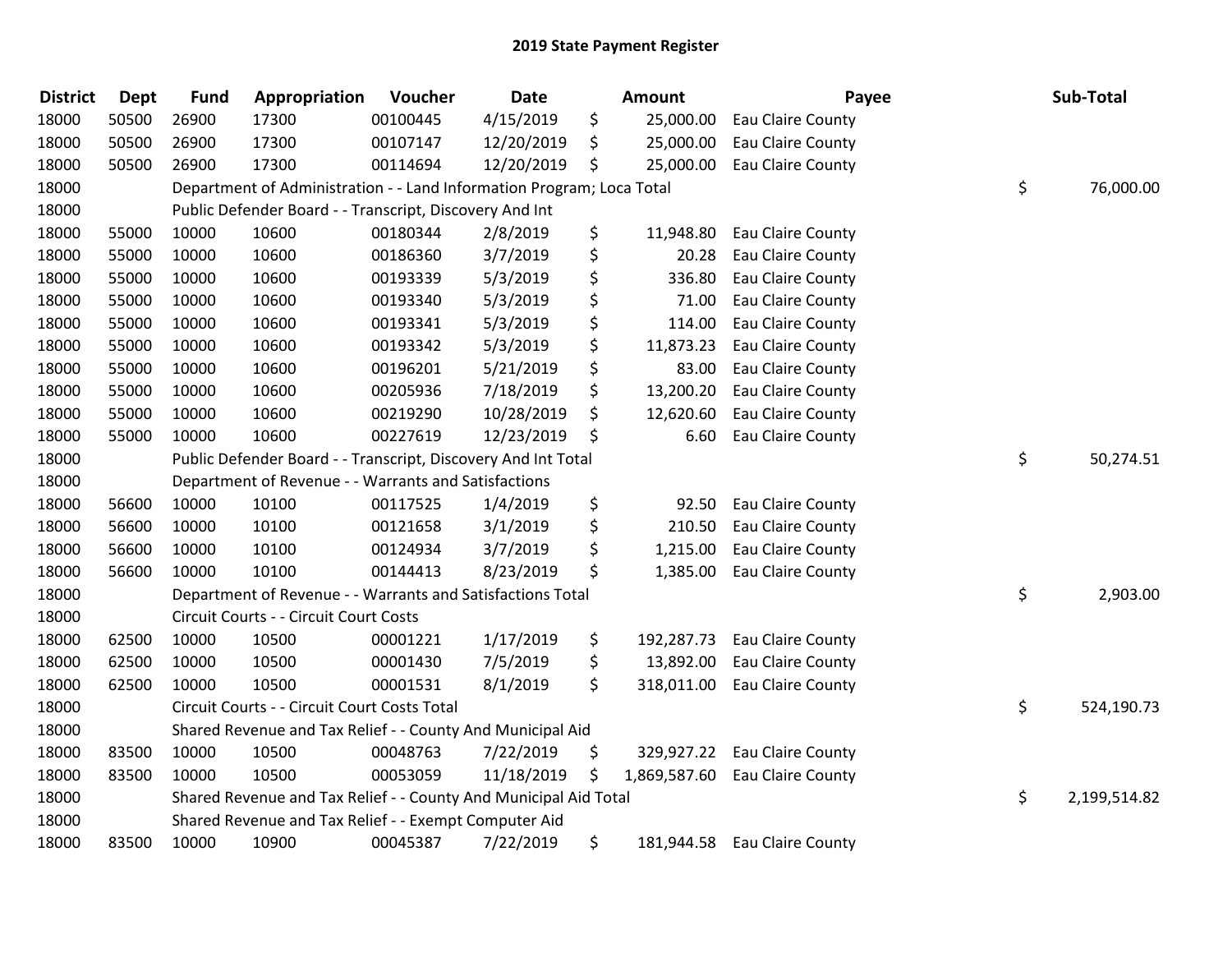| <b>District</b>    | Dept  | Fund  | Appropriation                                                         | Voucher  | Date       |     | <b>Amount</b> | Payee             | Sub-Total          |
|--------------------|-------|-------|-----------------------------------------------------------------------|----------|------------|-----|---------------|-------------------|--------------------|
| 18000              |       |       | Shared Revenue and Tax Relief - - Exempt Computer Aid Total           |          |            |     |               |                   | \$<br>181,944.58   |
| 18000              |       |       | Shared Revenue and Tax Relief - - Utility Aid                         |          |            |     |               |                   |                    |
| 18000              | 83500 | 10000 | 11000                                                                 | 00048763 | 7/22/2019  | S.  | 61,033.48     | Eau Claire County |                    |
| 18000              | 83500 | 10000 | 11000                                                                 | 00053059 | 11/18/2019 | S.  | 371,059.70    | Eau Claire County |                    |
| 18000              |       |       | Shared Revenue and Tax Relief - - Utility Aid Total                   |          |            |     |               |                   | \$<br>432,093.18   |
| 18000              |       |       | Shared Revenue and Tax Relief - - Personal Property Aid               |          |            |     |               |                   |                    |
| 18000              | 83500 | 10000 | 11100                                                                 | 00039910 | 5/6/2019   | \$. | 217,675.42    | Eau Claire County |                    |
| 18000              |       |       | Shared Revenue and Tax Relief - - Personal Property Aid Total         |          |            |     |               |                   | \$<br>217,675.42   |
| 18000              |       |       | Shared Revenue and Tax Relief - - School Lvy Tx/First Dollar Cr       |          |            |     |               |                   |                    |
| 18000              | 83500 | 10000 | 30200                                                                 | 00045244 | 7/22/2019  | S.  | 5,917,160.99  | Eau Claire County |                    |
| 18000              | 83500 | 10000 | 30200                                                                 | 00048128 | 7/22/2019  | S.  | 998,204.16    | Eau Claire County |                    |
| 18000              |       |       | Shared Revenue and Tax Relief - - School Lvy Tx/First Dollar Cr Total |          |            |     |               |                   | \$<br>6,915,365.15 |
| 18000              |       |       | Shared Revenue and Tax Relief - - Lottery & Gaming Credit             |          |            |     |               |                   |                    |
| 18000              | 83500 | 52100 | 36300                                                                 | 00038614 | 3/25/2019  | S.  | 1,599,800.65  | Eau Claire County |                    |
| 18000              |       |       | Shared Revenue and Tax Relief - - Lottery & Gaming Credit Total       |          |            |     |               |                   | 1,599,800.65       |
| <b>18000 Total</b> |       |       |                                                                       |          |            |     |               |                   | 51,273,864.05      |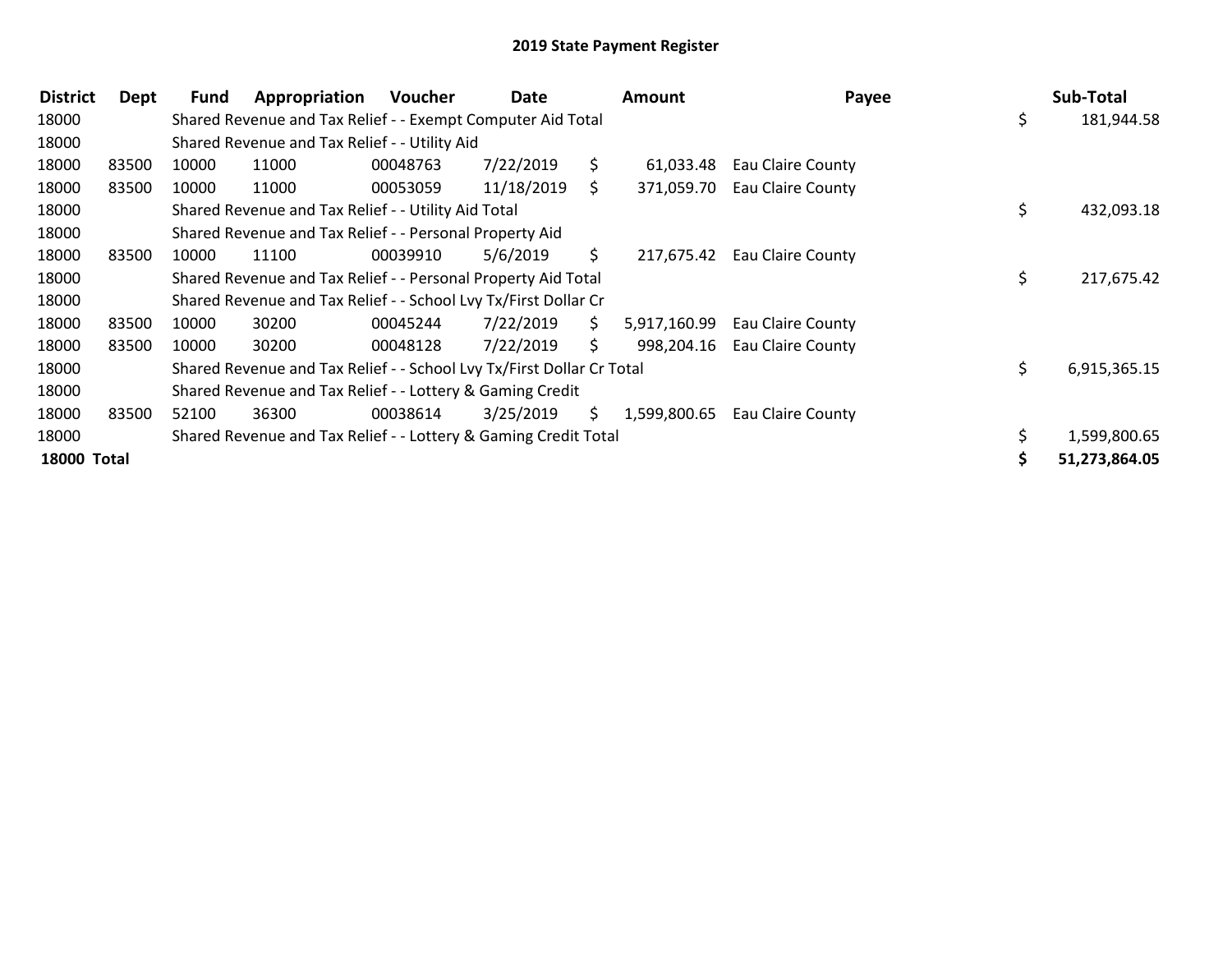| <b>District</b>    | Dept  | <b>Fund</b> | Appropriation                                                      | Voucher  | <b>Date</b> |     | Amount | Payee                          | Sub-Total        |
|--------------------|-------|-------------|--------------------------------------------------------------------|----------|-------------|-----|--------|--------------------------------|------------------|
| 18002              |       |             | Dept of Safety & Prof Services - - Fire Dues Distribution          |          |             |     |        |                                |                  |
| 18002              | 16500 | 10000       | 22500                                                              | 00030485 | 7/17/2019   | \$  |        | 5,284.82 Town Of Bridge Creek  |                  |
| 18002              |       |             | Dept of Safety & Prof Services - - Fire Dues Distribution Total    |          |             |     |        |                                | \$<br>5,284.82   |
| 18002              |       |             | Dept of Natural Resources - - Aids In Lieu Of Taxes - Gener        |          |             |     |        |                                |                  |
| 18002              | 37000 | 10000       | 50300                                                              | 00313254 | 4/19/2019   | \$  |        | 173.96 Town Of Bridge Creek    |                  |
| 18002              |       |             | Dept of Natural Resources - - Aids In Lieu Of Taxes - Gener Total  |          |             |     |        |                                | \$<br>173.96     |
| 18002              |       |             | Dept of Natural Resources - - Resaids - Cnty Forst, Cl & Mfl       |          |             |     |        |                                |                  |
| 18002              | 37000 | 21200       | 57100                                                              | 00332509 | 6/21/2019   | \$  |        | 8,563.90 Town Of Bridge Creek  |                  |
| 18002              |       |             | Dept of Natural Resources - - Resaids - Cnty Forst, Cl & Mfl Total |          |             |     |        |                                | \$<br>8,563.90   |
| 18002              |       |             | Dept of Natural Resources - - Aids In Lieu Of Taxes - Sum S        |          |             |     |        |                                |                  |
| 18002              | 37000 | 21200       | 57900                                                              | 00313253 | 4/19/2019   | \$  |        | 1,742.40 Town Of Bridge Creek  |                  |
| 18002              |       |             | Dept of Natural Resources - - Aids In Lieu Of Taxes - Sum S Total  |          |             |     |        |                                | \$<br>1,742.40   |
| 18002              |       |             | WI Dept of Transportation - - Trns Aids To Mnc.-Sf                 |          |             |     |        |                                |                  |
| 18002              | 39500 | 21100       | 19100                                                              | 00336332 | 1/7/2019    | \$  |        | 40,845.92 Town Of Bridge Creek |                  |
| 18002              | 39500 | 21100       | 19100                                                              | 00363647 | 4/1/2019    | \$  |        | 40,845.92 Town Of Bridge Creek |                  |
| 18002              | 39500 | 21100       | 19100                                                              | 00401656 | 7/1/2019    | \$  |        | 40,845.92 Town Of Bridge Creek |                  |
| 18002              | 39500 | 21100       | 19100                                                              | 00444474 | 10/7/2019   | \$  |        | 40,845.95 Town Of Bridge Creek |                  |
| 18002              |       |             | WI Dept of Transportation - - Trns Aids To Mnc.-Sf Total           |          |             |     |        |                                | \$<br>163,383.71 |
| 18002              |       |             | Shared Revenue and Tax Relief - - County And Municipal Aid         |          |             |     |        |                                |                  |
| 18002              | 83500 | 10000       | 10500                                                              | 00048745 | 7/22/2019   | \$  |        | 11,112.71 Town Of Bridge Creek |                  |
| 18002              | 83500 | 10000       | 10500                                                              | 00053041 | 11/18/2019  | \$  |        | 62,971.99 Town Of Bridge Creek |                  |
| 18002              |       |             | Shared Revenue and Tax Relief - - County And Municipal Aid Total   |          |             |     |        |                                | \$<br>74,084.70  |
| 18002              |       |             | Shared Revenue and Tax Relief - - Exempt Computer Aid              |          |             |     |        |                                |                  |
| 18002              | 83500 | 10000       | 10900                                                              | 00045908 | 7/22/2019   | \$. |        | 108.08 Town Of Bridge Creek    |                  |
| 18002              |       |             | Shared Revenue and Tax Relief - - Exempt Computer Aid Total        |          |             |     |        |                                | \$<br>108.08     |
| 18002              |       |             | Shared Revenue and Tax Relief - - Utility Aid                      |          |             |     |        |                                |                  |
| 18002              | 83500 | 10000       | 11000                                                              | 00048745 | 7/22/2019   | \$  | 699.94 | Town Of Bridge Creek           |                  |
| 18002              | 83500 | 10000       | 11000                                                              | 00053041 | 11/18/2019  | \$  |        | 1,427.43 Town Of Bridge Creek  |                  |
| 18002              |       |             | Shared Revenue and Tax Relief - - Utility Aid Total                |          |             |     |        |                                | \$<br>2,127.37   |
| 18002              |       |             | Shared Revenue and Tax Relief - - Personal Property Aid            |          |             |     |        |                                |                  |
| 18002              | 83500 | 10000       | 11100                                                              | 00040443 | 5/6/2019    | \$  | 930.94 | Town Of Bridge Creek           |                  |
| 18002              |       |             | Shared Revenue and Tax Relief - - Personal Property Aid Total      |          |             |     |        |                                | \$<br>930.94     |
| <b>18002 Total</b> |       |             |                                                                    |          |             |     |        |                                | \$<br>256,399.88 |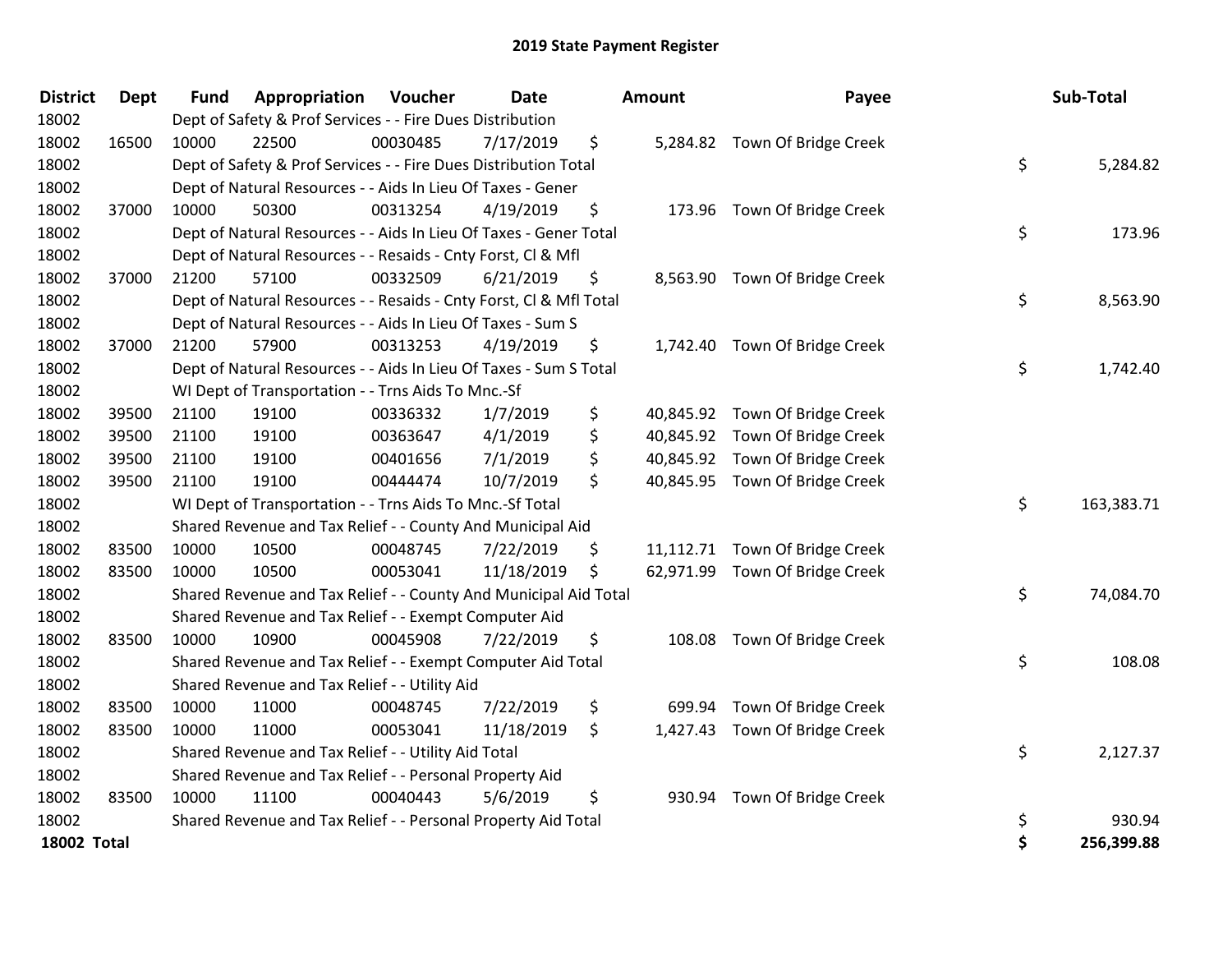| <b>District</b> | <b>Dept</b> | <b>Fund</b> | Appropriation                                                      | Voucher  | <b>Date</b> | Amount       | Payee                       | Sub-Total        |
|-----------------|-------------|-------------|--------------------------------------------------------------------|----------|-------------|--------------|-----------------------------|------------------|
| 18004           |             |             | Dept of Safety & Prof Services - - Fire Dues Distribution          |          |             |              |                             |                  |
| 18004           | 16500       | 10000       | 22500                                                              | 00030332 | 7/15/2019   | \$           | 7,214.27 Town Of Brunswick  |                  |
| 18004           |             |             | Dept of Safety & Prof Services - - Fire Dues Distribution Total    |          |             |              |                             | \$<br>7,214.27   |
| 18004           |             |             | Dept of Natural Resources - - Aids In Lieu Of Taxes - Gener        |          |             |              |                             |                  |
| 18004           | 37000       | 10000       | 50300                                                              | 00295114 | 2/1/2019    | \$           | 13,234.71 Town Of Brunswick |                  |
| 18004           | 37000       | 10000       | 50300                                                              | 00314101 | 4/19/2019   | \$           | 124.29 Town Of Brunswick    |                  |
| 18004           |             |             | Dept of Natural Resources - - Aids In Lieu Of Taxes - Gener Total  |          |             |              |                             | \$<br>13,359.00  |
| 18004           |             |             | Dept of Natural Resources - - Resaids - Cnty Forst, CI & Mfl       |          |             |              |                             |                  |
| 18004           | 37000       | 21200       | 57100                                                              | 00332510 | 6/21/2019   | \$           | 261.86 Town Of Brunswick    |                  |
| 18004           |             |             | Dept of Natural Resources - - Resaids - Cnty Forst, Cl & Mfl Total |          |             |              |                             | \$<br>261.86     |
| 18004           |             |             | WI Dept of Transportation - - Trns Aids To Mnc.-Sf                 |          |             |              |                             |                  |
| 18004           | 39500       | 21100       | 19100                                                              | 00336333 | 1/7/2019    | \$           | 28,339.51 Town Of Brunswick |                  |
| 18004           | 39500       | 21100       | 19100                                                              | 00363648 | 4/1/2019    | \$           | 28,339.51 Town Of Brunswick |                  |
| 18004           | 39500       | 21100       | 19100                                                              | 00401657 | 7/1/2019    | \$           | 28,339.51 Town Of Brunswick |                  |
| 18004           | 39500       | 21100       | 19100                                                              | 00444475 | 10/7/2019   | \$           | 28,339.52 Town Of Brunswick |                  |
| 18004           |             |             | WI Dept of Transportation - - Trns Aids To Mnc.-Sf Total           |          |             |              |                             | \$<br>113,358.05 |
| 18004           |             |             | WI Dept of Transportation - - Hwy Mgmt & Opers Sf                  |          |             |              |                             |                  |
| 18004           | 39500       | 21100       | 36500                                                              | 00459343 | 11/8/2019   | \$<br>500.00 | <b>Town Of Brunswick</b>    |                  |
| 18004           | 39500       | 21100       | 36500                                                              | 00459345 | 11/8/2019   | \$           | 500.00 Town Of Brunswick    |                  |
| 18004           |             |             | WI Dept of Transportation - - Hwy Mgmt & Opers Sf Total            |          |             |              |                             | \$<br>1,000.00   |
| 18004           |             |             | Shared Revenue and Tax Relief - - County And Municipal Aid         |          |             |              |                             |                  |
| 18004           | 83500       | 10000       | 10500                                                              | 00048746 | 7/22/2019   | \$           | 7,943.16 Town Of Brunswick  |                  |
| 18004           | 83500       | 10000       | 10500                                                              | 00053042 | 11/18/2019  | \$           | 45,011.21 Town Of Brunswick |                  |
| 18004           |             |             | Shared Revenue and Tax Relief - - County And Municipal Aid Total   |          |             |              |                             | \$<br>52,954.37  |
| 18004           |             |             | Shared Revenue and Tax Relief - - Exempt Computer Aid              |          |             |              |                             |                  |
| 18004           | 83500       | 10000       | 10900                                                              | 00045909 | 7/22/2019   | \$<br>44.69  | <b>Town Of Brunswick</b>    |                  |
| 18004           |             |             | Shared Revenue and Tax Relief - - Exempt Computer Aid Total        |          |             |              |                             | \$<br>44.69      |
| 18004           |             |             | Shared Revenue and Tax Relief - - Utility Aid                      |          |             |              |                             |                  |
| 18004           | 83500       | 10000       | 11000                                                              | 00048746 | 7/22/2019   | \$<br>273.49 | <b>Town Of Brunswick</b>    |                  |
| 18004           | 83500       | 10000       | 11000                                                              | 00053042 | 11/18/2019  | \$           | 2,176.99 Town Of Brunswick  |                  |
| 18004           |             |             | Shared Revenue and Tax Relief - - Utility Aid Total                |          |             |              |                             | \$<br>2,450.48   |
| 18004           |             |             | Shared Revenue and Tax Relief - - Personal Property Aid            |          |             |              |                             |                  |
| 18004           | 83500       | 10000       | 11100                                                              | 00040444 | 5/6/2019    | \$           | 1,152.93 Town Of Brunswick  |                  |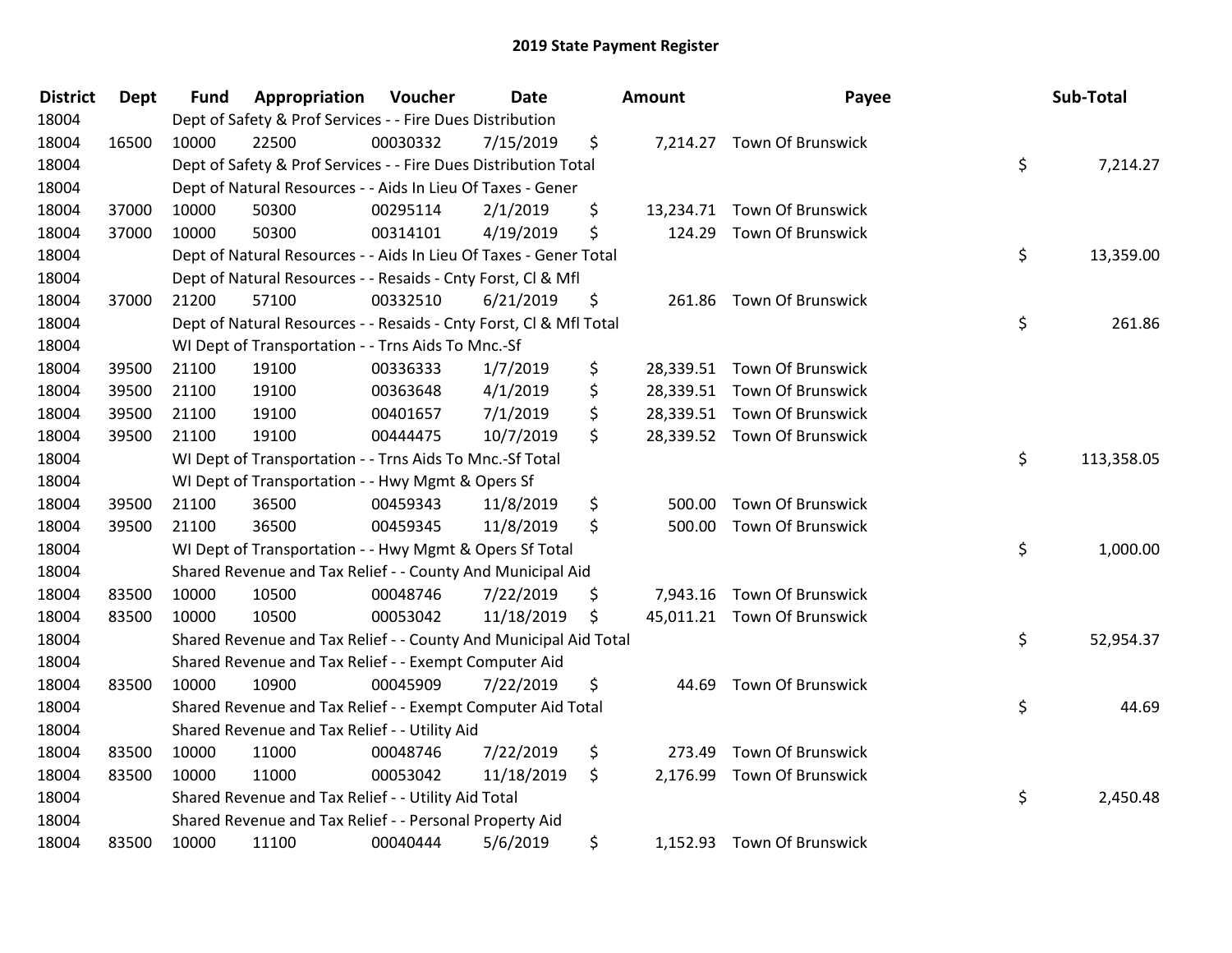| <b>District</b> | Dept  | Fund  | Appropriation                                                   | <b>Voucher</b> | Date      | Amount | Payee                      | Sub-Total  |
|-----------------|-------|-------|-----------------------------------------------------------------|----------------|-----------|--------|----------------------------|------------|
| 18004           |       |       | Shared Revenue and Tax Relief - - Personal Property Aid Total   |                |           |        |                            | 1,152.93   |
| 18004           |       |       | Shared Revenue and Tax Relief - - Lottery & Gaming Credit       |                |           |        |                            |            |
| 18004           | 83500 | 52100 | 36300                                                           | 00038245       | 3/25/2019 |        | 8,181.00 Town Of Brunswick |            |
| 18004           |       |       | Shared Revenue and Tax Relief - - Lottery & Gaming Credit Total |                |           |        |                            | 8,181.00   |
| 18004 Total     |       |       |                                                                 |                |           |        |                            | 199.976.65 |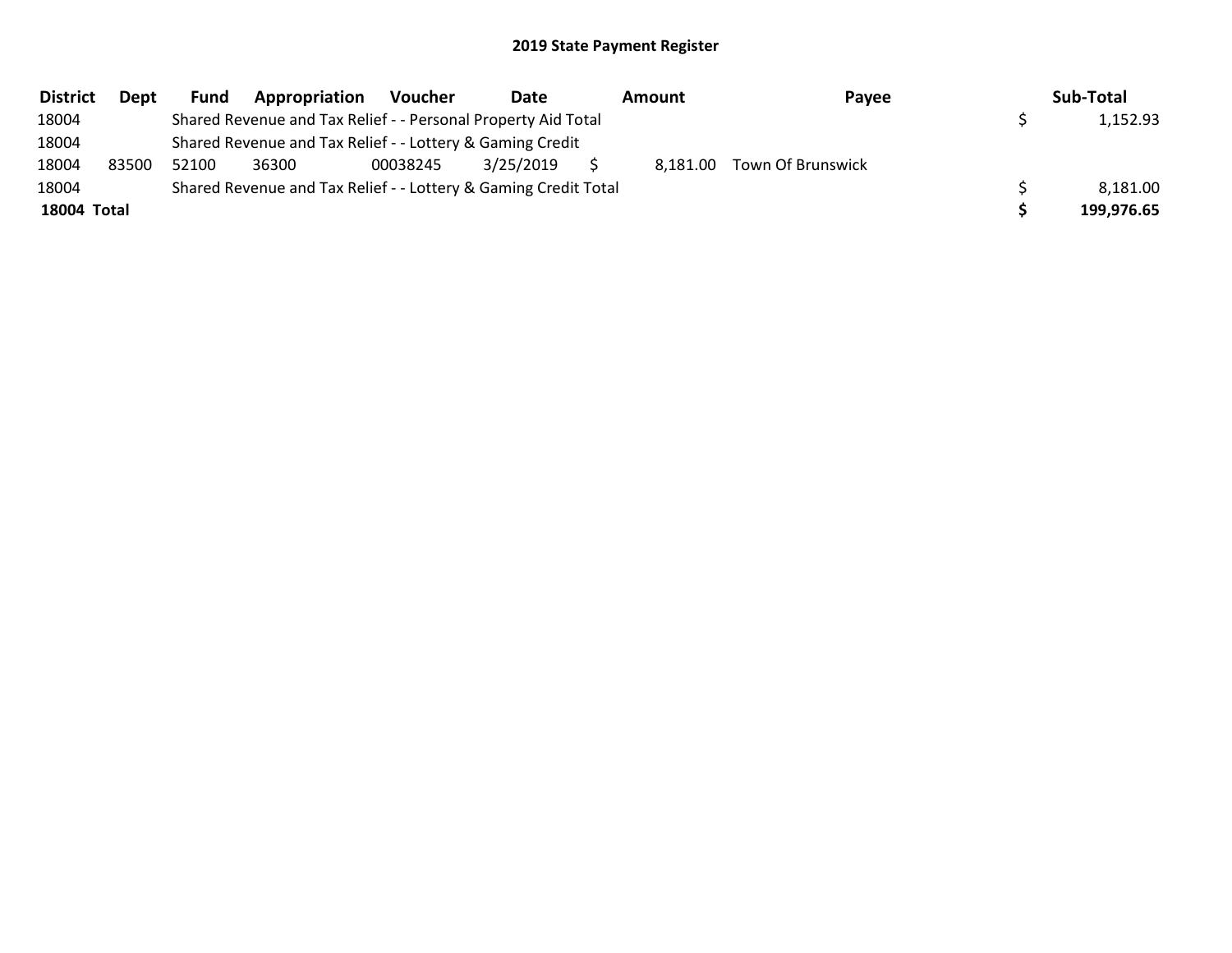| <b>District</b>    | <b>Dept</b> | <b>Fund</b> | Appropriation                                                      | Voucher  | <b>Date</b> |     | <b>Amount</b> | Payee                         | Sub-Total        |
|--------------------|-------------|-------------|--------------------------------------------------------------------|----------|-------------|-----|---------------|-------------------------------|------------------|
| 18006              |             |             | Dept of Safety & Prof Services - - Fire Dues Distribution          |          |             |     |               |                               |                  |
| 18006              | 16500       | 10000       | 22500                                                              | 00030919 | 7/17/2019   | \$  | 2,657.84      | <b>Town Of Clear Creek</b>    |                  |
| 18006              |             |             | Dept of Safety & Prof Services - - Fire Dues Distribution Total    |          |             |     |               |                               | \$<br>2,657.84   |
| 18006              |             |             | Dept of Natural Resources - - Resaids - Cnty Forst, Cl & Mfl       |          |             |     |               |                               |                  |
| 18006              | 37000       | 21200       | 57100                                                              | 00332511 | 6/21/2019   | \$  | 141.20        | <b>Town Of Clear Creek</b>    |                  |
| 18006              |             |             | Dept of Natural Resources - - Resaids - Cnty Forst, CI & Mfl Total |          |             |     |               |                               | \$<br>141.20     |
| 18006              |             |             | WI Dept of Transportation - - Trns Aids To Mnc.-Sf                 |          |             |     |               |                               |                  |
| 18006              | 39500       | 21100       | 19100                                                              | 00336334 | 1/7/2019    | \$  | 19,147.83     | Town Of Clear Creek           |                  |
| 18006              | 39500       | 21100       | 19100                                                              | 00363649 | 4/1/2019    | \$  | 19,147.83     | <b>Town Of Clear Creek</b>    |                  |
| 18006              | 39500       | 21100       | 19100                                                              | 00401658 | 7/1/2019    | \$  | 19,147.83     | <b>Town Of Clear Creek</b>    |                  |
| 18006              | 39500       | 21100       | 19100                                                              | 00444476 | 10/7/2019   | \$  | 19,147.85     | <b>Town Of Clear Creek</b>    |                  |
| 18006              |             |             | WI Dept of Transportation - - Trns Aids To Mnc.-Sf Total           |          |             |     |               |                               | \$<br>76,591.34  |
| 18006              |             |             | WI Dept of Transportation - - Hwy Mgmt & Opers Sf                  |          |             |     |               |                               |                  |
| 18006              | 39500       | 21100       | 36500                                                              | 00346731 | 1/29/2019   | \$  | 500.00        | Town Of Clear Creek           |                  |
| 18006              | 39500       | 21100       | 36500                                                              | 00346735 | 1/29/2019   | \$  | 500.00        | <b>Town Of Clear Creek</b>    |                  |
| 18006              | 39500       | 21100       | 36500                                                              | 00374853 | 4/24/2019   | \$  | 500.00        | Town Of Clear Creek           |                  |
| 18006              |             |             | WI Dept of Transportation - - Hwy Mgmt & Opers Sf Total            |          |             |     |               |                               | \$<br>1,500.00   |
| 18006              |             |             | Shared Revenue and Tax Relief - - County And Municipal Aid         |          |             |     |               |                               |                  |
| 18006              | 83500       | 10000       | 10500                                                              | 00048747 | 7/22/2019   | \$. | 4,004.51      | <b>Town Of Clear Creek</b>    |                  |
| 18006              | 83500       | 10000       | 10500                                                              | 00053043 | 11/18/2019  | S.  |               | 29,781.25 Town Of Clear Creek |                  |
| 18006              |             |             | Shared Revenue and Tax Relief - - County And Municipal Aid Total   |          |             |     |               |                               | \$<br>33,785.76  |
| 18006              |             |             | Shared Revenue and Tax Relief - - Exempt Computer Aid              |          |             |     |               |                               |                  |
| 18006              | 83500       | 10000       | 10900                                                              | 00045910 | 7/22/2019   | \$  | 9.35          | <b>Town Of Clear Creek</b>    |                  |
| 18006              |             |             | Shared Revenue and Tax Relief - - Exempt Computer Aid Total        |          |             |     |               |                               | \$<br>9.35       |
| 18006              |             |             | Shared Revenue and Tax Relief - - Personal Property Aid            |          |             |     |               |                               |                  |
| 18006              | 83500       | 10000       | 11100                                                              | 00040445 | 5/6/2019    | \$  | 1,283.54      | <b>Town Of Clear Creek</b>    |                  |
| 18006              |             |             | Shared Revenue and Tax Relief - - Personal Property Aid Total      |          |             |     |               |                               | \$<br>1,283.54   |
| <b>18006 Total</b> |             |             |                                                                    |          |             |     |               |                               | \$<br>115,969.03 |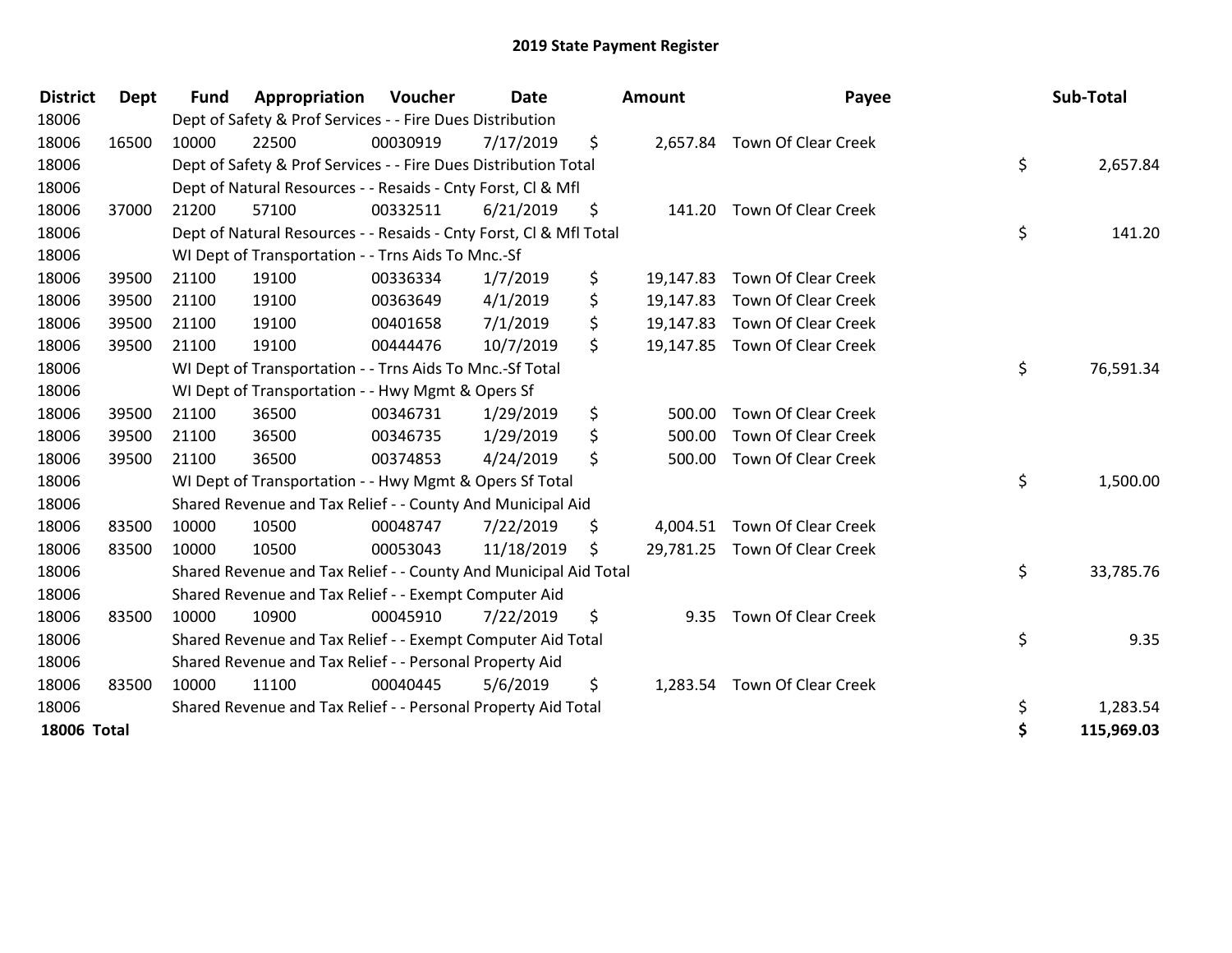| <b>District</b> | Dept  | <b>Fund</b> | Appropriation                                                      | Voucher  | <b>Date</b> |         | <b>Amount</b> | Payee                     | Sub-Total       |
|-----------------|-------|-------------|--------------------------------------------------------------------|----------|-------------|---------|---------------|---------------------------|-----------------|
| 18008           |       |             | Dept of Safety & Prof Services - - Fire Dues Distribution          |          |             |         |               |                           |                 |
| 18008           | 16500 | 10000       | 22500                                                              | 00030897 | 7/17/2019   | \$      |               | 2,752.04 Town Of Drammen  |                 |
| 18008           |       |             | Dept of Safety & Prof Services - - Fire Dues Distribution Total    |          |             |         |               |                           | \$<br>2,752.04  |
| 18008           |       |             | Dept of Natural Resources - - Resaids - Cnty Forst, Cl & Mfl       |          |             |         |               |                           |                 |
| 18008           | 37000 | 21200       | 57100                                                              | 00332512 | 6/21/2019   | \$      |               | 393.57 Town Of Drammen    |                 |
| 18008           |       |             | Dept of Natural Resources - - Resaids - Cnty Forst, CI & Mfl Total |          |             |         |               |                           | \$<br>393.57    |
| 18008           |       |             | WI Dept of Transportation - - Trns Aids To Mnc.-Sf                 |          |             |         |               |                           |                 |
| 18008           | 39500 | 21100       | 19100                                                              | 00336335 | 1/7/2019    | \$      | 18,025.00     | Town Of Drammen           |                 |
| 18008           | 39500 | 21100       | 19100                                                              | 00363650 | 4/1/2019    | \$      |               | 18,025.00 Town Of Drammen |                 |
| 18008           | 39500 | 21100       | 19100                                                              | 00401659 | 7/1/2019    | \$      | 18,025.00     | Town Of Drammen           |                 |
| 18008           | 39500 | 21100       | 19100                                                              | 00444477 | 10/7/2019   | \$      |               | 18,025.02 Town Of Drammen |                 |
| 18008           |       |             | WI Dept of Transportation - - Trns Aids To Mnc.-Sf Total           |          |             |         |               |                           | \$<br>72,100.02 |
| 18008           |       |             | Elections Commission - - General Program Ops, GPR                  |          |             |         |               |                           |                 |
| 18008           | 51000 | 10000       | 10100                                                              | 00001496 | 1/25/2019   | \$.     |               | 197.70 Town Of Drammen    |                 |
| 18008           |       |             | Elections Commission - - General Program Ops, GPR Total            |          |             |         |               |                           | \$<br>197.70    |
| 18008           |       |             | Elections Commission - - 2018 Hava Election Security               |          |             |         |               |                           |                 |
| 18008           | 51000 | 22000       | 18200                                                              | 00002767 | 11/20/2019  | $\zeta$ |               | 1,200.00 Town Of Drammen  |                 |
| 18008           |       |             | Elections Commission - - 2018 Hava Election Security Total         |          |             |         |               |                           | \$<br>1,200.00  |
| 18008           |       |             | Shared Revenue and Tax Relief - - County And Municipal Aid         |          |             |         |               |                           |                 |
| 18008           | 83500 | 10000       | 10500                                                              | 00048748 | 7/22/2019   | \$      |               | 3,533.91 Town Of Drammen  |                 |
| 18008           | 83500 | 10000       | 10500                                                              | 00053044 | 11/18/2019  | \$      |               | 20,025.49 Town Of Drammen |                 |
| 18008           |       |             | Shared Revenue and Tax Relief - - County And Municipal Aid Total   |          |             |         |               |                           | \$<br>23,559.40 |
| 18008           |       |             | Shared Revenue and Tax Relief - - Exempt Computer Aid              |          |             |         |               |                           |                 |
| 18008           | 83500 | 10000       | 10900                                                              | 00045911 | 7/22/2019   | \$      | 2.08          | Town Of Drammen           |                 |
| 18008           |       |             | Shared Revenue and Tax Relief - - Exempt Computer Aid Total        |          |             |         |               |                           | \$<br>2.08      |
| 18008           |       |             | Shared Revenue and Tax Relief - - Utility Aid                      |          |             |         |               |                           |                 |
| 18008           | 83500 | 10000       | 11000                                                              | 00048748 | 7/22/2019   | \$      | 34.45         | Town Of Drammen           |                 |
| 18008           | 83500 | 10000       | 11000                                                              | 00053044 | 11/18/2019  | \$      |               | 203.92 Town Of Drammen    |                 |
| 18008           |       |             | Shared Revenue and Tax Relief - - Utility Aid Total                |          |             |         |               |                           | \$<br>238.37    |
| 18008           |       |             | Shared Revenue and Tax Relief - - Personal Property Aid            |          |             |         |               |                           |                 |
| 18008           | 83500 | 10000       | 11100                                                              | 00040446 | 5/6/2019    | \$      |               | 9.71 Town Of Drammen      |                 |
| 18008           |       |             | Shared Revenue and Tax Relief - - Personal Property Aid Total      |          |             |         |               |                           | \$<br>9.71      |
| 18008           |       |             | Shared Revenue and Tax Relief - - Lottery & Gaming Credit          |          |             |         |               |                           |                 |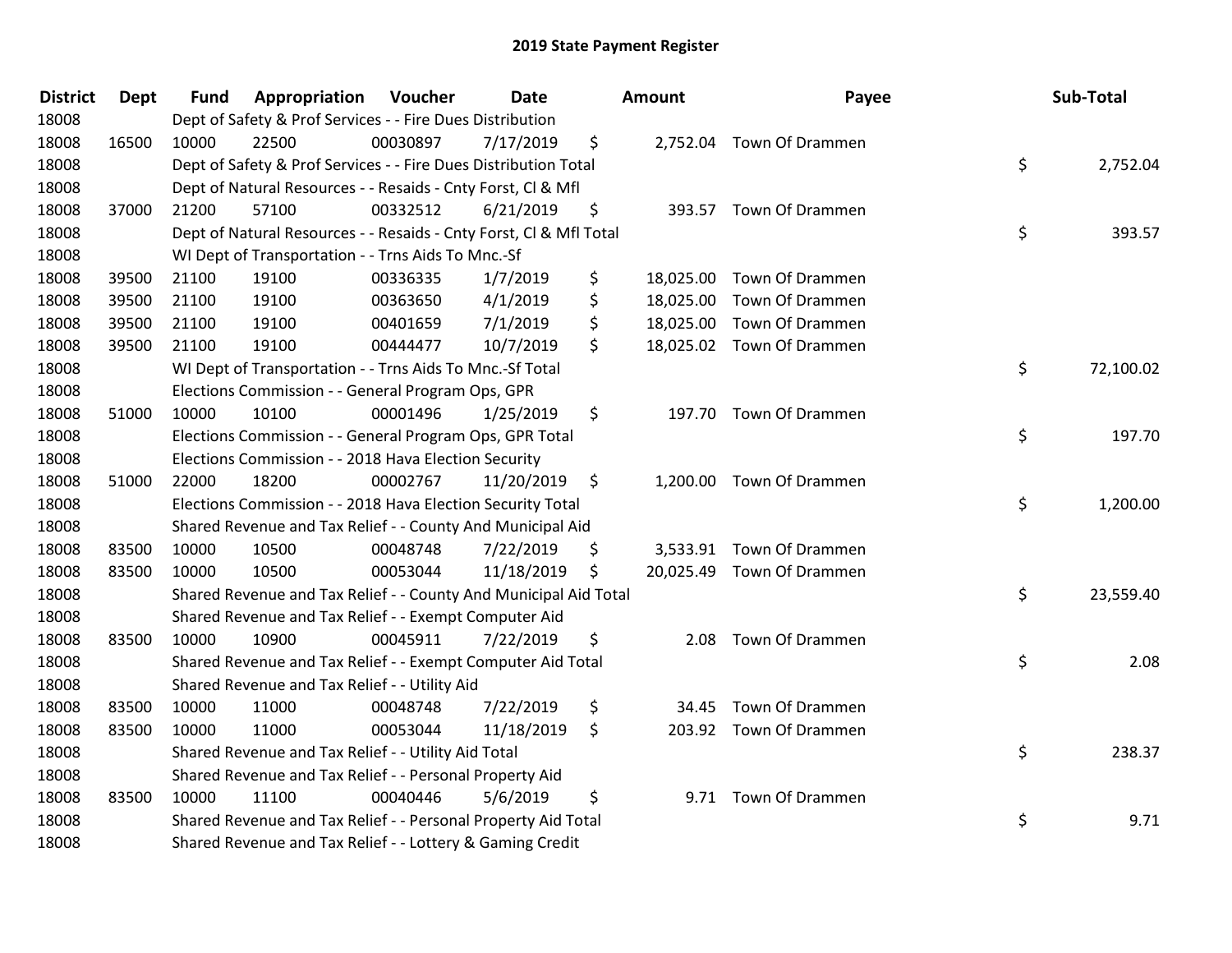| <b>District</b>    | Dept  | Fund  | <b>Appropriation</b>                                            | Voucher  | Date         | Amount | <b>Pavee</b>             | Sub-Total  |
|--------------------|-------|-------|-----------------------------------------------------------------|----------|--------------|--------|--------------------------|------------|
| 18008              | 83500 | 52100 | 36300                                                           | 00038246 | 3/25/2019 \$ |        | 1,318.70 Town Of Drammen |            |
| 18008              |       |       | Shared Revenue and Tax Relief - - Lottery & Gaming Credit Total |          |              |        |                          | 1,318.70   |
| <b>18008 Total</b> |       |       |                                                                 |          |              |        |                          | 101.771.59 |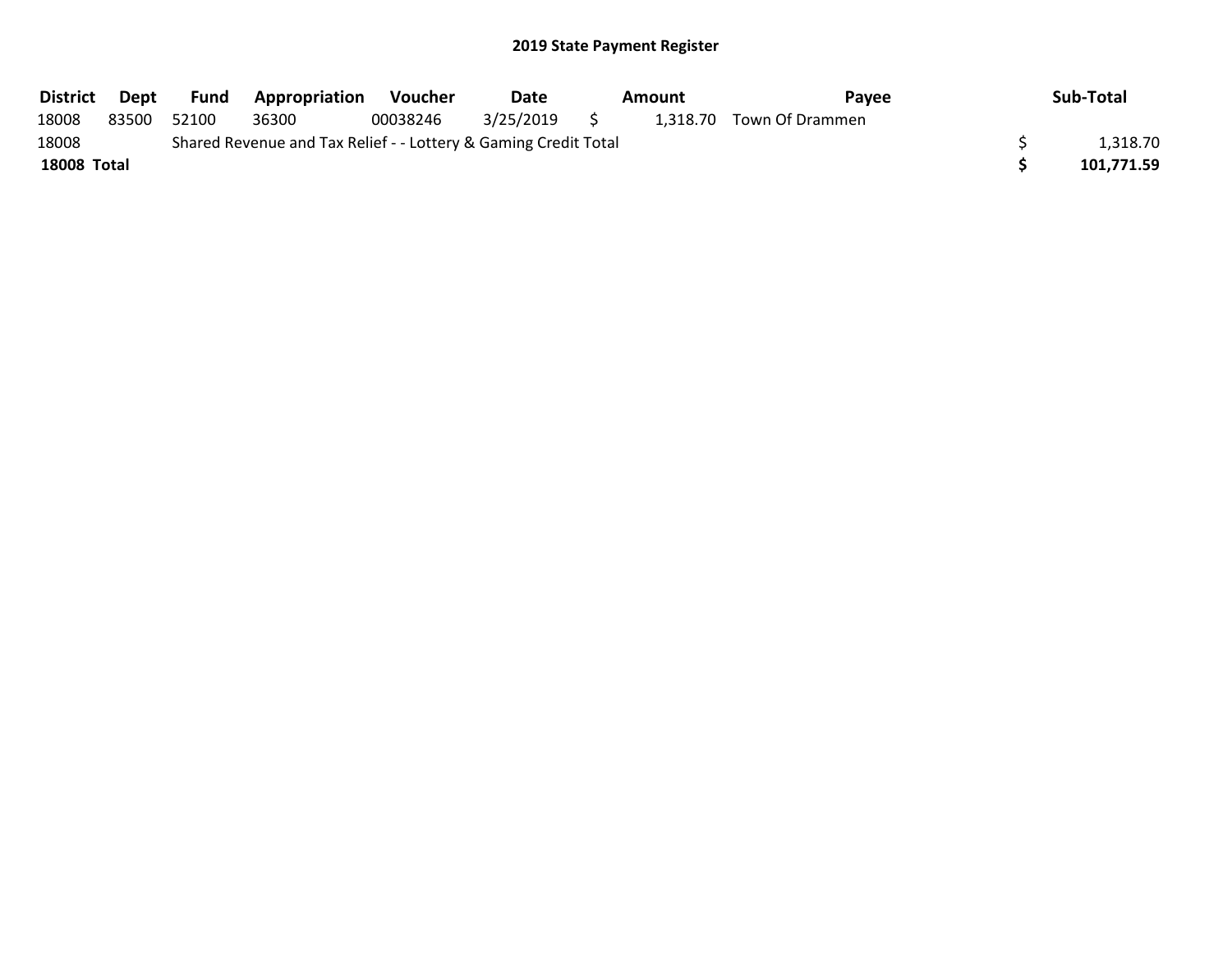| <b>District</b>    | <b>Dept</b> | <b>Fund</b> | Appropriation                                                      | Voucher  | <b>Date</b> |     | Amount    | Payee                       | Sub-Total        |
|--------------------|-------------|-------------|--------------------------------------------------------------------|----------|-------------|-----|-----------|-----------------------------|------------------|
| 18010              |             |             | Dept of Safety & Prof Services - - Fire Dues Distribution          |          |             |     |           |                             |                  |
| 18010              | 16500       | 10000       | 22500                                                              | 00031471 | 7/18/2019   | \$  |           | 899.66 Town Of Fairchild    |                  |
| 18010              |             |             | Dept of Safety & Prof Services - - Fire Dues Distribution Total    |          |             |     |           |                             | \$<br>899.66     |
| 18010              |             |             | Dept of Natural Resources - - Aids In Lieu Of Taxes - Gener        |          |             |     |           |                             |                  |
| 18010              | 37000       | 10000       | 50300                                                              | 00313409 | 4/19/2019   | \$  |           | 3.74 Town Of Fairchild      |                  |
| 18010              |             |             | Dept of Natural Resources - - Aids In Lieu Of Taxes - Gener Total  |          |             |     |           |                             | \$<br>3.74       |
| 18010              |             |             | Dept of Natural Resources - - Resaids - Cnty Forst, Cl & Mfl       |          |             |     |           |                             |                  |
| 18010              | 37000       | 21200       | 57100                                                              | 00332513 | 6/21/2019   | \$  |           | 2,858.71 Town Of Fairchild  |                  |
| 18010              |             |             | Dept of Natural Resources - - Resaids - Cnty Forst, Cl & Mfl Total |          |             |     |           |                             | \$<br>2,858.71   |
| 18010              |             |             | WI Dept of Transportation - - Trns Aids To Mnc.-Sf                 |          |             |     |           |                             |                  |
| 18010              | 39500       | 21100       | 19100                                                              | 00336336 | 1/7/2019    | \$  |           | 16,955.92 Town Of Fairchild |                  |
| 18010              | 39500       | 21100       | 19100                                                              | 00363651 | 4/1/2019    | \$  | 16,955.92 | Town Of Fairchild           |                  |
| 18010              | 39500       | 21100       | 19100                                                              | 00401660 | 7/1/2019    | \$  |           | 16,955.92 Town Of Fairchild |                  |
| 18010              | 39500       | 21100       | 19100                                                              | 00444478 | 10/7/2019   | \$  |           | 16,955.95 Town Of Fairchild |                  |
| 18010              |             |             | WI Dept of Transportation - - Trns Aids To Mnc.-Sf Total           |          |             |     |           |                             | \$<br>67,823.71  |
| 18010              |             |             | Elections Commission - - 2018 Hava Election Security               |          |             |     |           |                             |                  |
| 18010              | 51000       | 22000       | 18200                                                              | 00002215 | 11/4/2019   | \$  |           | 1,200.00 Town Of Fairchild  |                  |
| 18010              |             |             | Elections Commission - - 2018 Hava Election Security Total         |          |             |     |           |                             | \$<br>1,200.00   |
| 18010              |             |             | Shared Revenue and Tax Relief - - County And Municipal Aid         |          |             |     |           |                             |                  |
| 18010              | 83500       | 10000       | 10500                                                              | 00048749 | 7/22/2019   | \$  |           | 4,403.87 Town Of Fairchild  |                  |
| 18010              | 83500       | 10000       | 10500                                                              | 00053045 | 11/18/2019  | \$. |           | 24,955.23 Town Of Fairchild |                  |
| 18010              |             |             | Shared Revenue and Tax Relief - - County And Municipal Aid Total   |          |             |     |           |                             | \$<br>29,359.10  |
| 18010              |             |             | Shared Revenue and Tax Relief - - Exempt Computer Aid              |          |             |     |           |                             |                  |
| 18010              | 83500       | 10000       | 10900                                                              | 00045912 | 7/22/2019   | \$  |           | 399.07 Town Of Fairchild    |                  |
| 18010              |             |             | Shared Revenue and Tax Relief - - Exempt Computer Aid Total        |          |             |     |           |                             | \$<br>399.07     |
| 18010              |             |             | Shared Revenue and Tax Relief - - Utility Aid                      |          |             |     |           |                             |                  |
| 18010              | 83500       | 10000       | 11000                                                              | 00048749 | 7/22/2019   | \$  | 485.99    | Town Of Fairchild           |                  |
| 18010              | 83500       | 10000       | 11000                                                              | 00053045 | 11/18/2019  | \$  |           | 2,844.46 Town Of Fairchild  |                  |
| 18010              |             |             | Shared Revenue and Tax Relief - - Utility Aid Total                |          |             |     |           |                             | \$<br>3,330.45   |
| 18010              |             |             | Shared Revenue and Tax Relief - - Personal Property Aid            |          |             |     |           |                             |                  |
| 18010              | 83500       | 10000       | 11100                                                              | 00040447 | 5/6/2019    | \$. |           | 2,426.52 Town Of Fairchild  |                  |
| 18010              |             |             | Shared Revenue and Tax Relief - - Personal Property Aid Total      |          |             |     |           |                             | \$<br>2,426.52   |
| <b>18010 Total</b> |             |             |                                                                    |          |             |     |           |                             | \$<br>108,300.96 |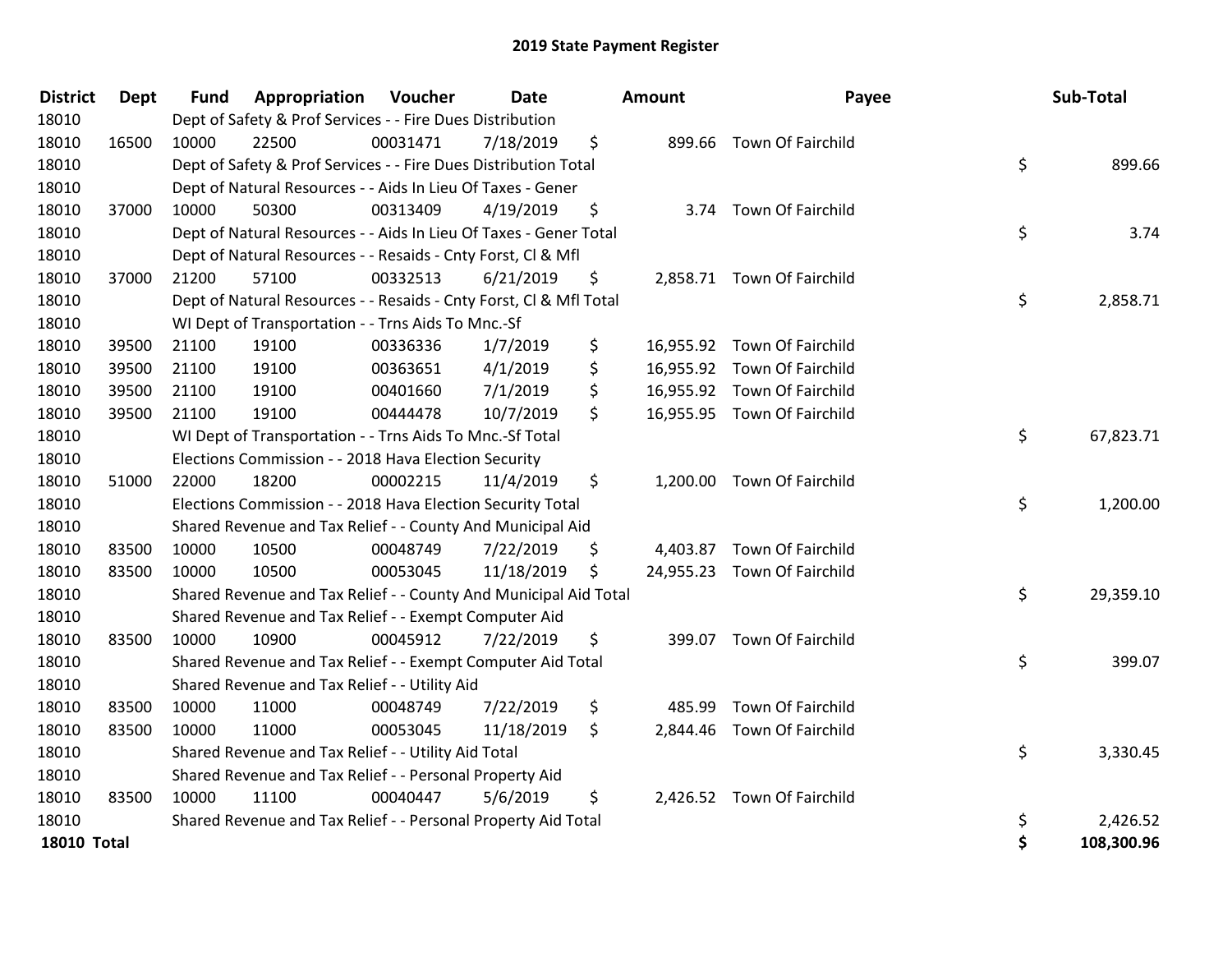| <b>District</b>    | Dept  | <b>Fund</b> | Appropriation                                                      | Voucher  | <b>Date</b> | <b>Amount</b>   | Payee                    | Sub-Total        |
|--------------------|-------|-------------|--------------------------------------------------------------------|----------|-------------|-----------------|--------------------------|------------------|
| 18012              |       |             | Dept of Safety & Prof Services - - Fire Dues Distribution          |          |             |                 |                          |                  |
| 18012              | 16500 | 10000       | 22500                                                              | 00030613 | 7/16/2019   | \$              | 4,232.55 Town Of Lincoln |                  |
| 18012              |       |             | Dept of Safety & Prof Services - - Fire Dues Distribution Total    |          |             |                 |                          | \$<br>4,232.55   |
| 18012              |       |             | Dept of Natural Resources - - Resaids - Cnty Forst, CI & Mfl       |          |             |                 |                          |                  |
| 18012              | 37000 | 21200       | 57100                                                              | 00332514 | 6/21/2019   | \$              | 1,507.56 Town Of Lincoln |                  |
| 18012              |       |             | Dept of Natural Resources - - Resaids - Cnty Forst, Cl & Mfl Total |          |             |                 |                          | \$<br>1,507.56   |
| 18012              |       |             | WI Dept of Transportation - - Trns Aids To Mnc.-Sf                 |          |             |                 |                          |                  |
| 18012              | 39500 | 21100       | 19100                                                              | 00336337 | 1/7/2019    | \$<br>28,650.08 | Town Of Lincoln          |                  |
| 18012              | 39500 | 21100       | 19100                                                              | 00363652 | 4/1/2019    | \$<br>28,650.08 | Town Of Lincoln          |                  |
| 18012              | 39500 | 21100       | 19100                                                              | 00401661 | 7/1/2019    | \$<br>28,650.08 | Town Of Lincoln          |                  |
| 18012              | 39500 | 21100       | 19100                                                              | 00444479 | 10/7/2019   | \$<br>28,650.09 | Town Of Lincoln          |                  |
| 18012              |       |             | WI Dept of Transportation - - Trns Aids To Mnc.-Sf Total           |          |             |                 |                          | \$<br>114,600.33 |
| 18012              |       |             | Shared Revenue and Tax Relief - - County And Municipal Aid         |          |             |                 |                          |                  |
| 18012              | 83500 | 10000       | 10500                                                              | 00048750 | 7/22/2019   | \$<br>7,213.05  | Town Of Lincoln          |                  |
| 18012              | 83500 | 10000       | 10500                                                              | 00053046 | 11/18/2019  | \$<br>40,873.98 | Town Of Lincoln          |                  |
| 18012              |       |             | Shared Revenue and Tax Relief - - County And Municipal Aid Total   |          |             |                 |                          | \$<br>48,087.03  |
| 18012              |       |             | Shared Revenue and Tax Relief - - Exempt Computer Aid              |          |             |                 |                          |                  |
| 18012              | 83500 | 10000       | 10900                                                              | 00045913 | 7/22/2019   | \$              | 3.11 Town Of Lincoln     |                  |
| 18012              |       |             | Shared Revenue and Tax Relief - - Exempt Computer Aid Total        |          |             |                 |                          | \$<br>3.11       |
| 18012              |       |             | Shared Revenue and Tax Relief - - Utility Aid                      |          |             |                 |                          |                  |
| 18012              | 83500 | 10000       | 11000                                                              | 00048750 | 7/22/2019   | \$<br>260.64    | Town Of Lincoln          |                  |
| 18012              | 83500 | 10000       | 11000                                                              | 00053046 | 11/18/2019  | \$<br>1,838.47  | Town Of Lincoln          |                  |
| 18012              |       |             | Shared Revenue and Tax Relief - - Utility Aid Total                |          |             |                 |                          | \$<br>2,099.11   |
| 18012              |       |             | Shared Revenue and Tax Relief - - Personal Property Aid            |          |             |                 |                          |                  |
| 18012              | 83500 | 10000       | 11100                                                              | 00040448 | 5/6/2019    | \$<br>7.82      | Town Of Lincoln          |                  |
| 18012              |       |             | Shared Revenue and Tax Relief - - Personal Property Aid Total      |          |             |                 |                          | \$<br>7.82       |
| <b>18012 Total</b> |       |             |                                                                    |          |             |                 |                          | \$<br>170,537.51 |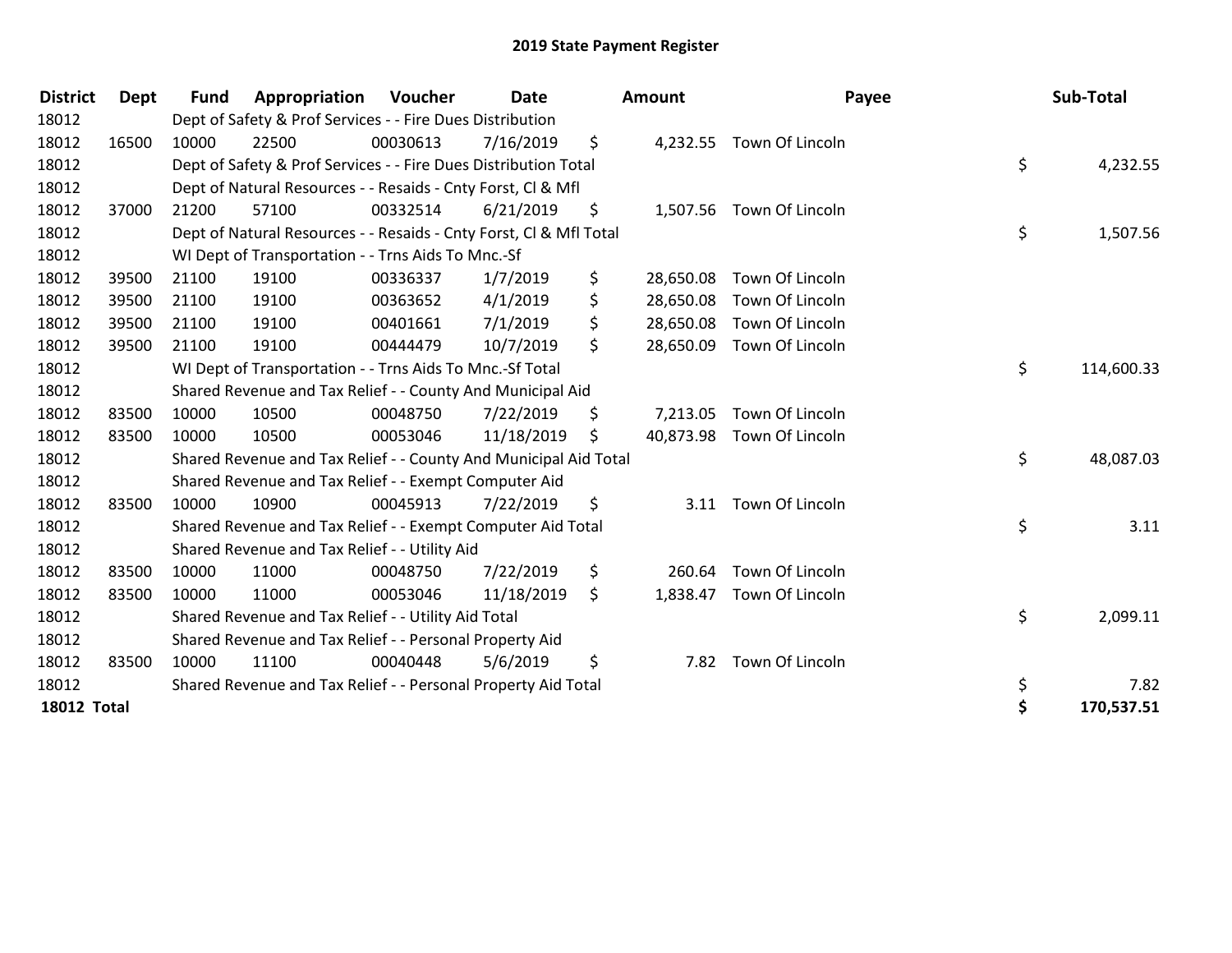| <b>District</b>    | <b>Dept</b> | <b>Fund</b> | Appropriation                                                      | <b>Voucher</b> | <b>Date</b> | <b>Amount</b>   | Payee                       | Sub-Total        |
|--------------------|-------------|-------------|--------------------------------------------------------------------|----------------|-------------|-----------------|-----------------------------|------------------|
| 18014              |             |             | Dept of Safety & Prof Services - - Fire Dues Distribution          |                |             |                 |                             |                  |
| 18014              | 16500       | 10000       | 22500                                                              | 00030705       | 7/17/2019   | \$              | 3,577.99 Town Of Ludington  |                  |
| 18014              |             |             | Dept of Safety & Prof Services - - Fire Dues Distribution Total    |                |             |                 |                             | \$<br>3,577.99   |
| 18014              |             |             | Dept of Natural Resources - - Resaids - Cnty Forst, CI & Mfl       |                |             |                 |                             |                  |
| 18014              | 37000       | 21200       | 57100                                                              | 00332515       | 6/21/2019   | \$              | 1,673.76 Town Of Ludington  |                  |
| 18014              |             |             | Dept of Natural Resources - - Resaids - Cnty Forst, Cl & Mfl Total |                |             |                 |                             | \$<br>1,673.76   |
| 18014              |             |             | WI Dept of Transportation - - Trns Aids To Mnc.-Sf                 |                |             |                 |                             |                  |
| 18014              | 39500       | 21100       | 19100                                                              | 00336338       | 1/7/2019    | \$<br>20,694.71 | Town Of Ludington           |                  |
| 18014              | 39500       | 21100       | 19100                                                              | 00363653       | 4/1/2019    | \$<br>20,694.71 | Town Of Ludington           |                  |
| 18014              | 39500       | 21100       | 19100                                                              | 00401662       | 7/1/2019    | \$<br>20,694.71 | Town Of Ludington           |                  |
| 18014              | 39500       | 21100       | 19100                                                              | 00444480       | 10/7/2019   | \$<br>20,694.72 | Town Of Ludington           |                  |
| 18014              |             |             | WI Dept of Transportation - - Trns Aids To Mnc.-Sf Total           |                |             |                 |                             | \$<br>82,778.85  |
| 18014              |             |             | Shared Revenue and Tax Relief - - County And Municipal Aid         |                |             |                 |                             |                  |
| 18014              | 83500       | 10000       | 10500                                                              | 00048751       | 7/22/2019   | \$<br>5,517.45  | Town Of Ludington           |                  |
| 18014              | 83500       | 10000       | 10500                                                              | 00053047       | 11/18/2019  | \$              | 31,265.58 Town Of Ludington |                  |
| 18014              |             |             | Shared Revenue and Tax Relief - - County And Municipal Aid Total   |                |             |                 |                             | \$<br>36,783.03  |
| 18014              |             |             | Shared Revenue and Tax Relief - - Exempt Computer Aid              |                |             |                 |                             |                  |
| 18014              | 83500       | 10000       | 10900                                                              | 00045914       | 7/22/2019   | \$<br>16.63     | Town Of Ludington           |                  |
| 18014              |             |             | Shared Revenue and Tax Relief - - Exempt Computer Aid Total        |                |             |                 |                             | \$<br>16.63      |
| 18014              |             |             | Shared Revenue and Tax Relief - - Utility Aid                      |                |             |                 |                             |                  |
| 18014              | 83500       | 10000       | 11000                                                              | 00048751       | 7/22/2019   | \$<br>209.98    | Town Of Ludington           |                  |
| 18014              | 83500       | 10000       | 11000                                                              | 00053047       | 11/18/2019  | \$<br>1,212.42  | Town Of Ludington           |                  |
| 18014              |             |             | Shared Revenue and Tax Relief - - Utility Aid Total                |                |             |                 |                             | \$<br>1,422.40   |
| 18014              |             |             | Shared Revenue and Tax Relief - - Personal Property Aid            |                |             |                 |                             |                  |
| 18014              | 83500       | 10000       | 11100                                                              | 00040449       | 5/6/2019    | \$<br>20.92     | Town Of Ludington           |                  |
| 18014              |             |             | Shared Revenue and Tax Relief - - Personal Property Aid Total      |                |             |                 |                             | \$<br>20.92      |
| <b>18014 Total</b> |             |             |                                                                    |                |             |                 |                             | \$<br>126,273.58 |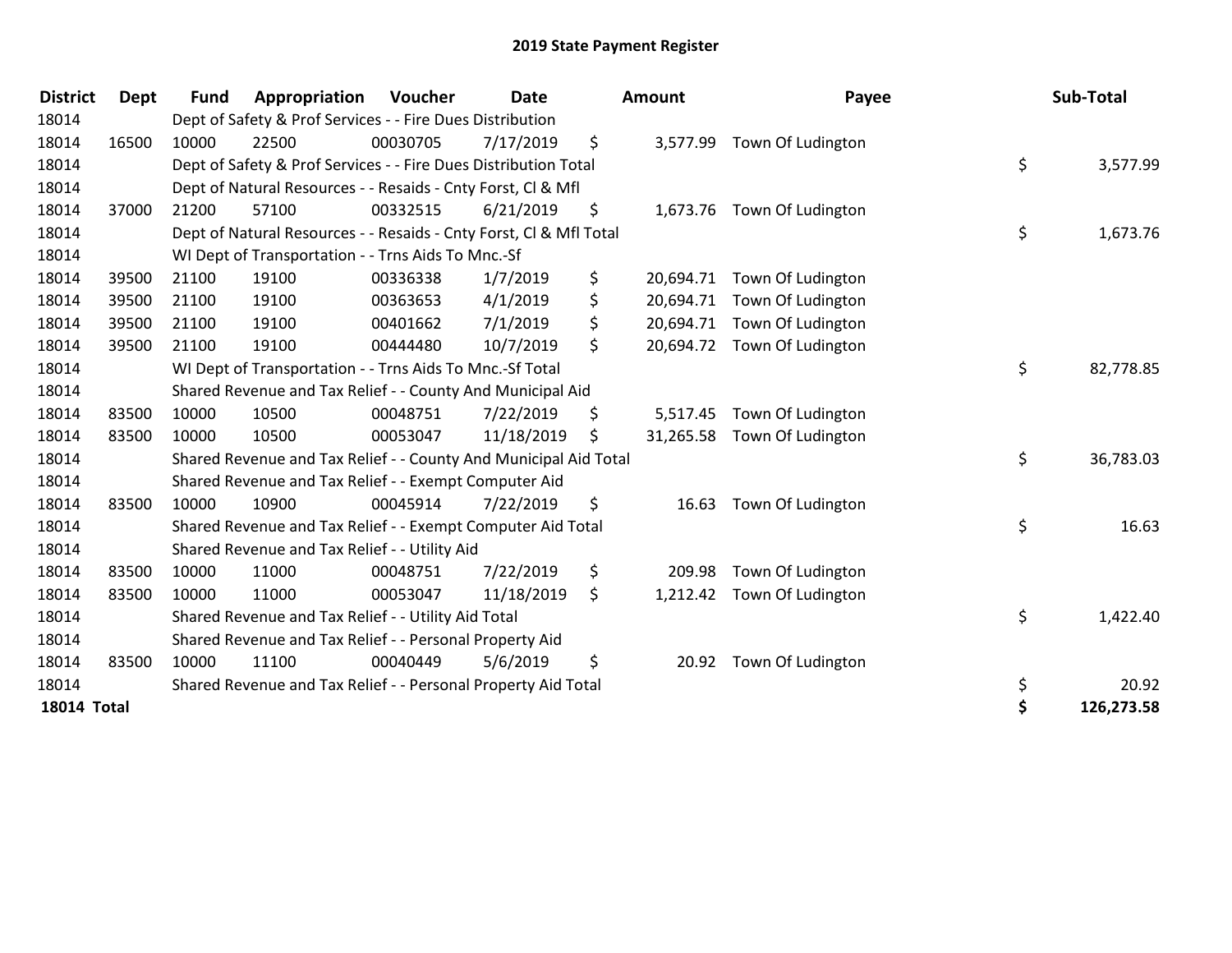| <b>District</b> | <b>Dept</b> | <b>Fund</b> | Appropriation                                                       | Voucher  | Date       | <b>Amount</b>   | Payee                         | Sub-Total       |
|-----------------|-------------|-------------|---------------------------------------------------------------------|----------|------------|-----------------|-------------------------------|-----------------|
| 18016           |             |             | Dept of Safety & Prof Services - - Fire Dues Distribution           |          |            |                 |                               |                 |
| 18016           | 16500       | 10000       | 22500                                                               | 00031361 | 7/18/2019  | \$              | 1,248.31 Town Of Otter Creek  |                 |
| 18016           |             |             | Dept of Safety & Prof Services - - Fire Dues Distribution Total     |          |            |                 |                               | \$<br>1,248.31  |
| 18016           |             |             | Dept of Natural Resources - - Resaids - Cnty Forst, Cl & Mfl        |          |            |                 |                               |                 |
| 18016           | 37000       | 21200       | 57100                                                               | 00332516 | 6/21/2019  | \$              | 171.95 Town Of Otter Creek    |                 |
| 18016           |             |             | Dept of Natural Resources - - Resaids - Cnty Forst, CI & Mfl Total  |          |            |                 |                               | \$<br>171.95    |
| 18016           |             |             | WI Dept of Transportation - - Trns Aids To Mnc.-Sf                  |          |            |                 |                               |                 |
| 18016           | 39500       | 21100       | 19100                                                               | 00336339 | 1/7/2019   | \$<br>12,183.19 | Town Of Otter Creek           |                 |
| 18016           | 39500       | 21100       | 19100                                                               | 00363654 | 4/1/2019   | \$<br>12,183.19 | Town Of Otter Creek           |                 |
| 18016           | 39500       | 21100       | 19100                                                               | 00401663 | 7/1/2019   | \$<br>12,183.19 | Town Of Otter Creek           |                 |
| 18016           | 39500       | 21100       | 19100                                                               | 00444481 | 10/7/2019  | \$              | 12,183.20 Town Of Otter Creek |                 |
| 18016           |             |             | WI Dept of Transportation - - Trns Aids To Mnc.-Sf Total            |          |            |                 |                               | \$<br>48,732.77 |
| 18016           |             |             | WI Dept of Transportation - - Hwy Mgmt & Opers Sf                   |          |            |                 |                               |                 |
| 18016           | 39500       | 21100       | 36500                                                               | 00354937 | 3/7/2019   | \$<br>500.00    | Town Of Otter Creek           |                 |
| 18016           | 39500       | 21100       | 36500                                                               | 00416259 | 7/29/2019  | \$<br>500.00    | Town Of Otter Creek           |                 |
| 18016           |             |             | WI Dept of Transportation - - Hwy Mgmt & Opers Sf Total             |          |            |                 |                               | \$<br>1,000.00  |
| 18016           |             |             | Shared Revenue and Tax Relief - - County And Municipal Aid          |          |            |                 |                               |                 |
| 18016           | 83500       | 10000       | 10500                                                               | 00048752 | 7/22/2019  | \$              | 3,010.95 Town Of Otter Creek  |                 |
| 18016           | 83500       | 10000       | 10500                                                               | 00053048 | 11/18/2019 | \$              | 17,062.08 Town Of Otter Creek |                 |
| 18016           |             |             | Shared Revenue and Tax Relief - - County And Municipal Aid Total    |          |            |                 |                               | \$<br>20,073.03 |
| 18016           |             |             | Shared Revenue and Tax Relief - - Exempt Computer Aid               |          |            |                 |                               |                 |
| 18016           | 83500       | 10000       | 10900                                                               | 00045915 | 7/22/2019  | \$              | 1.03 Town Of Otter Creek      |                 |
| 18016           |             |             | Shared Revenue and Tax Relief - - Exempt Computer Aid Total         |          |            |                 |                               | \$<br>1.03      |
| 18016           |             |             | Shared Revenue and Tax Relief - - Utility Aid                       |          |            |                 |                               |                 |
| 18016           | 83500       | 10000       | 11000                                                               | 00048752 | 7/22/2019  | \$<br>23.07     | Town Of Otter Creek           |                 |
| 18016           | 83500       | 10000       | 11000                                                               | 00053048 | 11/18/2019 | \$              | 135.02 Town Of Otter Creek    |                 |
| 18016           |             |             | Shared Revenue and Tax Relief - - Utility Aid Total                 |          |            |                 |                               | \$<br>158.09    |
| 18016           |             |             | Shared Revenue and Tax Relief - - Personal Property Aid             |          |            |                 |                               |                 |
| 18016           | 83500       | 10000       | 11100                                                               | 00040450 | 5/6/2019   | \$              | 2,056.75 Town Of Otter Creek  |                 |
| 18016           |             |             | Shared Revenue and Tax Relief - - Personal Property Aid Total       |          |            |                 |                               | \$<br>2,056.75  |
| 18016           |             |             | Shared Revenue and Tax Relief - - Payments For Municipal Svcs       |          |            |                 |                               |                 |
| 18016           | 83500       | 10000       | 50100                                                               | 00037738 | 1/31/2019  | \$              | 41.62 Town Of Otter Creek     |                 |
| 18016           |             |             | Shared Revenue and Tax Relief - - Payments For Municipal Svcs Total |          |            |                 |                               | \$<br>41.62     |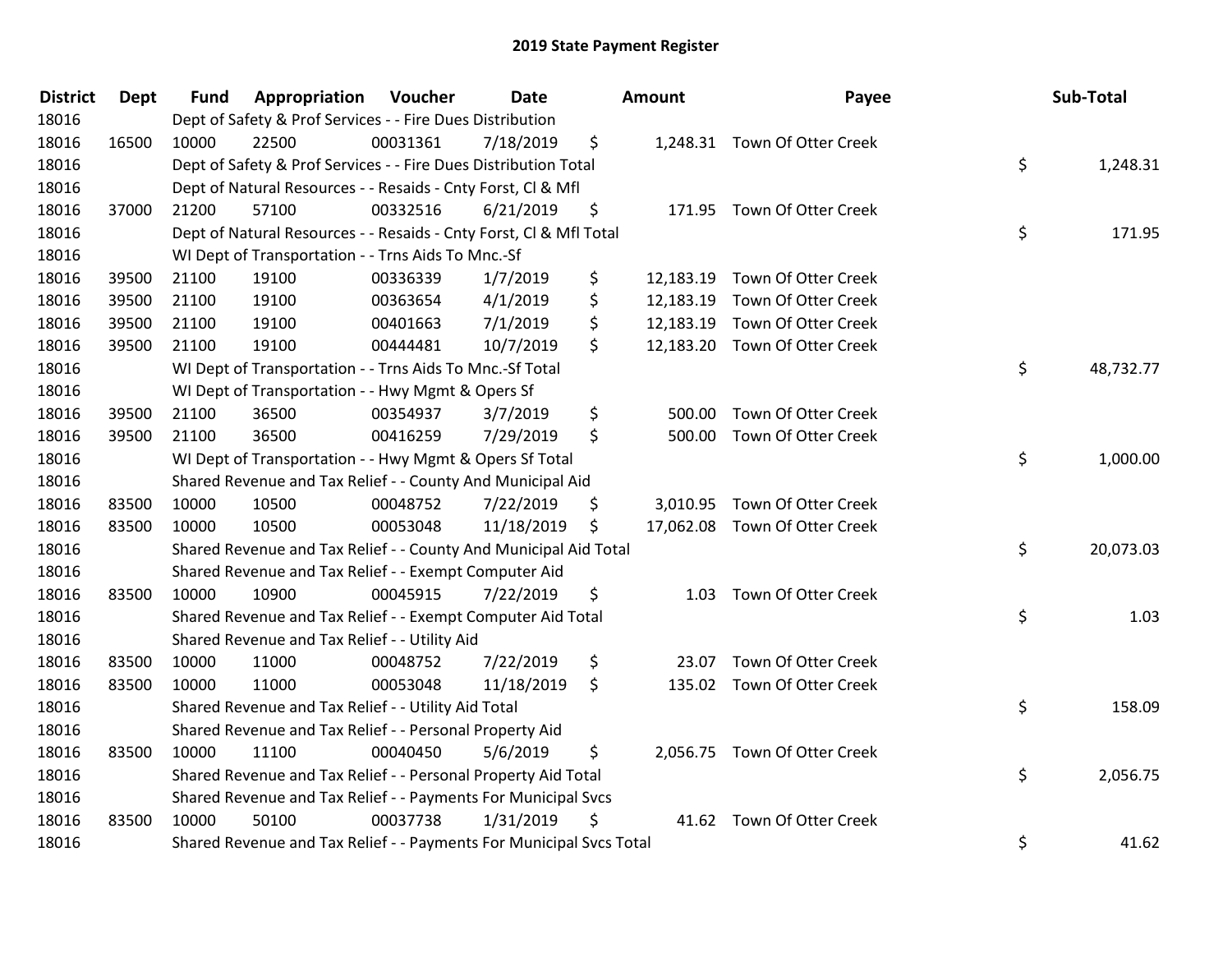|                    |  | District Dept Fund Appropriation Voucher | Date | Amount | Payee | Sub-Total |
|--------------------|--|------------------------------------------|------|--------|-------|-----------|
| <b>18016 Total</b> |  |                                          |      |        |       | 73,483.55 |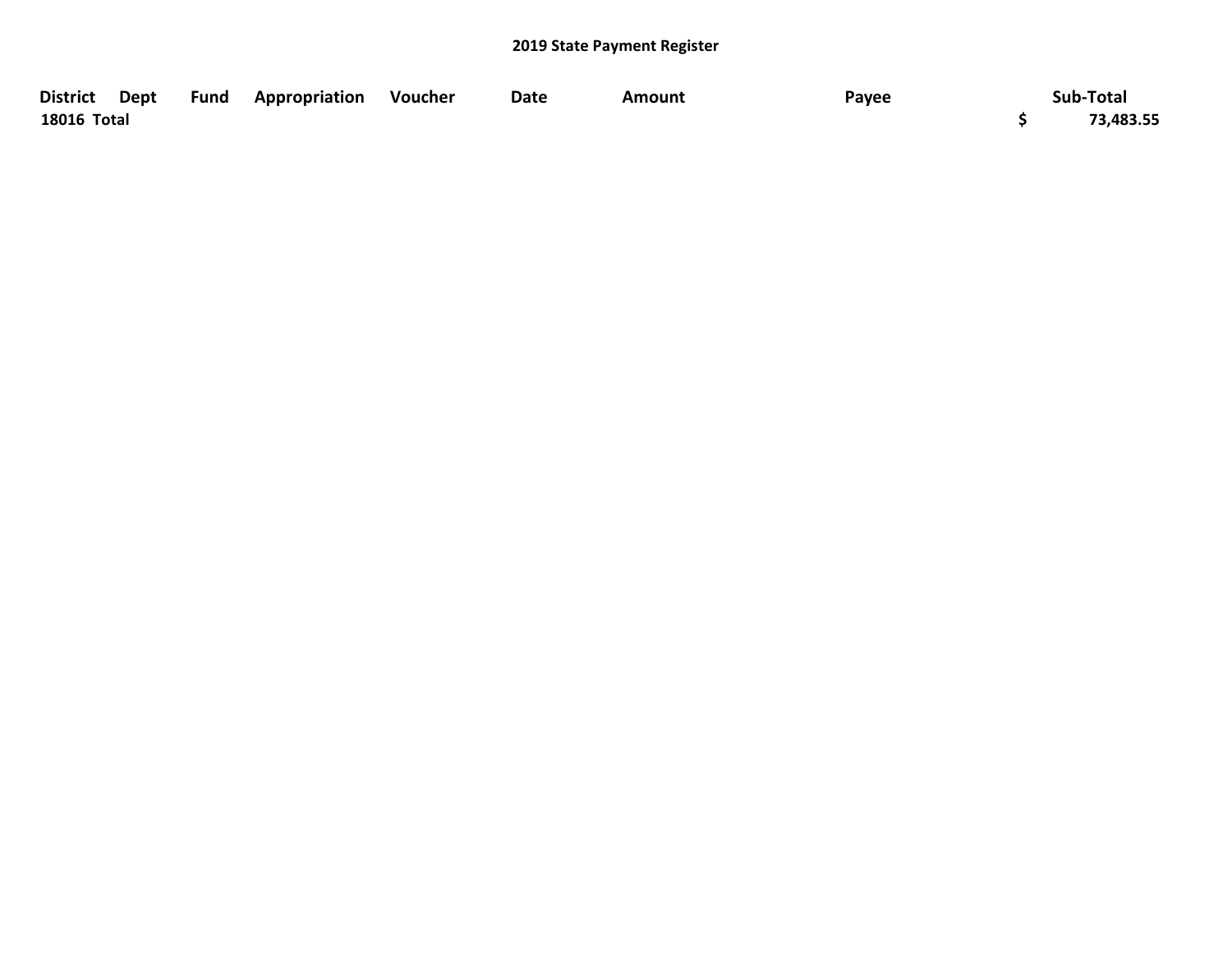| <b>District</b> | <b>Dept</b> | <b>Fund</b> | Appropriation                                                      | Voucher  | Date       | Amount       | Payee                             | Sub-Total        |
|-----------------|-------------|-------------|--------------------------------------------------------------------|----------|------------|--------------|-----------------------------------|------------------|
| 18018           |             |             | Dept of Safety & Prof Services - - Fire Dues Distribution          |          |            |              |                                   |                  |
| 18018           | 16500       | 10000       | 22500                                                              | 00030056 | 7/15/2019  | \$           | 16,292.68 Town Of Pleasant Valley |                  |
| 18018           |             |             | Dept of Safety & Prof Services - - Fire Dues Distribution Total    |          |            |              |                                   | \$<br>16,292.68  |
| 18018           |             |             | Dept of Natural Resources - - Aids In Lieu Of Taxes - Gener        |          |            |              |                                   |                  |
| 18018           | 37000       | 10000       | 50300                                                              | 00295157 | 2/4/2019   | \$           | 4,242.47 Town Of Pleasant Valley  |                  |
| 18018           | 37000       | 10000       | 50300                                                              | 00314494 | 4/19/2019  | \$           | 164.34 Town Of Pleasant Valley    |                  |
| 18018           |             |             | Dept of Natural Resources - - Aids In Lieu Of Taxes - Gener Total  |          |            |              |                                   | \$<br>4,406.81   |
| 18018           |             |             | Dept of Natural Resources - - Resaids - Cnty Forst, Cl & Mfl       |          |            |              |                                   |                  |
| 18018           | 37000       | 21200       | 57100                                                              | 00332517 | 6/21/2019  | \$           | 220.10 Town Of Pleasant Valley    |                  |
| 18018           |             |             | Dept of Natural Resources - - Resaids - Cnty Forst, CI & Mfl Total |          |            |              |                                   | \$<br>220.10     |
| 18018           |             |             | WI Dept of Transportation - - Trns Aids To Mnc.-Sf                 |          |            |              |                                   |                  |
| 18018           | 39500       | 21100       | 19100                                                              | 00336340 | 1/7/2019   | \$           | 40,230.76 Town Of Pleasant Valley |                  |
| 18018           | 39500       | 21100       | 19100                                                              | 00363655 | 4/1/2019   | \$           | 40,230.76 Town Of Pleasant Valley |                  |
| 18018           | 39500       | 21100       | 19100                                                              | 00401664 | 7/1/2019   | \$           | 40,230.76 Town Of Pleasant Valley |                  |
| 18018           | 39500       | 21100       | 19100                                                              | 00444482 | 10/7/2019  | \$           | 40,230.76 Town Of Pleasant Valley |                  |
| 18018           |             |             | WI Dept of Transportation - - Trns Aids To Mnc.-Sf Total           |          |            |              |                                   | \$<br>160,923.04 |
| 18018           |             |             | WI Dept of Transportation - - Hwy Mgmt & Opers Sf                  |          |            |              |                                   |                  |
| 18018           | 39500       | 21100       | 36500                                                              | 00459347 | 11/8/2019  | \$<br>500.00 | Town Of Pleasant Valley           |                  |
| 18018           | 39500       | 21100       | 36500                                                              | 00459348 | 11/8/2019  | \$           | 500.00 Town Of Pleasant Valley    |                  |
| 18018           |             |             | WI Dept of Transportation - - Hwy Mgmt & Opers Sf Total            |          |            |              |                                   | \$<br>1,000.00   |
| 18018           |             |             | Elections Commission - - General Program Ops, GPR                  |          |            |              |                                   |                  |
| 18018           | 51000       | 10000       | 10100                                                              | 00002230 | 11/8/2019  | \$           | 192.50 Town Of Pleasant Valley    |                  |
| 18018           |             |             | Elections Commission - - General Program Ops, GPR Total            |          |            |              |                                   | \$<br>192.50     |
| 18018           |             |             | Shared Revenue and Tax Relief - - County And Municipal Aid         |          |            |              |                                   |                  |
| 18018           | 83500       | 10000       | 10500                                                              | 00048753 | 7/22/2019  | \$           | 6,051.17 Town Of Pleasant Valley  |                  |
| 18018           | 83500       | 10000       | 10500                                                              | 00053049 | 11/18/2019 | \$           | 34,289.98 Town Of Pleasant Valley |                  |
| 18018           |             |             | Shared Revenue and Tax Relief - - County And Municipal Aid Total   |          |            |              |                                   | \$<br>40,341.15  |
| 18018           |             |             | Shared Revenue and Tax Relief - - Exempt Computer Aid              |          |            |              |                                   |                  |
| 18018           | 83500       | 10000       | 10900                                                              | 00045916 | 7/22/2019  | \$           | 17.67 Town Of Pleasant Valley     |                  |
| 18018           |             |             | Shared Revenue and Tax Relief - - Exempt Computer Aid Total        |          |            |              |                                   | \$<br>17.67      |
| 18018           |             |             | Shared Revenue and Tax Relief - - Utility Aid                      |          |            |              |                                   |                  |
| 18018           | 83500       | 10000       | 11000                                                              | 00048753 | 7/22/2019  | \$<br>167.09 | Town Of Pleasant Valley           |                  |
| 18018           | 83500       | 10000       | 11000                                                              | 00053049 | 11/18/2019 | \$           | 977.95 Town Of Pleasant Valley    |                  |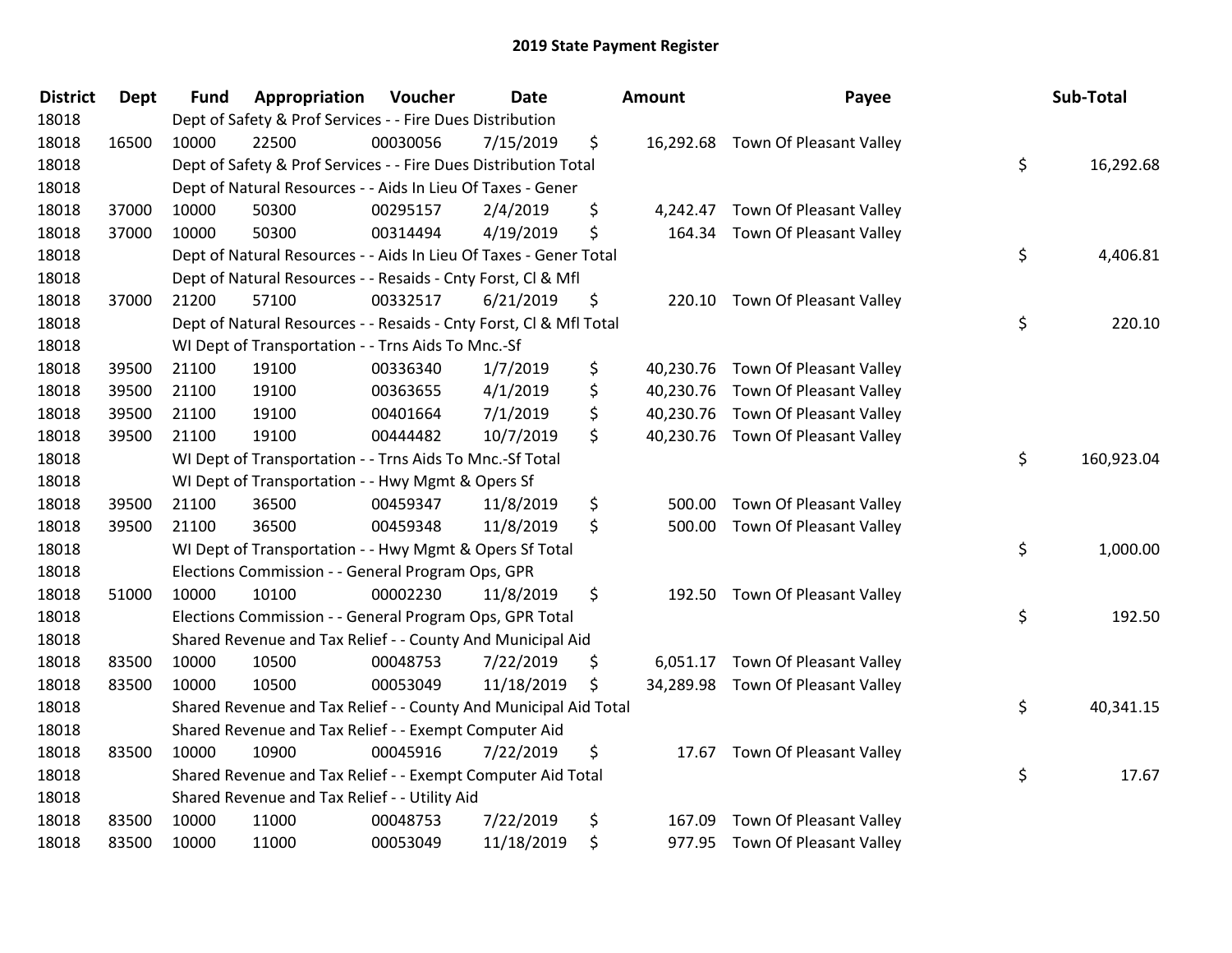| <b>District</b> | Dept  | Fund  | Appropriation                                                 | Voucher  | Date     | <b>Amount</b> | Payee                          | Sub-Total  |
|-----------------|-------|-------|---------------------------------------------------------------|----------|----------|---------------|--------------------------------|------------|
| 18018           |       |       | Shared Revenue and Tax Relief - - Utility Aid Total           |          |          |               |                                | 1,145.04   |
| 18018           |       |       | Shared Revenue and Tax Relief - - Personal Property Aid       |          |          |               |                                |            |
| 18018           | 83500 | 10000 | 11100                                                         | 00040451 | 5/6/2019 |               | 750.50 Town Of Pleasant Valley |            |
| 18018           |       |       | Shared Revenue and Tax Relief - - Personal Property Aid Total |          |          |               |                                | 750.50     |
| 18018 Total     |       |       |                                                               |          |          |               |                                | 225,289.49 |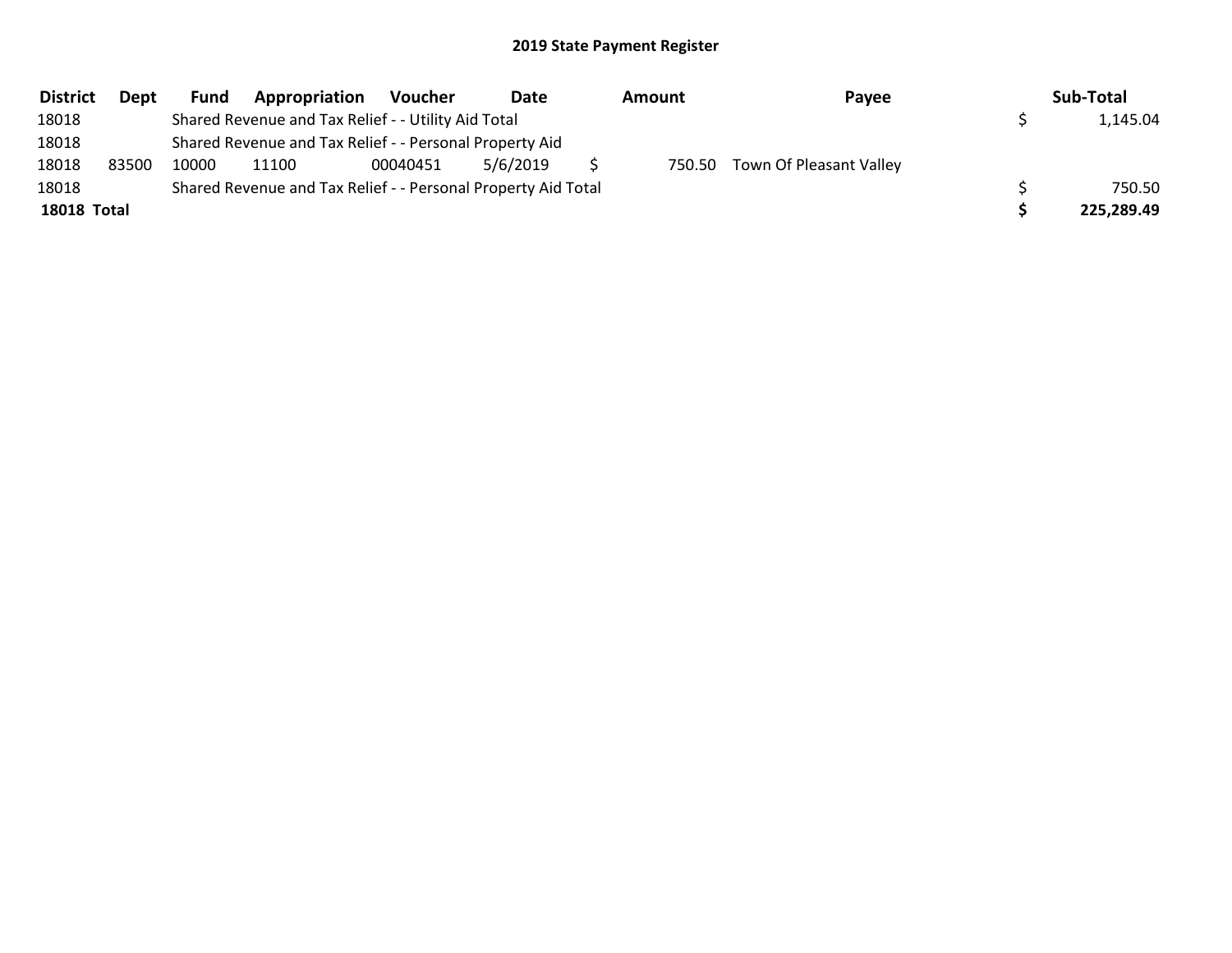| <b>District</b> | <b>Dept</b> | <b>Fund</b> | Appropriation                                                      | Voucher  | <b>Date</b> | Amount          | Payee                     | Sub-Total        |
|-----------------|-------------|-------------|--------------------------------------------------------------------|----------|-------------|-----------------|---------------------------|------------------|
| 18020           |             |             | Dept of Safety & Prof Services - - Fire Dues Distribution          |          |             |                 |                           |                  |
| 18020           | 16500       | 10000       | 22500                                                              | 00030106 | 7/16/2019   | \$              | 12,967.79 Town Of Seymour |                  |
| 18020           |             |             | Dept of Safety & Prof Services - - Fire Dues Distribution Total    |          |             |                 |                           | \$<br>12,967.79  |
| 18020           |             |             | Dept of Natural Resources - - Resaids - Cnty Forst, Cl & Mfl       |          |             |                 |                           |                  |
| 18020           | 37000       | 21200       | 57100                                                              | 00332518 | 6/21/2019   | \$              | 1,054.84 Town Of Seymour  |                  |
| 18020           |             |             | Dept of Natural Resources - - Resaids - Cnty Forst, Cl & Mfl Total |          |             |                 |                           | \$<br>1,054.84   |
| 18020           |             |             | WI Dept of Transportation - - Trns Aids To Mnc.-Sf                 |          |             |                 |                           |                  |
| 18020           | 39500       | 21100       | 19100                                                              | 00336341 | 1/7/2019    | \$<br>31,708.00 | Town Of Seymour           |                  |
| 18020           | 39500       | 21100       | 19100                                                              | 00363656 | 4/1/2019    | \$<br>31,708.00 | Town Of Seymour           |                  |
| 18020           | 39500       | 21100       | 19100                                                              | 00401665 | 7/1/2019    | \$<br>31,708.00 | Town Of Seymour           |                  |
| 18020           | 39500       | 21100       | 19100                                                              | 00444483 | 10/7/2019   | \$              | 31,708.01 Town Of Seymour |                  |
| 18020           |             |             | WI Dept of Transportation - - Trns Aids To Mnc.-Sf Total           |          |             |                 |                           | \$<br>126,832.01 |
| 18020           |             |             | WI Dept of Transportation - - Hwy Mgmt & Opers Sf                  |          |             |                 |                           |                  |
| 18020           | 39500       | 21100       | 36500                                                              | 00346724 | 1/29/2019   | \$<br>500.00    | Town Of Seymour           |                  |
| 18020           | 39500       | 21100       | 36500                                                              | 00426701 | 8/22/2019   | \$<br>500.00    | Town Of Seymour           |                  |
| 18020           | 39500       | 21100       | 36500                                                              | 00446907 | 10/11/2019  | \$<br>500.00    | Town Of Seymour           |                  |
| 18020           |             |             | WI Dept of Transportation - - Hwy Mgmt & Opers Sf Total            |          |             |                 |                           | \$<br>1,500.00   |
| 18020           |             |             | Elections Commission - - 2018 Hava Election Security               |          |             |                 |                           |                  |
| 18020           | 51000       | 22000       | 18200                                                              | 00002337 | 11/8/2019   | \$              | 600.00 Town Of Seymour    |                  |
| 18020           |             |             | Elections Commission - - 2018 Hava Election Security Total         |          |             |                 |                           | \$<br>600.00     |
| 18020           |             |             | Shared Revenue and Tax Relief - - County And Municipal Aid         |          |             |                 |                           |                  |
| 18020           | 83500       | 10000       | 10500                                                              | 00048754 | 7/22/2019   | \$              | 10,951.41 Town Of Seymour |                  |
| 18020           | 83500       | 10000       | 10500                                                              | 00053050 | 11/18/2019  | \$<br>62,057.99 | Town Of Seymour           |                  |
| 18020           |             |             | Shared Revenue and Tax Relief - - County And Municipal Aid Total   |          |             |                 |                           | \$<br>73,009.40  |
| 18020           |             |             | Shared Revenue and Tax Relief - - Exempt Computer Aid              |          |             |                 |                           |                  |
| 18020           | 83500       | 10000       | 10900                                                              | 00045917 | 7/22/2019   | \$<br>6.24      | Town Of Seymour           |                  |
| 18020           |             |             | Shared Revenue and Tax Relief - - Exempt Computer Aid Total        |          |             |                 |                           | \$<br>6.24       |
| 18020           |             |             | Shared Revenue and Tax Relief - - Utility Aid                      |          |             |                 |                           |                  |
| 18020           | 83500       | 10000       | 11000                                                              | 00048754 | 7/22/2019   | \$<br>148.60    | Town Of Seymour           |                  |
| 18020           | 83500       | 10000       | 11000                                                              | 00053050 | 11/18/2019  | \$<br>869.74    | Town Of Seymour           |                  |
| 18020           |             |             | Shared Revenue and Tax Relief - - Utility Aid Total                |          |             |                 |                           | \$<br>1,018.34   |
| 18020           |             |             | Shared Revenue and Tax Relief - - Personal Property Aid            |          |             |                 |                           |                  |
| 18020           | 83500       | 10000       | 11100                                                              | 00040452 | 5/6/2019    | \$<br>335.39    | Town Of Seymour           |                  |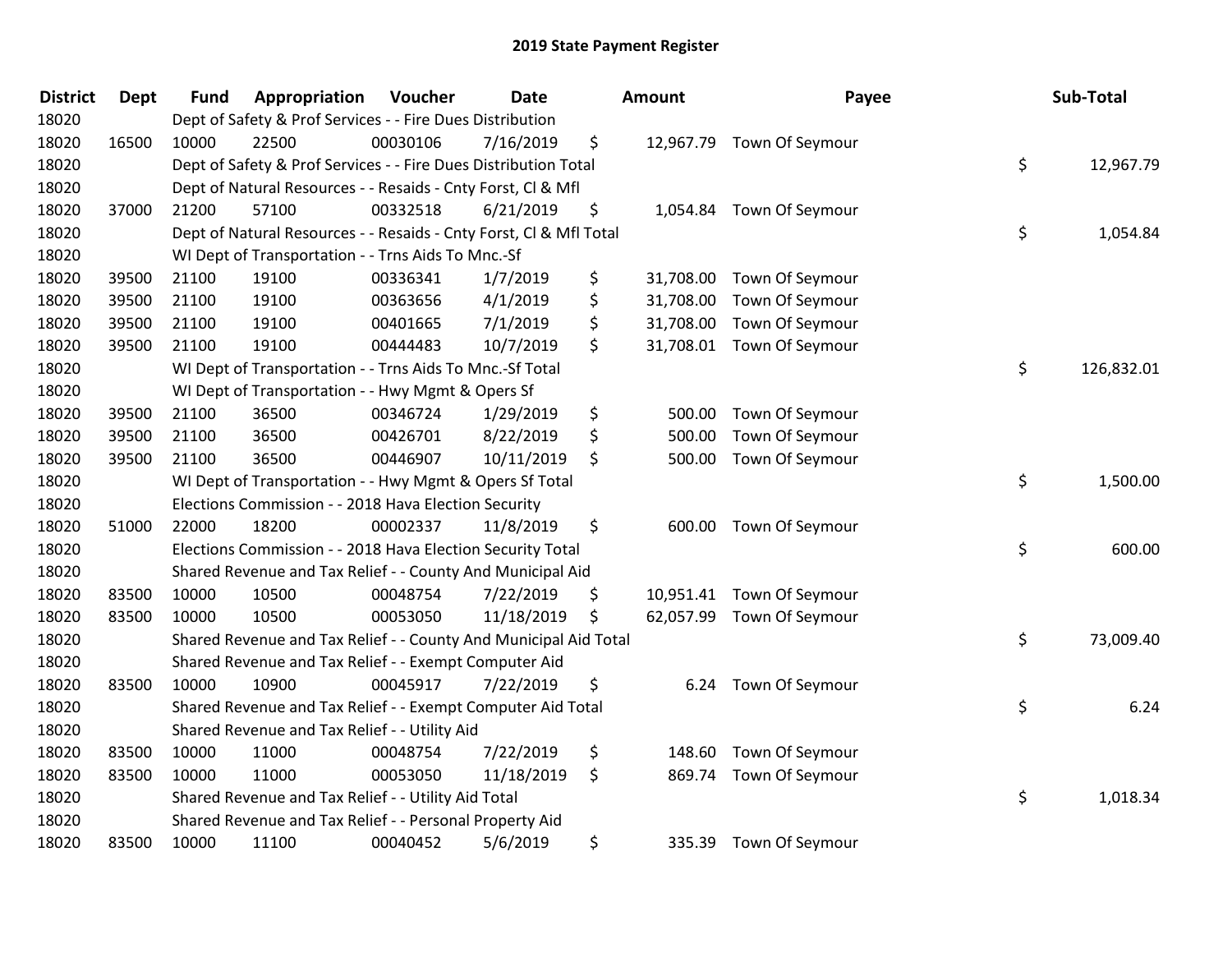| <b>District</b> | Dept  | Fund  | Appropriation                                                   | Voucher  | Date      | Amount | Payee                    | Sub-Total  |
|-----------------|-------|-------|-----------------------------------------------------------------|----------|-----------|--------|--------------------------|------------|
| 18020           |       |       | Shared Revenue and Tax Relief - - Personal Property Aid Total   |          |           |        |                          | 335.39     |
| 18020           |       |       | Shared Revenue and Tax Relief - - Lottery & Gaming Credit       |          |           |        |                          |            |
| 18020           | 83500 | 52100 | 36300                                                           | 00038247 | 3/25/2019 |        | 2,459.76 Town Of Seymour |            |
| 18020           |       |       | Shared Revenue and Tax Relief - - Lottery & Gaming Credit Total |          |           |        |                          | 2,459.76   |
| 18020 Total     |       |       |                                                                 |          |           |        |                          | 219,783.77 |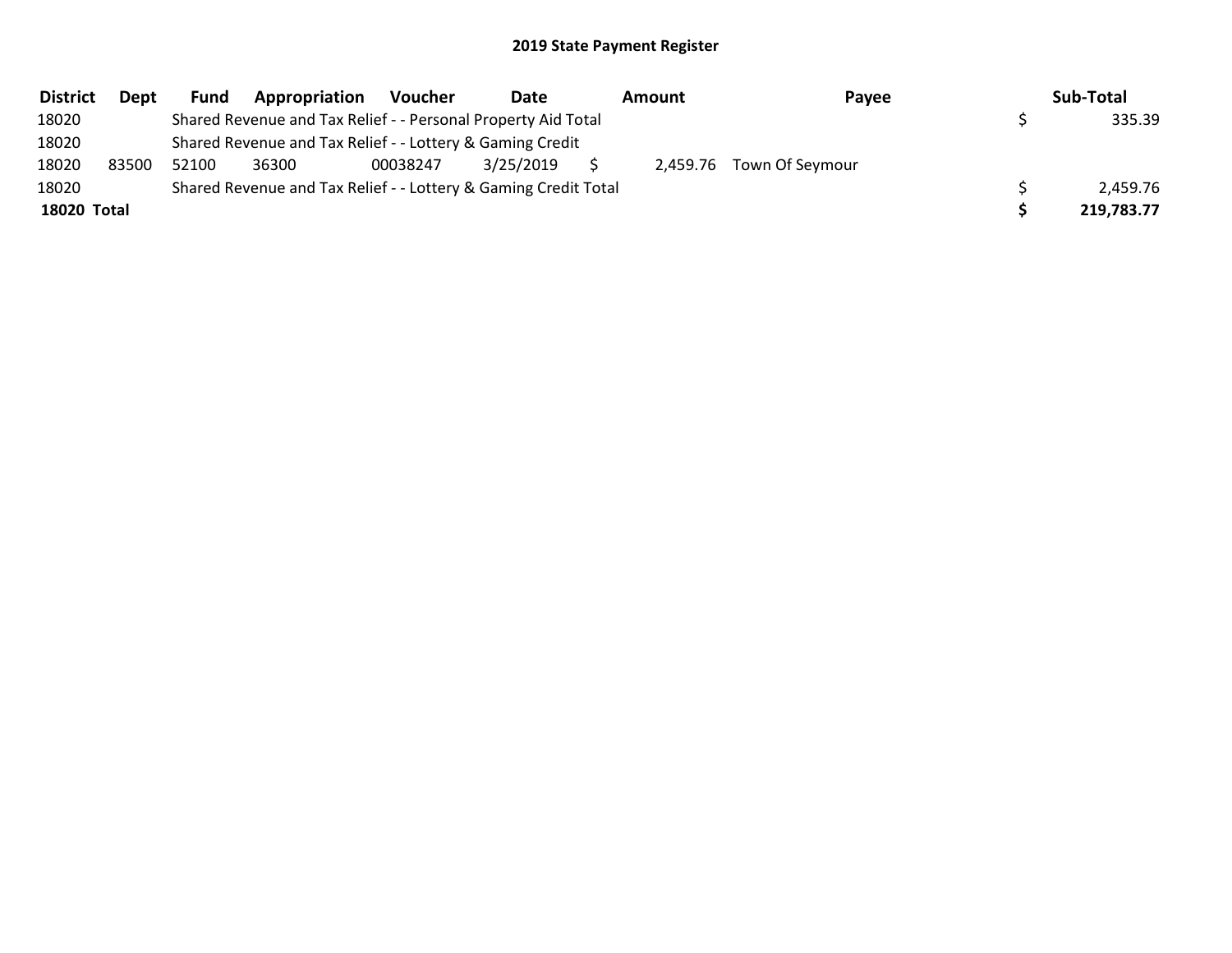| <b>District</b> | <b>Dept</b> | <b>Fund</b> | Appropriation                                                      | Voucher  | Date       | <b>Amount</b>   |                         | Payee | Sub-Total  |
|-----------------|-------------|-------------|--------------------------------------------------------------------|----------|------------|-----------------|-------------------------|-------|------------|
| 18022           |             |             | Dept of Safety & Prof Services - - Fire Dues Distribution          |          |            |                 |                         |       |            |
| 18022           | 16500       | 10000       | 22500                                                              | 00030017 | 7/15/2019  | \$              | 19,090.05 Town Of Union |       |            |
| 18022           |             |             | Dept of Safety & Prof Services - - Fire Dues Distribution Total    |          |            |                 |                         | \$    | 19,090.05  |
| 18022           |             |             | Dept of Natural Resources - - Aids In Lieu Of Taxes - Gener        |          |            |                 |                         |       |            |
| 18022           | 37000       | 10000       | 50300                                                              | 00295068 | 2/5/2019   | \$              | 14,915.70 Town Of Union |       |            |
| 18022           | 37000       | 10000       | 50300                                                              | 00295069 | 2/5/2019   | \$              | 583.15 Town Of Union    |       |            |
| 18022           |             |             | Dept of Natural Resources - - Aids In Lieu Of Taxes - Gener Total  |          |            |                 |                         | \$    | 15,498.85  |
| 18022           |             |             | Dept of Natural Resources - - Resaids - Cnty Forst, Cl & Mfl       |          |            |                 |                         |       |            |
| 18022           | 37000       | 21200       | 57100                                                              | 00332519 | 6/21/2019  | \$              | 171.59 Town Of Union    |       |            |
| 18022           |             |             | Dept of Natural Resources - - Resaids - Cnty Forst, CI & Mfl Total |          |            |                 |                         | \$    | 171.59     |
| 18022           |             |             | WI Dept of Transportation - - Trns Aids To Mnc.-Sf                 |          |            |                 |                         |       |            |
| 18022           | 39500       | 21100       | 19100                                                              | 00336342 | 1/7/2019   | \$<br>27,431.69 | Town Of Union           |       |            |
| 18022           | 39500       | 21100       | 19100                                                              | 00363657 | 4/1/2019   | \$<br>27,431.69 | Town Of Union           |       |            |
| 18022           | 39500       | 21100       | 19100                                                              | 00401666 | 7/1/2019   | \$<br>27,431.69 | Town Of Union           |       |            |
| 18022           | 39500       | 21100       | 19100                                                              | 00444484 | 10/7/2019  | \$              | 27,431.70 Town Of Union |       |            |
| 18022           |             |             | WI Dept of Transportation - - Trns Aids To Mnc.-Sf Total           |          |            |                 |                         | \$    | 109,726.77 |
| 18022           |             |             | WI Dept of Transportation - - Hwy Mgmt & Opers Sf                  |          |            |                 |                         |       |            |
| 18022           | 39500       | 21100       | 36500                                                              | 00346717 | 2/8/2019   | \$<br>500.00    | Town Of Union           |       |            |
| 18022           | 39500       | 21100       | 36500                                                              | 00346718 | 1/30/2019  | \$<br>100.00    | Town Of Union           |       |            |
| 18022           | 39500       | 21100       | 36500                                                              | 00351191 | 2/11/2019  | \$<br>500.00    | Town Of Union           |       |            |
| 18022           | 39500       | 21100       | 36500                                                              | 00356480 | 2/28/2019  | \$<br>500.00    | Town Of Union           |       |            |
| 18022           | 39500       | 21100       | 36500                                                              | 00374854 | 4/25/2019  | \$<br>500.00    | Town Of Union           |       |            |
| 18022           | 39500       | 21100       | 36500                                                              | 00374855 | 4/25/2019  | \$<br>500.00    | Town Of Union           |       |            |
| 18022           | 39500       | 21100       | 36500                                                              | 00435564 | 9/18/2019  | \$<br>500.00    | Town Of Union           |       |            |
| 18022           |             |             | WI Dept of Transportation - - Hwy Mgmt & Opers Sf Total            |          |            |                 |                         | \$    | 3,100.00   |
| 18022           |             |             | Shared Revenue and Tax Relief - - County And Municipal Aid         |          |            |                 |                         |       |            |
| 18022           | 83500       | 10000       | 10500                                                              | 00048755 | 7/22/2019  | \$              | 5,481.52 Town Of Union  |       |            |
| 18022           | 83500       | 10000       | 10500                                                              | 00053051 | 11/18/2019 | \$              | 31,061.95 Town Of Union |       |            |
| 18022           |             |             | Shared Revenue and Tax Relief - - County And Municipal Aid Total   |          |            |                 |                         | \$    | 36,543.47  |
| 18022           |             |             | Shared Revenue and Tax Relief - - Exempt Computer Aid              |          |            |                 |                         |       |            |
| 18022           | 83500       | 10000       | 10900                                                              | 00045918 | 7/22/2019  | \$              | 16,009.73 Town Of Union |       |            |
| 18022           |             |             | Shared Revenue and Tax Relief - - Exempt Computer Aid Total        |          |            |                 |                         | \$    | 16,009.73  |
| 18022           |             |             | Shared Revenue and Tax Relief - - Utility Aid                      |          |            |                 |                         |       |            |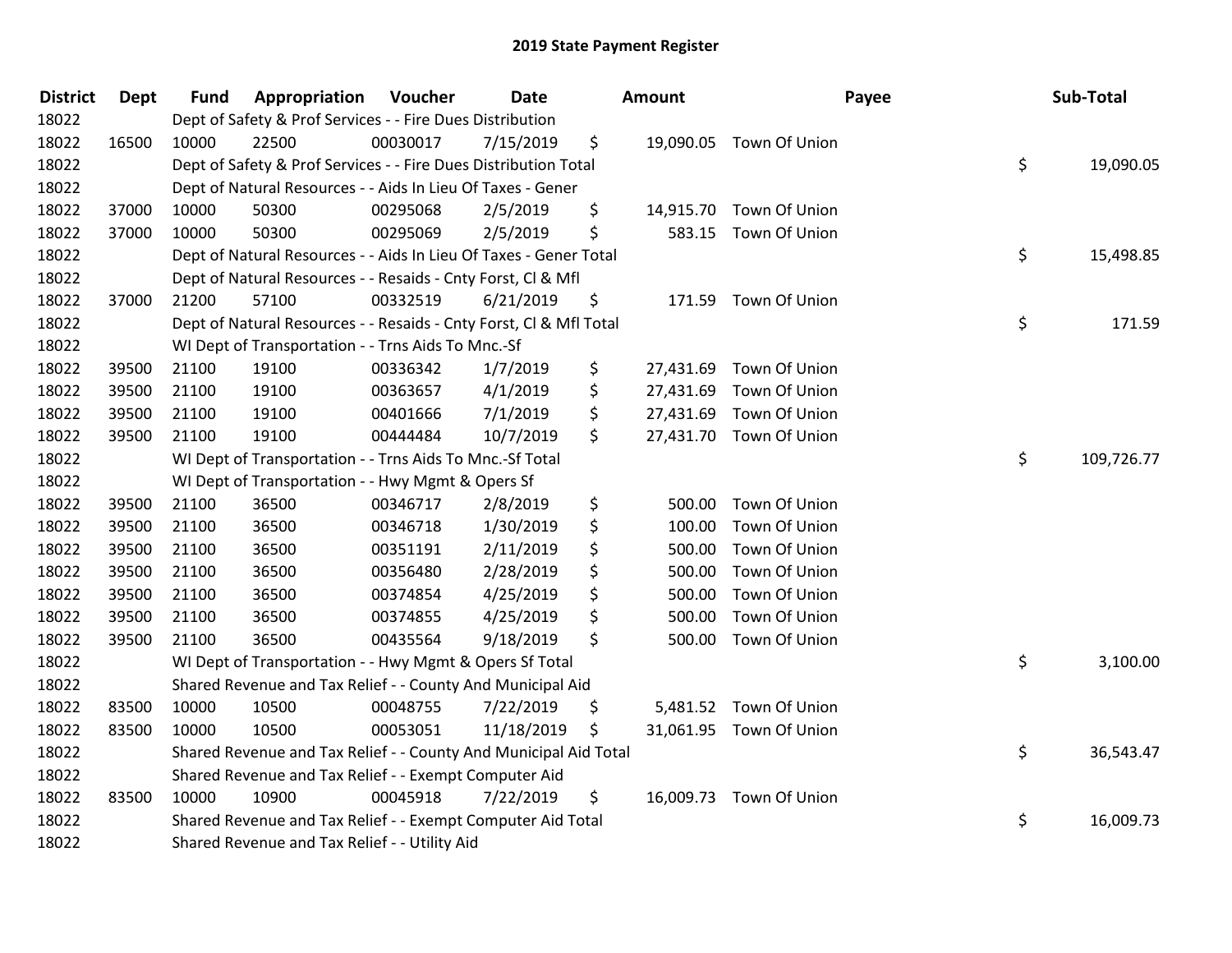| <b>District</b> | <b>Dept</b> | Fund  | Appropriation                                                 | Voucher  | Date       | <b>Amount</b> |               | Payee | Sub-Total  |
|-----------------|-------------|-------|---------------------------------------------------------------|----------|------------|---------------|---------------|-------|------------|
| 18022           | 83500       | 10000 | 11000                                                         | 00048755 | 7/22/2019  | 428.74        | Town Of Union |       |            |
| 18022           | 83500       | 10000 | 11000                                                         | 00053051 | 11/18/2019 | 2.630.17      | Town Of Union |       |            |
| 18022           |             |       | Shared Revenue and Tax Relief - - Utility Aid Total           |          |            |               |               |       | 3,058.91   |
| 18022           |             |       | Shared Revenue and Tax Relief - - Personal Property Aid       |          |            |               |               |       |            |
| 18022           | 83500       | 10000 | 11100                                                         | 00040453 | 5/6/2019   | 8,642.47      | Town Of Union |       |            |
| 18022           |             |       | Shared Revenue and Tax Relief - - Personal Property Aid Total |          |            |               |               |       | 8,642.47   |
| 18022 Total     |             |       |                                                               |          |            |               |               |       | 211,841.84 |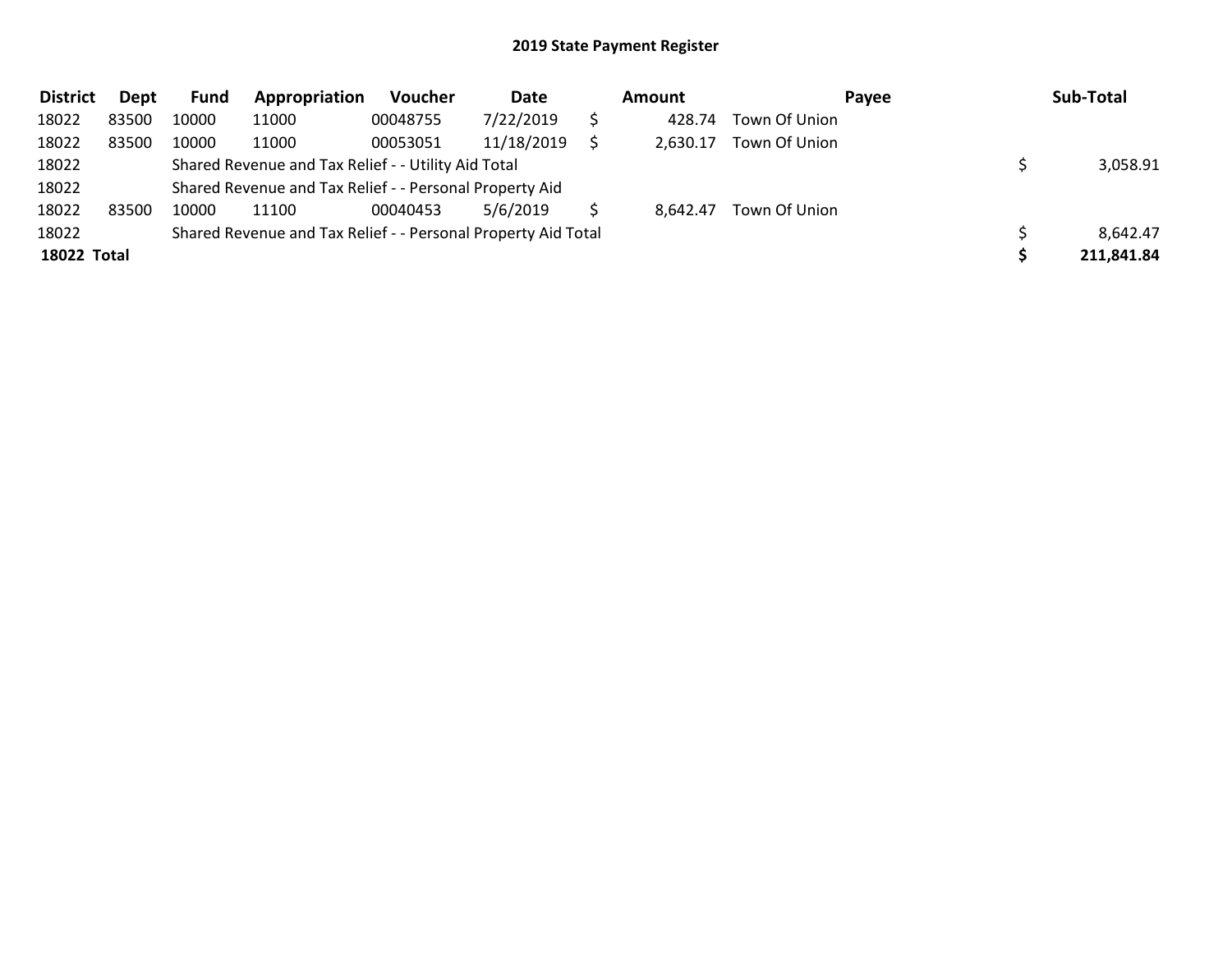| <b>District</b> | <b>Dept</b> | <b>Fund</b> | Appropriation                                                      | Voucher  | <b>Date</b> | Amount          | Payee                        | Sub-Total        |
|-----------------|-------------|-------------|--------------------------------------------------------------------|----------|-------------|-----------------|------------------------------|------------------|
| 18024           |             |             | Dept of Ag, Trade & Cons Protc - - Soil Water Mgmt Env Fund        |          |             |                 |                              |                  |
| 18024           | 11500       | 27400       | 76100                                                              | 00048916 | 7/25/2019   | \$              | 50.00 Town Of Washington     |                  |
| 18024           |             |             | Dept of Ag, Trade & Cons Protc - - Soil Water Mgmt Env Fund Total  |          |             |                 |                              | \$<br>50.00      |
| 18024           |             |             | Dept of Safety & Prof Services - - Fire Dues Distribution          |          |             |                 |                              |                  |
| 18024           | 16500       | 10000       | 22500                                                              | 00029942 | 7/12/2019   | \$              | 31,290.55 Town Of Washington |                  |
| 18024           |             |             | Dept of Safety & Prof Services - - Fire Dues Distribution Total    |          |             |                 |                              | \$<br>31,290.55  |
| 18024           |             |             | Dept of Natural Resources - - Resaids - Cnty Forst, Cl & Mfl       |          |             |                 |                              |                  |
| 18024           | 37000       | 21200       | 57100                                                              | 00332520 | 6/21/2019   | \$<br>289.28    | Town Of Washington           |                  |
| 18024           |             |             | Dept of Natural Resources - - Resaids - Cnty Forst, Cl & Mfl Total |          |             |                 |                              | \$<br>289.28     |
| 18024           |             |             | WI Dept of Transportation - - Trns Aids To Mnc.-Sf                 |          |             |                 |                              |                  |
| 18024           | 39500       | 21100       | 19100                                                              | 00336343 | 1/7/2019    | \$<br>59,056.08 | Town Of Washington           |                  |
| 18024           | 39500       | 21100       | 19100                                                              | 00363658 | 4/1/2019    | \$<br>59,056.08 | Town Of Washington           |                  |
| 18024           | 39500       | 21100       | 19100                                                              | 00401667 | 7/1/2019    | \$<br>59,056.08 | Town Of Washington           |                  |
| 18024           | 39500       | 21100       | 19100                                                              | 00444485 | 10/7/2019   | \$<br>59,056.08 | Town Of Washington           |                  |
| 18024           |             |             | WI Dept of Transportation - - Trns Aids To Mnc.-Sf Total           |          |             |                 |                              | \$<br>236,224.32 |
| 18024           |             |             | WI Dept of Transportation - - Hwy Mgmt & Opers Sf                  |          |             |                 |                              |                  |
| 18024           | 39500       | 21100       | 36500                                                              | 00346730 | 2/15/2019   | \$<br>500.00    | Town Of Washington           |                  |
| 18024           | 39500       | 21100       | 36500                                                              | 00390634 | 6/6/2019    | \$<br>325.00    | Town Of Washington           |                  |
| 18024           | 39500       | 21100       | 36500                                                              | 00391753 | 7/5/2019    | \$<br>325.00    | Town Of Washington           |                  |
| 18024           | 39500       | 21100       | 36500                                                              | 00416274 | 7/29/2019   | \$<br>500.00    | Town Of Washington           |                  |
| 18024           | 39500       | 21100       | 36500                                                              | 00420255 | 8/6/2019    | \$<br>500.00    | Town Of Washington           |                  |
| 18024           | 39500       | 21100       | 36500                                                              | 00426989 | 8/23/2019   | \$<br>500.00    | Town Of Washington           |                  |
| 18024           | 39500       | 21100       | 36500                                                              | 00429613 | 8/29/2019   | \$<br>500.00    | Town Of Washington           |                  |
| 18024           |             |             | WI Dept of Transportation - - Hwy Mgmt & Opers Sf Total            |          |             |                 |                              | \$<br>3,150.00   |
| 18024           |             |             | Shared Revenue and Tax Relief - - County And Municipal Aid         |          |             |                 |                              |                  |
| 18024           | 83500       | 10000       | 10500                                                              | 00048756 | 7/22/2019   | \$<br>14,713.20 | Town Of Washington           |                  |
| 18024           | 83500       | 10000       | 10500                                                              | 00053052 | 11/18/2019  | \$              | 83,374.78 Town Of Washington |                  |
| 18024           |             |             | Shared Revenue and Tax Relief - - County And Municipal Aid Total   |          |             |                 |                              | \$<br>98,087.98  |
| 18024           |             |             | Shared Revenue and Tax Relief - - Exempt Computer Aid              |          |             |                 |                              |                  |
| 18024           | 83500       | 10000       | 10900                                                              | 00045919 | 7/22/2019   | \$<br>637.06    | Town Of Washington           |                  |
| 18024           |             |             | Shared Revenue and Tax Relief - - Exempt Computer Aid Total        |          |             |                 |                              | \$<br>637.06     |
| 18024           |             |             | Shared Revenue and Tax Relief - - Utility Aid                      |          |             |                 |                              |                  |
| 18024           | 83500       | 10000       | 11000                                                              | 00048756 | 7/22/2019   | \$              | 3,057.90 Town Of Washington  |                  |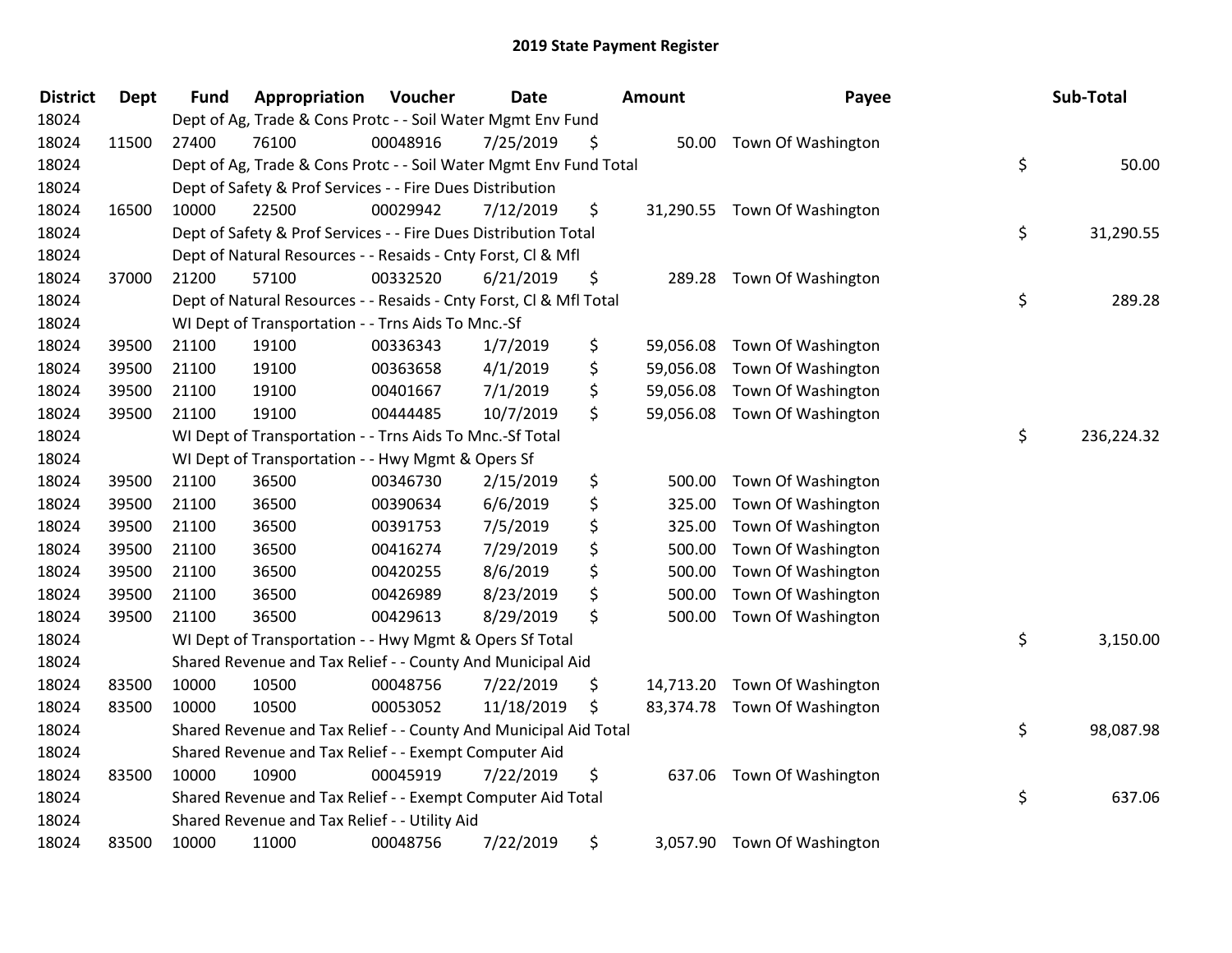| <b>District</b> | Dept  | Fund  | Appropriation                                                   | <b>Voucher</b> | Date       | <b>Amount</b> | Payee              | Sub-Total  |
|-----------------|-------|-------|-----------------------------------------------------------------|----------------|------------|---------------|--------------------|------------|
| 18024           | 83500 | 10000 | 11000                                                           | 00053052       | 11/18/2019 | 20,615.02     | Town Of Washington |            |
| 18024           |       |       | Shared Revenue and Tax Relief - - Utility Aid Total             |                |            |               |                    | 23,672.92  |
| 18024           |       |       | Shared Revenue and Tax Relief - - Personal Property Aid         |                |            |               |                    |            |
| 18024           | 83500 | 10000 | 11100                                                           | 00040454       | 5/6/2019   | 4.707.02      | Town Of Washington |            |
| 18024           |       |       | Shared Revenue and Tax Relief - - Personal Property Aid Total   |                |            |               |                    | 4,707.02   |
| 18024           |       |       | Shared Revenue and Tax Relief - - Lottery & Gaming Credit       |                |            |               |                    |            |
| 18024           | 83500 | 52100 | 36300                                                           | 00038248       | 3/25/2019  | 5,132.79      | Town Of Washington |            |
| 18024           |       |       | Shared Revenue and Tax Relief - - Lottery & Gaming Credit Total |                |            |               |                    | 5,132.79   |
| 18024 Total     |       |       |                                                                 |                |            |               |                    | 403,241.92 |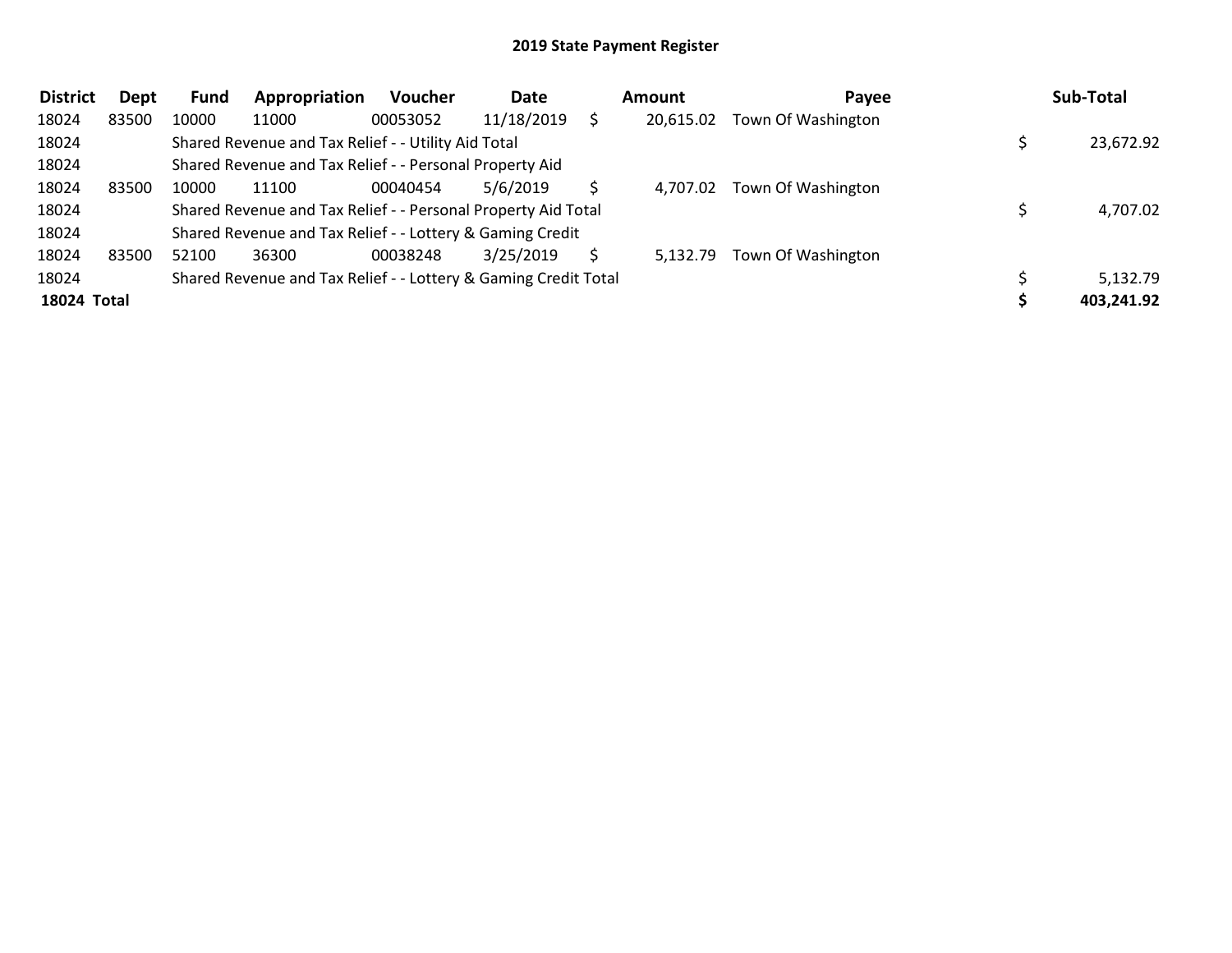| <b>District</b> | <b>Dept</b> | <b>Fund</b> | Appropriation                                                      | Voucher  | Date       |     | <b>Amount</b> |                    | Payee | Sub-Total        |
|-----------------|-------------|-------------|--------------------------------------------------------------------|----------|------------|-----|---------------|--------------------|-------|------------------|
| 18026           |             |             | Dept of Safety & Prof Services - - Fire Dues Distribution          |          |            |     |               |                    |       |                  |
| 18026           | 16500       | 10000       | 22500                                                              | 00031762 | 9/13/2019  | \$  |               | 1,042.43 Tn Wilson |       |                  |
| 18026           |             |             | Dept of Safety & Prof Services - - Fire Dues Distribution Total    |          |            |     |               |                    |       | \$<br>1,042.43   |
| 18026           |             |             | Dept of Natural Resources - - Resaids - Cnty Forst, CI & Mfl       |          |            |     |               |                    |       |                  |
| 18026           | 37000       | 21200       | 57100                                                              | 00332521 | 6/21/2019  | \$  | 4,600.71      | Tn Wilson          |       |                  |
| 18026           |             |             | Dept of Natural Resources - - Resaids - Cnty Forst, Cl & Mfl Total |          |            |     |               |                    |       | \$<br>4,600.71   |
| 18026           |             |             | WI Dept of Transportation - - Trns Aids To Mnc.-Sf                 |          |            |     |               |                    |       |                  |
| 18026           | 39500       | 21100       | 19100                                                              | 00336344 | 1/7/2019   | \$  | 21,100.84     | Tn Wilson          |       |                  |
| 18026           | 39500       | 21100       | 19100                                                              | 00371563 | 4/12/2019  | \$  | 21,100.84     | Tn Wilson          |       |                  |
| 18026           | 39500       | 21100       | 19100                                                              | 00401668 | 7/1/2019   | \$  | 21,100.84     | Tn Wilson          |       |                  |
| 18026           | 39500       | 21100       | 19100                                                              | 00444486 | 10/7/2019  | \$  | 21,100.85     | Tn Wilson          |       |                  |
| 18026           |             |             | WI Dept of Transportation - - Trns Aids To Mnc.-Sf Total           |          |            |     |               |                    |       | \$<br>84,403.37  |
| 18026           |             |             | Shared Revenue and Tax Relief - - County And Municipal Aid         |          |            |     |               |                    |       |                  |
| 18026           | 83500       | 10000       | 10500                                                              | 00048757 | 7/22/2019  | \$. | 5,874.30      | Tn Wilson          |       |                  |
| 18026           | 83500       | 10000       | 10500                                                              | 00053053 | 11/18/2019 | S   | 33,287.72     | Tn Wilson          |       |                  |
| 18026           |             |             | Shared Revenue and Tax Relief - - County And Municipal Aid Total   |          |            |     |               |                    |       | \$<br>39,162.02  |
| 18026           |             |             | Shared Revenue and Tax Relief - - Utility Aid                      |          |            |     |               |                    |       |                  |
| 18026           | 83500       | 10000       | 11000                                                              | 00048757 | 7/22/2019  | \$  | 724.02        | Tn Wilson          |       |                  |
| 18026           | 83500       | 10000       | 11000                                                              | 00053053 | 11/18/2019 | S.  |               | 4,093.92 Tn Wilson |       |                  |
| 18026           |             |             | Shared Revenue and Tax Relief - - Utility Aid Total                |          |            |     |               |                    |       | \$<br>4,817.94   |
| 18026           |             |             | Shared Revenue and Tax Relief - - Personal Property Aid            |          |            |     |               |                    |       |                  |
| 18026           | 83500       | 10000       | 11100                                                              | 00040455 | 5/6/2019   | \$  |               | 4.24 Tn Wilson     |       |                  |
| 18026           |             |             | Shared Revenue and Tax Relief - - Personal Property Aid Total      |          |            |     |               |                    |       | \$<br>4.24       |
| 18026 Total     |             |             |                                                                    |          |            |     |               |                    |       | \$<br>134,030.71 |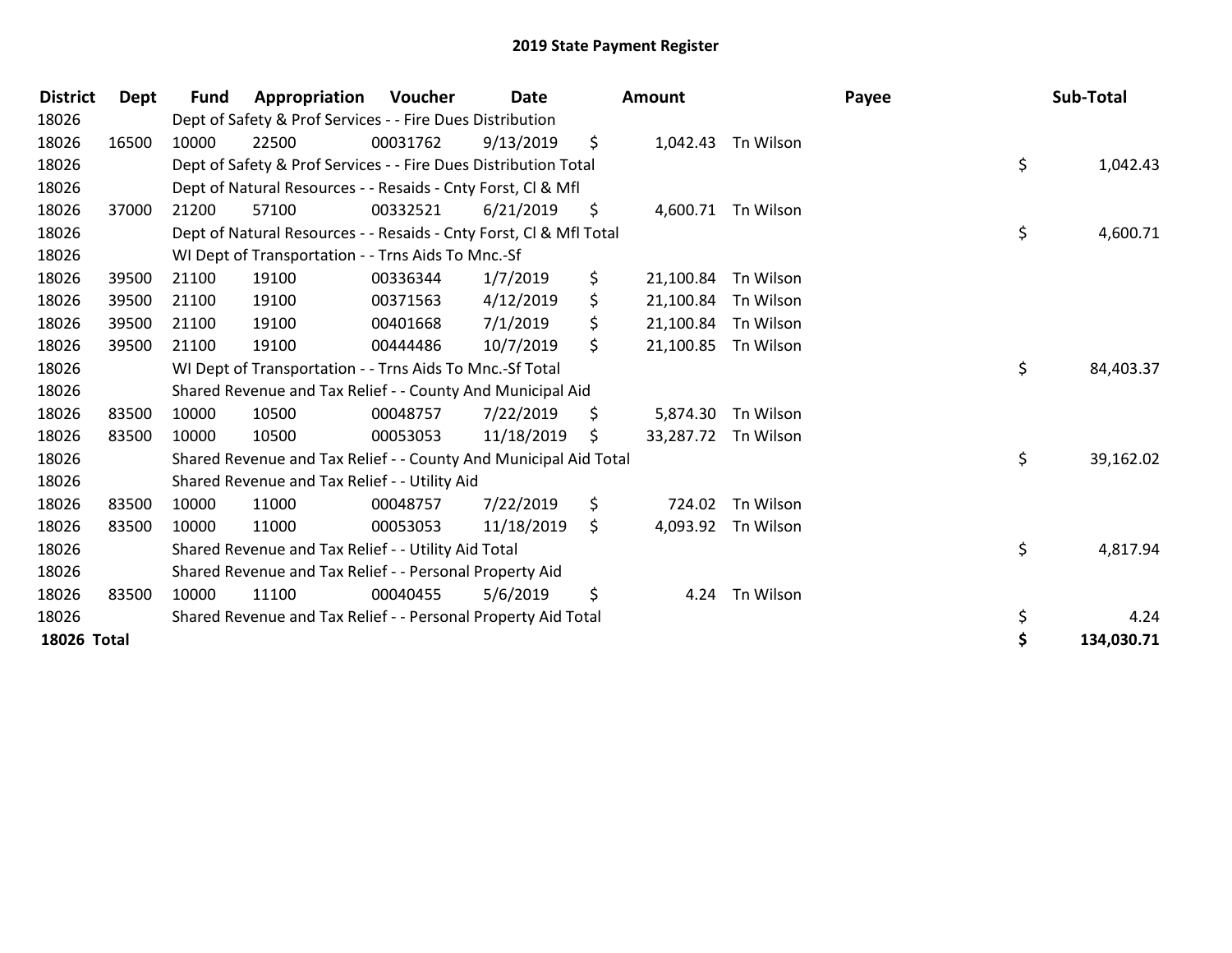| <b>District</b>    | <b>Dept</b> | <b>Fund</b> | Appropriation                                                     | Voucher  | <b>Date</b> | <b>Amount</b>  | Payee                           | Sub-Total        |
|--------------------|-------------|-------------|-------------------------------------------------------------------|----------|-------------|----------------|---------------------------------|------------------|
| 18126              |             |             | Dept of Safety & Prof Services - - Fire Dues Distribution         |          |             |                |                                 |                  |
| 18126              | 16500       | 10000       | 22500                                                             | 00031564 | 7/18/2019   | \$             | 605.72 Village Of Fairchild     |                  |
| 18126              |             |             | Dept of Safety & Prof Services - - Fire Dues Distribution Total   |          |             |                |                                 | \$<br>605.72     |
| 18126              |             |             | Dept of Natural Resources - - Aids In Lieu Of Taxes - Gener       |          |             |                |                                 |                  |
| 18126              | 37000       | 10000       | 50300                                                             | 00295067 | 2/4/2019    | \$<br>6.66     | Village Of Fairchild            |                  |
| 18126              | 37000       | 10000       | 50300                                                             | 00313419 | 4/19/2019   | \$<br>3.00     | Village Of Fairchild            |                  |
| 18126              |             |             | Dept of Natural Resources - - Aids In Lieu Of Taxes - Gener Total |          |             |                |                                 | \$<br>9.66       |
| 18126              |             |             | WI Dept of Transportation - - Trns Aids To Mnc.-Sf                |          |             |                |                                 |                  |
| 18126              | 39500       | 21100       | 19100                                                             | 00336345 | 1/7/2019    | \$<br>5,657.77 | Village Of Fairchild            |                  |
| 18126              | 39500       | 21100       | 19100                                                             | 00363660 | 4/1/2019    | \$<br>5,657.77 | Village Of Fairchild            |                  |
| 18126              | 39500       | 21100       | 19100                                                             | 00401669 | 7/1/2019    | \$<br>5,657.77 | Village Of Fairchild            |                  |
| 18126              | 39500       | 21100       | 19100                                                             | 00444487 | 10/7/2019   | \$<br>5,657.80 | Village Of Fairchild            |                  |
| 18126              |             |             | WI Dept of Transportation - - Trns Aids To Mnc.-Sf Total          |          |             |                |                                 | \$<br>22,631.11  |
| 18126              |             |             | WI Dept of Transportation - - Loc Rd Imp Prg St Fd                |          |             |                |                                 |                  |
| 18126              | 39500       | 21100       | 27800                                                             | 00348128 | 2/4/2019    | \$             | 26,942.50 Village Of Fairchild  |                  |
| 18126              |             |             | WI Dept of Transportation - - Loc Rd Imp Prg St Fd Total          |          |             |                |                                 | \$<br>26,942.50  |
| 18126              |             |             | Shared Revenue and Tax Relief - - County And Municipal Aid        |          |             |                |                                 |                  |
| 18126              | 83500       | 10000       | 10500                                                             | 00048758 | 7/22/2019   | \$             | 34,278.70 Village Of Fairchild  |                  |
| 18126              | 83500       | 10000       | 10500                                                             | 00053054 | 11/18/2019  | \$             | 194,245.98 Village Of Fairchild |                  |
| 18126              |             |             | Shared Revenue and Tax Relief - - County And Municipal Aid Total  |          |             |                |                                 | \$<br>228,524.68 |
| 18126              |             |             | Shared Revenue and Tax Relief - - Exempt Computer Aid             |          |             |                |                                 |                  |
| 18126              | 83500       | 10000       | 10900                                                             | 00045920 | 7/22/2019   | \$             | 100.81 Village Of Fairchild     |                  |
| 18126              |             |             | Shared Revenue and Tax Relief - - Exempt Computer Aid Total       |          |             |                |                                 | \$<br>100.81     |
| 18126              |             |             | Shared Revenue and Tax Relief - - Personal Property Aid           |          |             |                |                                 |                  |
| 18126              | 83500       | 10000       | 11100                                                             | 00040456 | 5/6/2019    | \$             | 276.00 Village Of Fairchild     |                  |
| 18126              |             |             | Shared Revenue and Tax Relief - - Personal Property Aid Total     |          |             |                |                                 | \$<br>276.00     |
| <b>18126 Total</b> |             |             |                                                                   |          |             |                |                                 | \$<br>279,090.48 |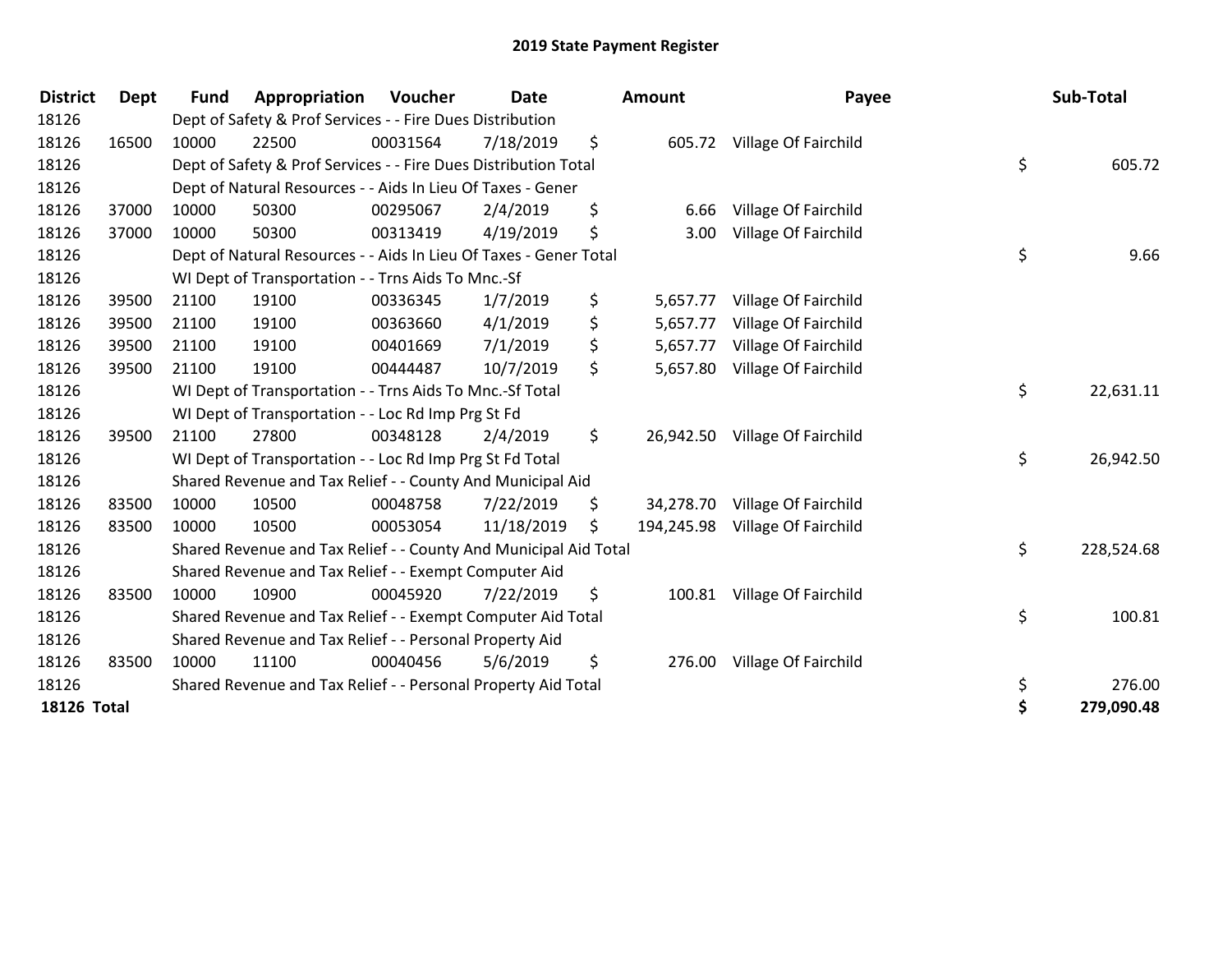| <b>District</b> | <b>Dept</b> | <b>Fund</b> | Appropriation                                                         | Voucher  | Date       |                    | <b>Amount</b> | Payee                            | Sub-Total        |
|-----------------|-------------|-------------|-----------------------------------------------------------------------|----------|------------|--------------------|---------------|----------------------------------|------------------|
| 18127           |             |             | Dept of Safety & Prof Services - - Fire Dues Distribution             |          |            |                    |               |                                  |                  |
| 18127           | 16500       | 10000       | 22500                                                                 | 00030656 | 7/16/2019  | \$                 |               | 3,896.40 Village Of Fall Creek   |                  |
| 18127           |             |             | Dept of Safety & Prof Services - - Fire Dues Distribution Total       |          |            |                    |               |                                  | \$<br>3,896.40   |
| 18127           |             |             | WI Dept of Transportation - - Trns Aids To Mnc.-Sf                    |          |            |                    |               |                                  |                  |
| 18127           | 39500       | 21100       | 19100                                                                 | 00336346 | 1/7/2019   | \$                 | 19,806.61     | Village Of Fall Creek            |                  |
| 18127           | 39500       | 21100       | 19100                                                                 | 00363661 | 4/1/2019   | \$                 | 19,806.61     | Village Of Fall Creek            |                  |
| 18127           | 39500       | 21100       | 19100                                                                 | 00401670 | 7/1/2019   | \$                 |               | 19,806.61 Village Of Fall Creek  |                  |
| 18127           | 39500       | 21100       | 19100                                                                 | 00444488 | 10/7/2019  | \$                 |               | 19,806.63 Village Of Fall Creek  |                  |
| 18127           |             |             | WI Dept of Transportation - - Trns Aids To Mnc.-Sf Total              |          |            |                    |               |                                  | \$<br>79,226.46  |
| 18127           |             |             | Department of Justice - - Law Enforcement Train, Local                |          |            |                    |               |                                  |                  |
| 18127           | 45500       | 10000       | 23100                                                                 | 00073103 | 10/18/2019 | \$                 |               | 480.00 Village Of Fall Creek     |                  |
| 18127           |             |             | Department of Justice - - Law Enforcement Train, Local Total          |          |            |                    |               |                                  | \$<br>480.00     |
| 18127           |             |             | Elections Commission - - 2018 Hava Election Security                  |          |            |                    |               |                                  |                  |
| 18127           | 51000       | 22000       | 18200                                                                 | 00002528 | 11/15/2019 | $\ddot{\varsigma}$ |               | 1,200.00 Village Of Fall Creek   |                  |
| 18127           |             |             | Elections Commission - - 2018 Hava Election Security Total            |          |            |                    |               |                                  | \$<br>1,200.00   |
| 18127           |             |             | Shared Revenue and Tax Relief - - Expenditure Restraint Program       |          |            |                    |               |                                  |                  |
| 18127           | 83500       | 10000       | 10100                                                                 | 00048759 | 7/22/2019  | \$                 | 7,599.44      | Village Of Fall Creek            |                  |
| 18127           |             |             | Shared Revenue and Tax Relief - - Expenditure Restraint Program Total |          |            |                    |               |                                  | \$<br>7,599.44   |
| 18127           |             |             | Shared Revenue and Tax Relief - - County And Municipal Aid            |          |            |                    |               |                                  |                  |
| 18127           | 83500       | 10000       | 10500                                                                 | 00048759 | 7/22/2019  | \$                 |               | 34,405.75 Village Of Fall Creek  |                  |
| 18127           | 83500       | 10000       | 10500                                                                 | 00053055 | 11/18/2019 | \$                 |               | 194,965.92 Village Of Fall Creek |                  |
| 18127           |             |             | Shared Revenue and Tax Relief - - County And Municipal Aid Total      |          |            |                    |               |                                  | \$<br>229,371.67 |
| 18127           |             |             | Shared Revenue and Tax Relief - - Exempt Computer Aid                 |          |            |                    |               |                                  |                  |
| 18127           | 83500       | 10000       | 10900                                                                 | 00045921 | 7/22/2019  | \$                 | 403.23        | Village Of Fall Creek            |                  |
| 18127           | 83500       | 10000       | 10900                                                                 | 00047813 | 7/22/2019  | \$                 | 763.61        | Village Of Fall Creek            |                  |
| 18127           |             |             | Shared Revenue and Tax Relief - - Exempt Computer Aid Total           |          |            |                    |               |                                  | \$<br>1,166.84   |
| 18127           |             |             | Shared Revenue and Tax Relief - - Utility Aid                         |          |            |                    |               |                                  |                  |
| 18127           | 83500       | 10000       | 11000                                                                 | 00048759 | 7/22/2019  | \$                 |               | 1,612.61 Village Of Fall Creek   |                  |
| 18127           | 83500       | 10000       | 11000                                                                 | 00053055 | 11/18/2019 | \$                 |               | 9,482.23 Village Of Fall Creek   |                  |
| 18127           |             |             | Shared Revenue and Tax Relief - - Utility Aid Total                   |          |            |                    |               |                                  | \$<br>11,094.84  |
| 18127           |             |             | Shared Revenue and Tax Relief - - Personal Property Aid               |          |            |                    |               |                                  |                  |
| 18127           | 83500       | 10000       | 11100                                                                 | 00040457 | 5/6/2019   | \$                 | 2,565.30      | Village Of Fall Creek            |                  |
| 18127           | 83500       | 10000       | 11100                                                                 | 00042544 | 5/6/2019   | \$                 | 1,074.59      | Village Of Fall Creek            |                  |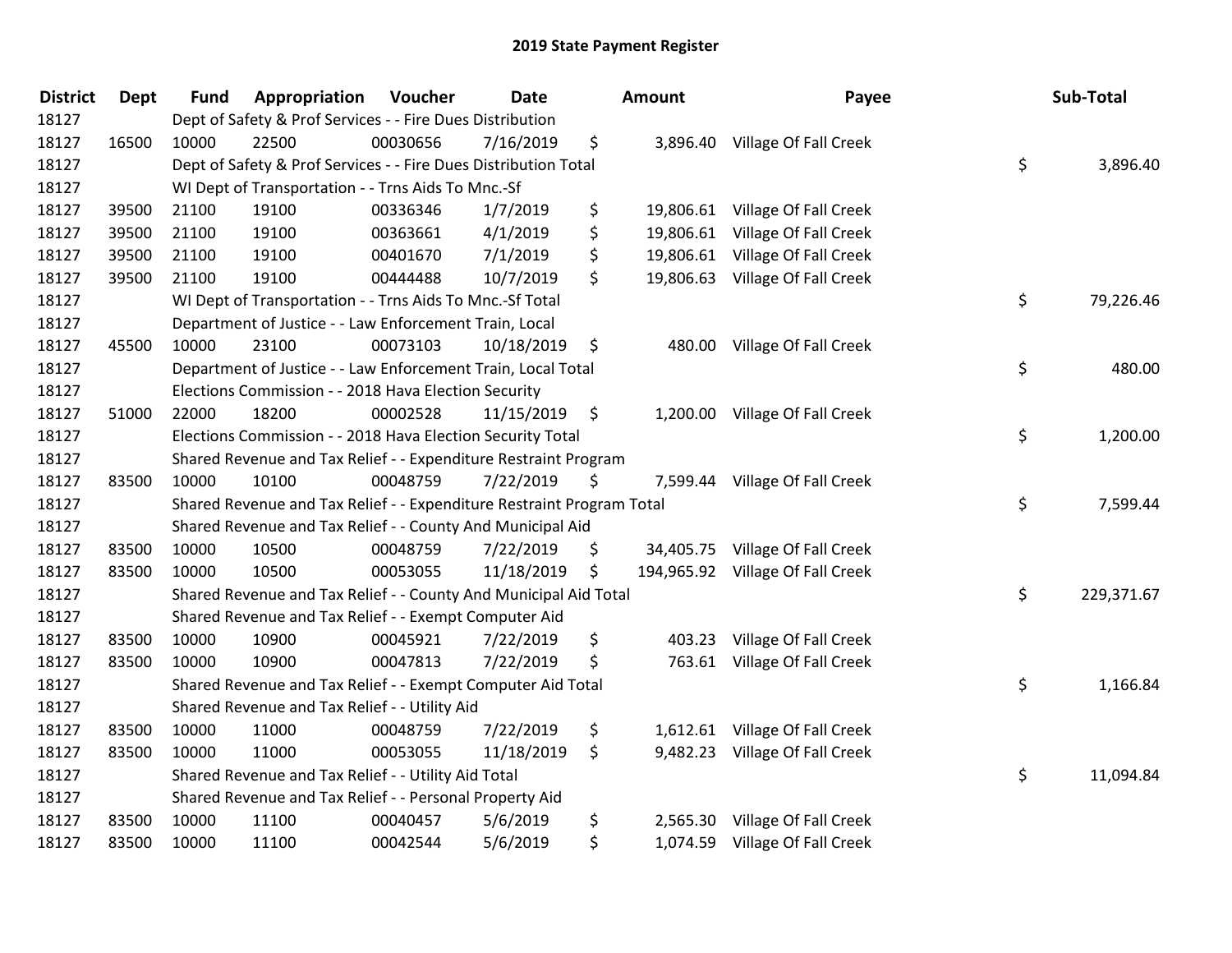| District    | Dept | <b>Fund Appropriation</b>                                     | Voucher | Date | Amount | Payee | Sub-Total  |
|-------------|------|---------------------------------------------------------------|---------|------|--------|-------|------------|
| 18127       |      | Shared Revenue and Tax Relief - - Personal Property Aid Total |         |      |        |       | 3,639.89   |
| 18127 Total |      |                                                               |         |      |        |       | 337,675.54 |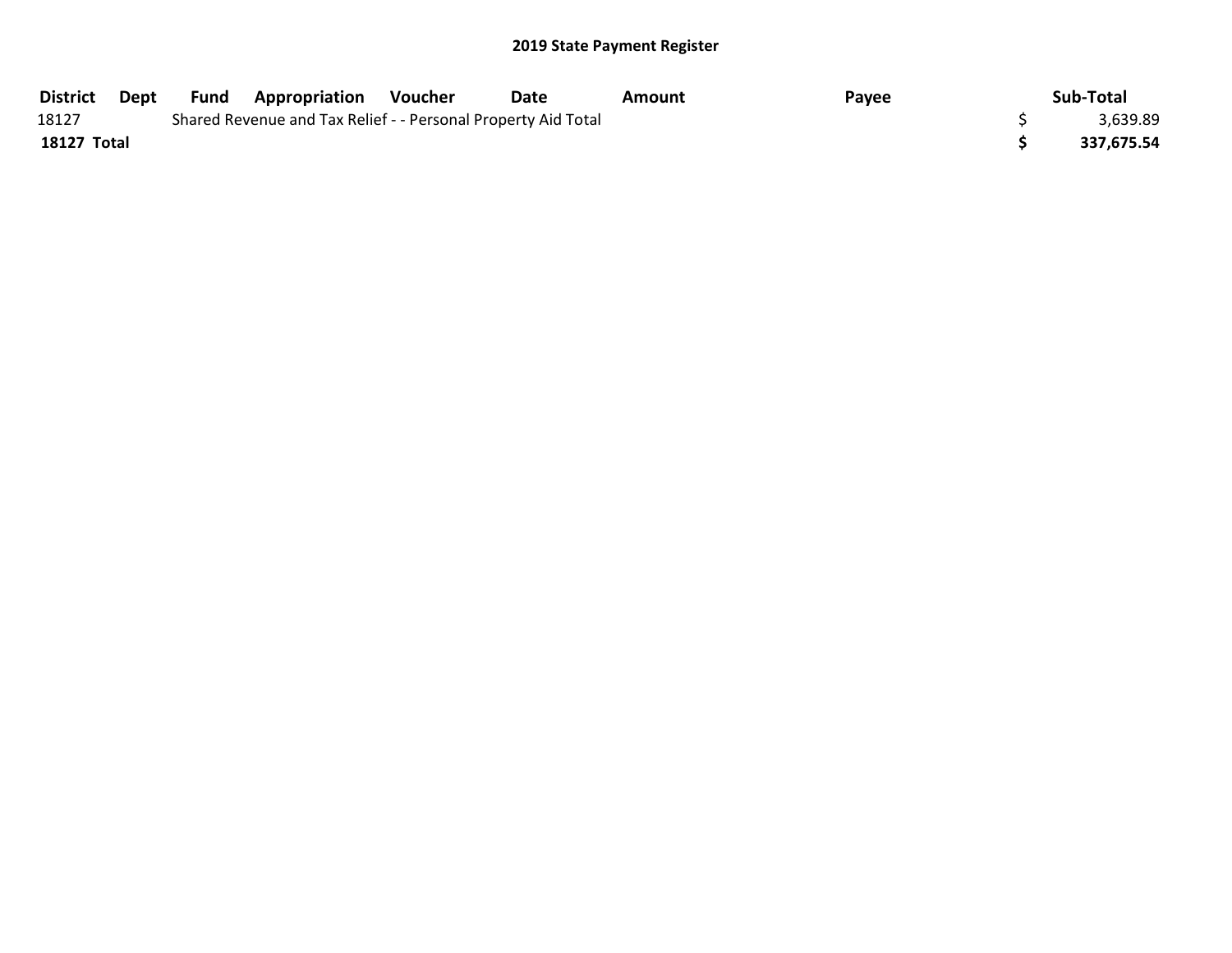| <b>District</b> | <b>Dept</b> | <b>Fund</b> | Appropriation                                                     | Voucher  | Date       | <b>Amount</b>    |                           | Payee | Sub-Total    |
|-----------------|-------------|-------------|-------------------------------------------------------------------|----------|------------|------------------|---------------------------|-------|--------------|
| 18201           |             |             | Dept of Safety & Prof Services - - Fire Dues Distribution         |          |            |                  |                           |       |              |
| 18201           | 16500       | 10000       | 22500                                                             | 00029944 | 7/12/2019  | \$               | 30,769.51 City Of Altoona |       |              |
| 18201           |             |             | Dept of Safety & Prof Services - - Fire Dues Distribution Total   |          |            |                  |                           | \$    | 30,769.51    |
| 18201           |             |             | Dept of Natural Resources - - General Program Operations --       |          |            |                  |                           |       |              |
| 18201           | 37000       | 21200       | 25400                                                             | 00340555 | 7/15/2019  | \$<br>505.00     | City Of Altoona           |       |              |
| 18201           |             |             | Dept of Natural Resources - - General Program Operations -- Total |          |            |                  |                           | \$    | 505.00       |
| 18201           |             |             | WI Dept of Transportation - - Hwy Sfty Loc Aid Ffd                |          |            |                  |                           |       |              |
| 18201           | 39500       | 21100       | 18500                                                             | 00428252 | 8/27/2019  | \$<br>2,500.00   | City Of Altoona           |       |              |
| 18201           | 39500       | 21100       | 18500                                                             | 00428253 | 8/27/2019  | \$<br>4,000.00   | City Of Altoona           |       |              |
| 18201           | 39500       | 21100       | 18500                                                             | 00436093 | 9/19/2019  | \$<br>8,416.00   | City Of Altoona           |       |              |
| 18201           | 39500       | 21100       | 18500                                                             | 00436094 | 9/19/2019  | \$<br>2,317.00   | City Of Altoona           |       |              |
| 18201           | 39500       | 21100       | 18500                                                             | 00451237 | 10/22/2019 | \$<br>8,198.69   | City Of Altoona           |       |              |
| 18201           |             |             | WI Dept of Transportation - - Hwy Sfty Loc Aid Ffd Total          |          |            |                  |                           | \$    | 25,431.69    |
| 18201           |             |             | WI Dept of Transportation - - Trns Aids To Mnc.-Sf                |          |            |                  |                           |       |              |
| 18201           | 39500       | 21100       | 19100                                                             | 00336347 | 1/7/2019   | \$<br>159,535.03 | City Of Altoona           |       |              |
| 18201           | 39500       | 21100       | 19100                                                             | 00363662 | 4/1/2019   | \$<br>159,535.03 | City Of Altoona           |       |              |
| 18201           | 39500       | 21100       | 19100                                                             | 00401671 | 7/1/2019   | \$<br>159,535.03 | City Of Altoona           |       |              |
| 18201           | 39500       | 21100       | 19100                                                             | 00444489 | 10/7/2019  | \$<br>159,535.03 | City Of Altoona           |       |              |
| 18201           |             |             | WI Dept of Transportation - - Trns Aids To Mnc.-Sf Total          |          |            |                  |                           | \$    | 638,140.12   |
| 18201           |             |             | WI Dept of Transportation - - Trnsprt Alternats Lf                |          |            |                  |                           |       |              |
| 18201           | 39500       | 21100       | 22600                                                             | 00473200 | 12/20/2019 | \$<br>278,911.25 | City Of Altoona           |       |              |
| 18201           |             |             | WI Dept of Transportation - - Trnsprt Alternats Lf Total          |          |            |                  |                           | \$    | 278,911.25   |
| 18201           |             |             | Department of Justice - - Law Enforcement Train, Local            |          |            |                  |                           |       |              |
| 18201           | 45500       | 10000       | 23100                                                             | 00072393 | 10/9/2019  | \$<br>1,760.00   | City Of Altoona           |       |              |
| 18201           | 45500       | 10000       | 23100                                                             | 00074679 | 11/14/2019 | \$<br>160.00     | City Of Altoona           |       |              |
| 18201           |             |             | Department of Justice - - Law Enforcement Train, Local Total      |          |            |                  |                           | \$    | 1,920.00     |
| 18201           |             |             | Department of Justice - - Federal Aid, State Operations           |          |            |                  |                           |       |              |
| 18201           | 45500       | 10000       | 24100                                                             | 00059742 | 2/15/2019  | \$<br>330.73     | City Of Altoona           |       |              |
| 18201           |             |             | Department of Justice - - Federal Aid, State Operations Total     |          |            |                  |                           | \$    | 330.73       |
| 18201           |             |             | Shared Revenue and Tax Relief - - County And Municipal Aid        |          |            |                  |                           |       |              |
| 18201           | 83500       | 10000       | 10500                                                             | 00048760 | 7/22/2019  | \$<br>170,203.44 | City Of Altoona           |       |              |
| 18201           | 83500       | 10000       | 10500                                                             | 00053056 | 11/18/2019 | \$<br>964,486.13 | City Of Altoona           |       |              |
| 18201           |             |             | Shared Revenue and Tax Relief - - County And Municipal Aid Total  |          |            |                  |                           | \$    | 1,134,689.57 |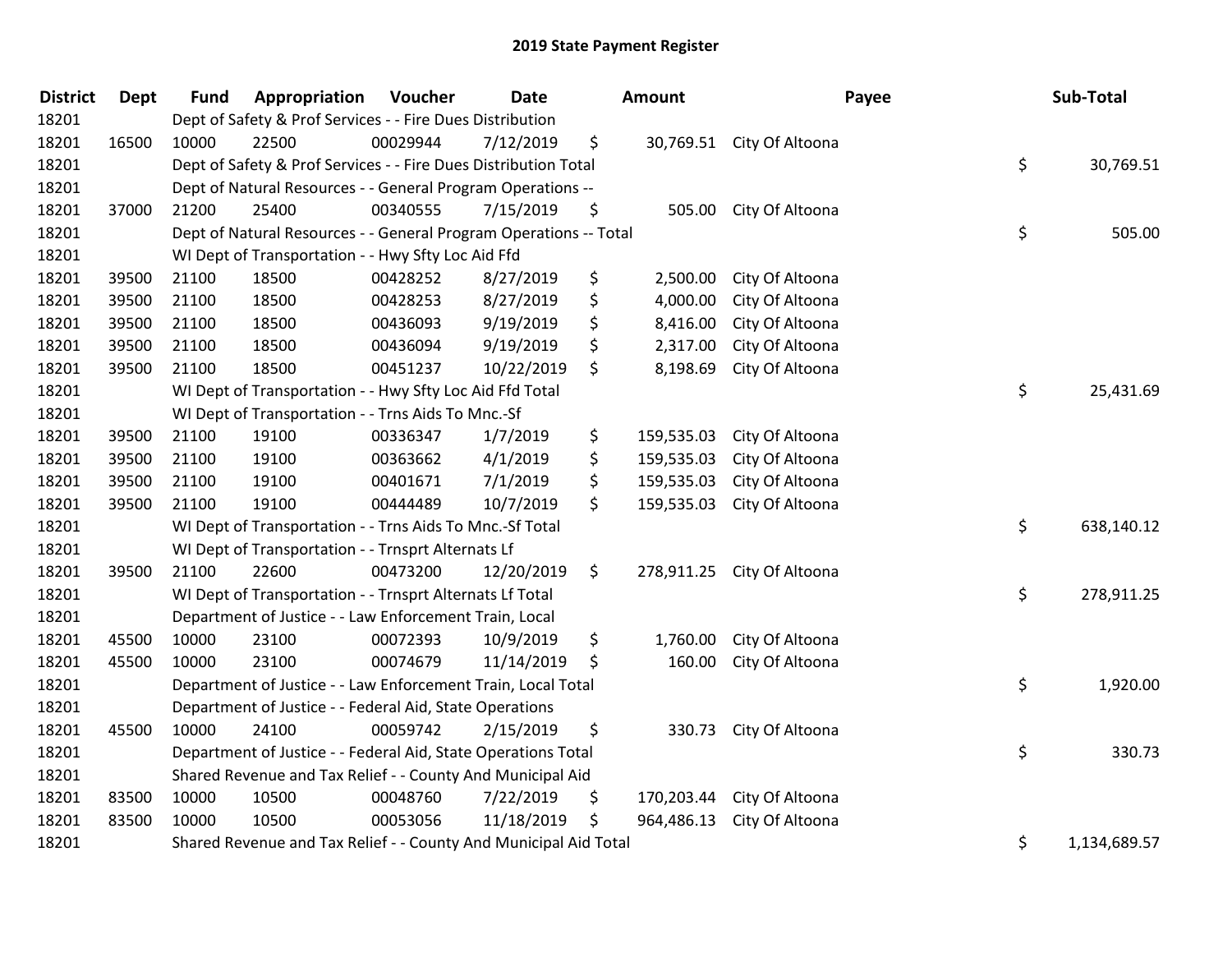| <b>District</b> | Dept  | Fund  | Appropriation                                                   | <b>Voucher</b> | Date       |     | Amount     |                 | Payee | Sub-Total    |
|-----------------|-------|-------|-----------------------------------------------------------------|----------------|------------|-----|------------|-----------------|-------|--------------|
| 18201           |       |       | Shared Revenue and Tax Relief - - Exempt Computer Aid           |                |            |     |            |                 |       |              |
| 18201           | 83500 | 10000 | 10900                                                           | 00045922       | 7/22/2019  | S.  | 7,170.86   | City Of Altoona |       |              |
| 18201           | 83500 | 10000 | 10900                                                           | 00047814       | 7/22/2019  | S.  | 163,013.24 | City Of Altoona |       |              |
| 18201           |       |       | Shared Revenue and Tax Relief - - Exempt Computer Aid Total     |                |            |     |            |                 | \$    | 170,184.10   |
| 18201           |       |       | Shared Revenue and Tax Relief - - Utility Aid                   |                |            |     |            |                 |       |              |
| 18201           | 83500 | 10000 | 11000                                                           | 00048760       | 7/22/2019  | \$  | 467.42     | City Of Altoona |       |              |
| 18201           | 83500 | 10000 | 11000                                                           | 00053056       | 11/18/2019 | S.  | 2,738.36   | City Of Altoona |       |              |
| 18201           |       |       | Shared Revenue and Tax Relief - - Utility Aid Total             |                |            |     |            |                 | \$    | 3,205.78     |
| 18201           |       |       | Shared Revenue and Tax Relief - - Personal Property Aid         |                |            |     |            |                 |       |              |
| 18201           | 83500 | 10000 | 11100                                                           | 00040458       | 5/6/2019   | \$. | 5,135.21   | City Of Altoona |       |              |
| 18201           | 83500 | 10000 | 11100                                                           | 00042545       | 5/6/2019   | \$  | 56,955.11  | City Of Altoona |       |              |
| 18201           |       |       | Shared Revenue and Tax Relief - - Personal Property Aid Total   |                |            |     |            |                 | \$    | 62,090.32    |
| 18201           |       |       | Shared Revenue and Tax Relief - - Lottery & Gaming Credit       |                |            |     |            |                 |       |              |
| 18201           | 83500 | 52100 | 36300                                                           | 00038249       | 3/25/2019  | S.  | 31,309.92  | City Of Altoona |       |              |
| 18201           |       |       | Shared Revenue and Tax Relief - - Lottery & Gaming Credit Total |                |            |     |            |                 |       | 31,309.92    |
| 18201 Total     |       |       |                                                                 |                |            |     |            |                 |       | 2,377,487.99 |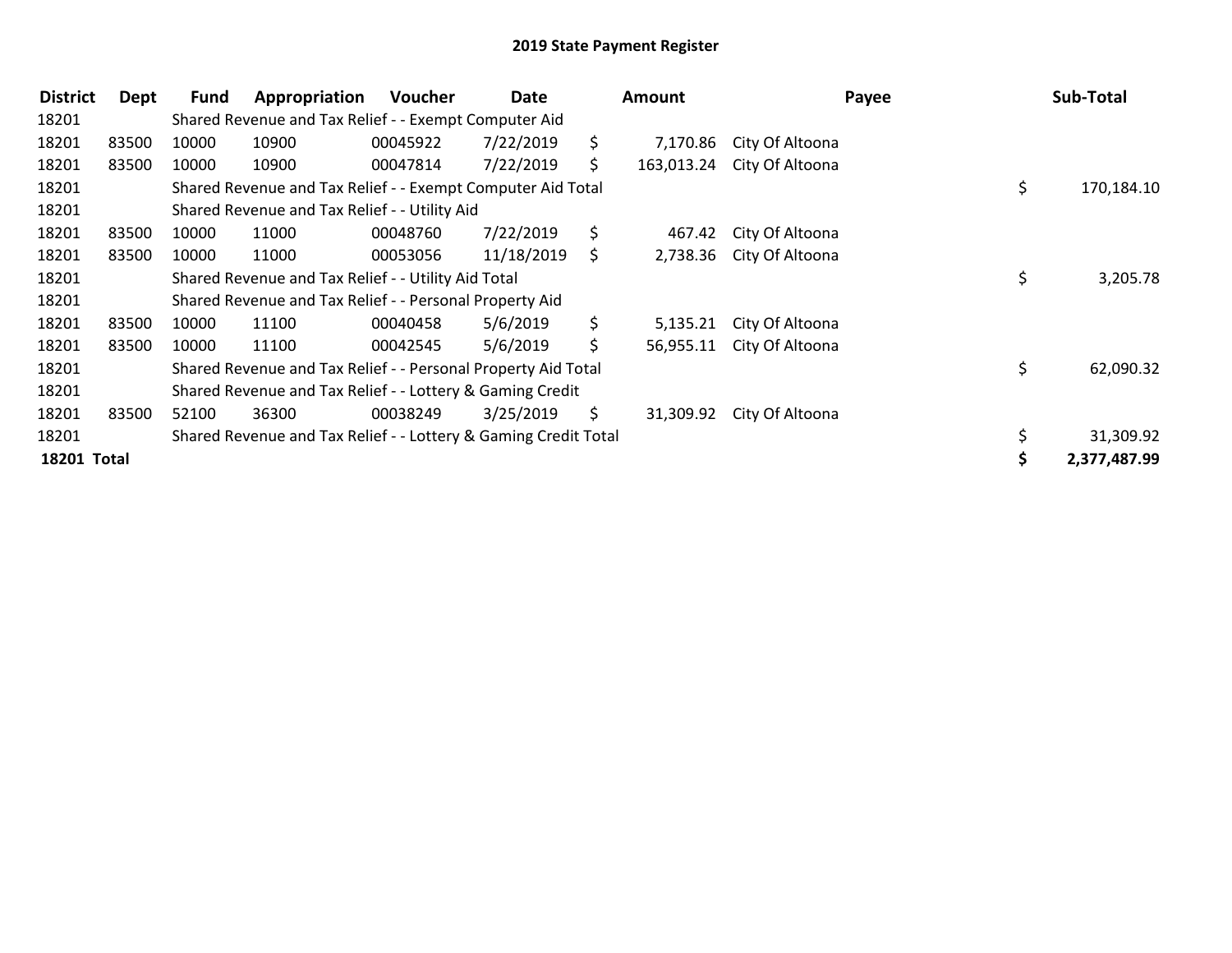| <b>District</b> | Dept  | <b>Fund</b> | Appropriation                                                         | Voucher  | <b>Date</b> |     | <b>Amount</b> | Payee                     | Sub-Total        |
|-----------------|-------|-------------|-----------------------------------------------------------------------|----------|-------------|-----|---------------|---------------------------|------------------|
| 18202           |       |             | Dept of Safety & Prof Services - - Fire Dues Distribution             |          |             |     |               |                           |                  |
| 18202           | 16500 | 10000       | 22500                                                                 | 00030647 | 7/16/2019   | \$  |               | 3,981.60 City Of Augusta  |                  |
| 18202           |       |             | Dept of Safety & Prof Services - - Fire Dues Distribution Total       |          |             |     |               |                           | \$<br>3,981.60   |
| 18202           |       |             | Dept of Natural Resources - - Aids In Lieu Of Taxes - Gener           |          |             |     |               |                           |                  |
| 18202           | 37000 | 10000       | 50300                                                                 | 00295115 | 2/4/2019    | \$  |               | 1,822.08 City Of Augusta  |                  |
| 18202           |       |             | Dept of Natural Resources - - Aids In Lieu Of Taxes - Gener Total     |          |             |     |               |                           | \$<br>1,822.08   |
| 18202           |       |             | Dept of Natural Resources - - General Program Operations --           |          |             |     |               |                           |                  |
| 18202           | 37000 | 21200       | 25400                                                                 | 00310696 | 4/10/2019   | \$  | 114.32        | City Of Augusta           |                  |
| 18202           | 37000 | 21200       | 25400                                                                 | 00341516 | 7/15/2019   | \$  | 120.63        | City Of Augusta           |                  |
| 18202           | 37000 | 21200       | 25400                                                                 | 00366754 | 10/21/2019  | \$  | 114.56        | City Of Augusta           |                  |
| 18202           |       |             | Dept of Natural Resources - - General Program Operations -- Total     |          |             |     |               |                           | \$<br>349.51     |
| 18202           |       |             | WI Dept of Transportation - - Trns Aids To Mnc.-Sf                    |          |             |     |               |                           |                  |
| 18202           | 39500 | 21100       | 19100                                                                 | 00336348 | 1/7/2019    | \$  | 20,575.43     | City Of Augusta           |                  |
| 18202           | 39500 | 21100       | 19100                                                                 | 00363663 | 4/1/2019    | \$  | 20,575.43     | City Of Augusta           |                  |
| 18202           | 39500 | 21100       | 19100                                                                 | 00401672 | 7/1/2019    | \$  | 20,575.43     | City Of Augusta           |                  |
| 18202           | 39500 | 21100       | 19100                                                                 | 00444490 | 10/7/2019   | \$  | 20,575.44     | City Of Augusta           |                  |
| 18202           |       |             | WI Dept of Transportation - - Trns Aids To Mnc.-Sf Total              |          |             |     |               |                           | \$<br>82,301.73  |
| 18202           |       |             | Department of Justice - - Law Enforcement Train, Local                |          |             |     |               |                           |                  |
| 18202           | 45500 | 10000       | 23100                                                                 | 00072499 | 10/9/2019   | \$  | 480.00        | City Of Augusta           |                  |
| 18202           |       |             | Department of Justice - - Law Enforcement Train, Local Total          |          |             |     |               |                           | \$<br>480.00     |
| 18202           |       |             | Department of Justice - - Internet Crimes Against Childr              |          |             |     |               |                           |                  |
| 18202           | 45500 | 10000       | 28400                                                                 | 00058524 | 1/18/2019   | \$  | 68.85         | City Of Augusta           |                  |
| 18202           | 45500 | 10000       | 28400                                                                 | 00060882 | 3/6/2019    | \$  | 230.63        | City Of Augusta           |                  |
| 18202           | 45500 | 10000       | 28400                                                                 | 00069042 | 7/30/2019   | \$  | 215.25        | City Of Augusta           |                  |
| 18202           |       |             | Department of Justice - - Internet Crimes Against Childr Total        |          |             |     |               |                           | \$<br>514.73     |
| 18202           |       |             | Department of Administration - - Federal Aid, Local Assistance        |          |             |     |               |                           |                  |
| 18202           | 50500 | 10000       | 74300                                                                 | 00111055 | 10/22/2019  | \$. | 475,000.00    | City Of Augusta           |                  |
| 18202           |       |             | Department of Administration - - Federal Aid, Local Assistance Total  |          |             |     |               |                           | \$<br>475,000.00 |
| 18202           |       |             | Shared Revenue and Tax Relief - - Expenditure Restraint Program       |          |             |     |               |                           |                  |
| 18202           | 83500 | 10000       | 10100                                                                 | 00048761 | 7/22/2019   | \$  | 4,934.33      | City Of Augusta           |                  |
| 18202           |       |             | Shared Revenue and Tax Relief - - Expenditure Restraint Program Total |          |             |     |               |                           | \$<br>4,934.33   |
| 18202           |       |             | Shared Revenue and Tax Relief - - County And Municipal Aid            |          |             |     |               |                           |                  |
| 18202           | 83500 | 10000       | 10500                                                                 | 00048761 | 7/22/2019   | \$  |               | 76,889.68 City Of Augusta |                  |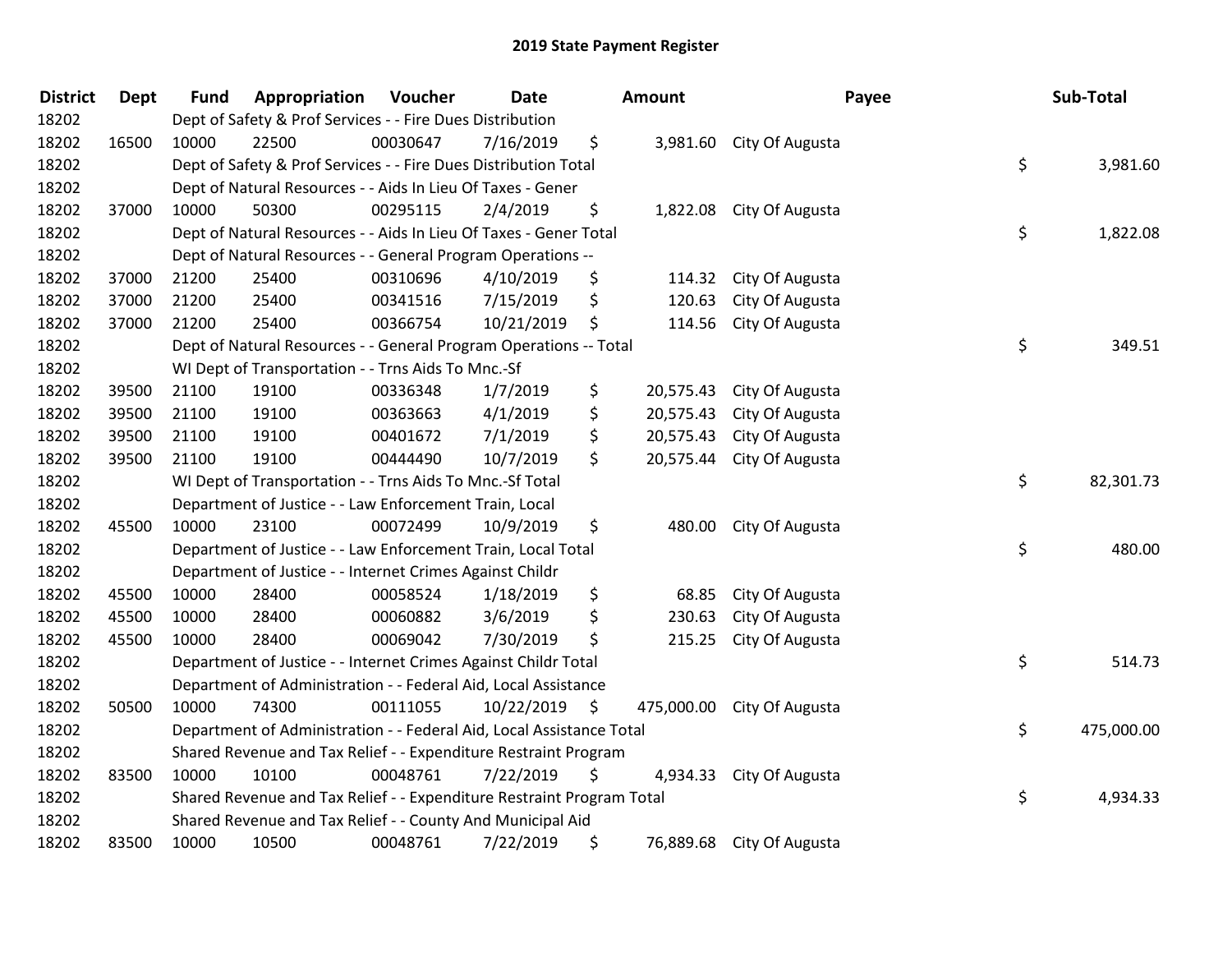| <b>District</b> | <b>Dept</b> | <b>Fund</b> | Appropriation                                                       | Voucher  | Date       |     | <b>Amount</b> |                 | Payee | Sub-Total        |
|-----------------|-------------|-------------|---------------------------------------------------------------------|----------|------------|-----|---------------|-----------------|-------|------------------|
| 18202           | 83500       | 10000       | 10500                                                               | 00053057 | 11/18/2019 | \$  | 435,708.19    | City Of Augusta |       |                  |
| 18202           |             |             | Shared Revenue and Tax Relief - - County And Municipal Aid Total    |          |            |     |               |                 |       | \$<br>512,597.87 |
| 18202           |             |             | Shared Revenue and Tax Relief - - Exempt Computer Aid               |          |            |     |               |                 |       |                  |
| 18202           | 83500       | 10000       | 10900                                                               | 00045923 | 7/22/2019  | \$. | 1,543.30      | City Of Augusta |       |                  |
| 18202           | 83500       | 10000       | 10900                                                               | 00047815 | 7/22/2019  | \$  | 5,478.82      | City Of Augusta |       |                  |
| 18202           |             |             | Shared Revenue and Tax Relief - - Exempt Computer Aid Total         |          |            |     |               |                 |       | \$<br>7,022.12   |
| 18202           |             |             | Shared Revenue and Tax Relief - - Utility Aid                       |          |            |     |               |                 |       |                  |
| 18202           | 83500       | 10000       | 11000                                                               | 00048761 | 7/22/2019  | \$. | 844.33        | City Of Augusta |       |                  |
| 18202           | 83500       | 10000       | 11000                                                               | 00053057 | 11/18/2019 | \$  | 4,821.54      | City Of Augusta |       |                  |
| 18202           |             |             | Shared Revenue and Tax Relief - - Utility Aid Total                 |          |            |     |               |                 |       | \$<br>5,665.87   |
| 18202           |             |             | Shared Revenue and Tax Relief - - Personal Property Aid             |          |            |     |               |                 |       |                  |
| 18202           | 83500       | 10000       | 11100                                                               | 00040459 | 5/6/2019   | \$. | 2,263.96      | City Of Augusta |       |                  |
| 18202           | 83500       | 10000       | 11100                                                               | 00042546 | 5/6/2019   | \$  | 3,037.35      | City Of Augusta |       |                  |
| 18202           |             |             | Shared Revenue and Tax Relief - - Personal Property Aid Total       |          |            |     |               |                 |       | \$<br>5,301.31   |
| 18202           |             |             | Shared Revenue and Tax Relief - - Payments For Municipal Svcs       |          |            |     |               |                 |       |                  |
| 18202           | 83500       | 10000       | 50100                                                               | 00037795 | 1/31/2019  | S.  | 1,482.23      | City Of Augusta |       |                  |
| 18202           |             |             | Shared Revenue and Tax Relief - - Payments For Municipal Svcs Total |          |            |     |               |                 |       | \$<br>1,482.23   |
| 18202           |             |             | Shared Revenue and Tax Relief - - Lottery & Gaming Credit           |          |            |     |               |                 |       |                  |
| 18202           | 83500       | 52100       | 36300                                                               | 00038250 | 3/25/2019  | \$  | 539.16        | City Of Augusta |       |                  |
| 18202           |             |             | Shared Revenue and Tax Relief - - Lottery & Gaming Credit Total     |          |            |     |               |                 |       | \$<br>539.16     |
| 18202 Total     |             |             |                                                                     |          |            |     |               |                 |       | 1,101,992.54     |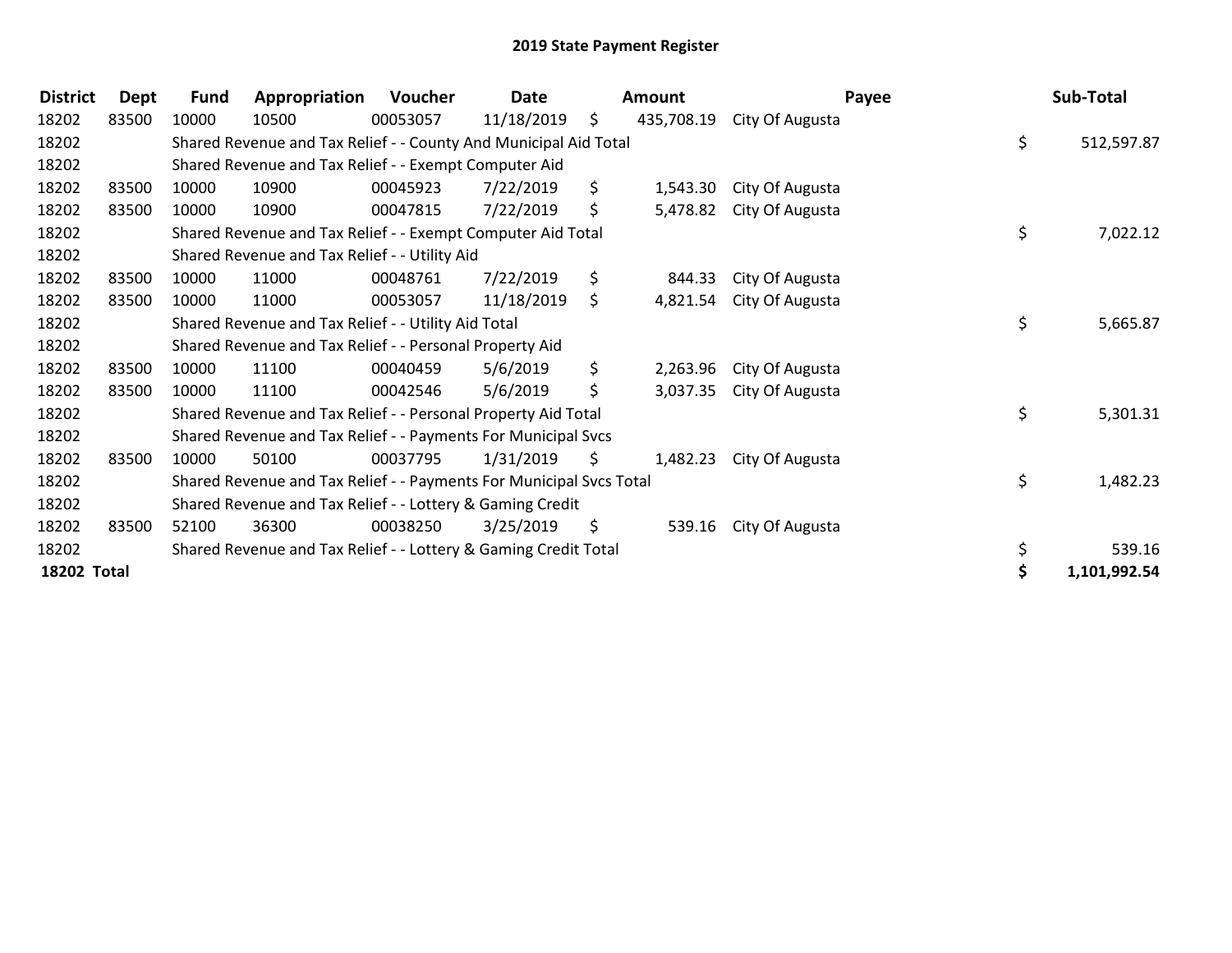| <b>District</b> | <b>Dept</b> | <b>Fund</b> | <b>Appropriation Voucher</b>                                      |          | <b>Date</b> | <b>Amount</b>    | Payee                         | Sub-Total          |
|-----------------|-------------|-------------|-------------------------------------------------------------------|----------|-------------|------------------|-------------------------------|--------------------|
| 18221           |             |             | Dept of Safety & Prof Services - - Fire Dues Distribution         |          |             |                  |                               |                    |
| 18221           | 16500       | 10000       | 22500                                                             | 00029757 | 7/5/2019    | \$               | 234,855.61 CITY OF EAU CLAIRE |                    |
| 18221           |             |             | Dept of Safety & Prof Services - - Fire Dues Distribution Total   |          |             |                  |                               | \$<br>234,855.61   |
| 18221           |             |             | Dept of Natural Resources - - Aids In Lieu Of Taxes - Gener       |          |             |                  |                               |                    |
| 18221           | 37000       | 10000       | 50300                                                             | 00314993 | 4/19/2019   | \$               | 2,339.23 CITY OF EAU CLAIRE   |                    |
| 18221           |             |             | Dept of Natural Resources - - Aids In Lieu Of Taxes - Gener Total |          |             |                  |                               | \$<br>2,339.23     |
| 18221           |             |             | WI Dept of Transportation - - Paratransit Aids, Sf                |          |             |                  |                               |                    |
| 18221           | 39500       | 21100       | 17500                                                             | 00384947 | 5/23/2019   | \$               | 62,450.00 CITY OF EAU CLAIRE  |                    |
| 18221           |             |             | WI Dept of Transportation - - Paratransit Aids, Sf Total          |          |             |                  |                               | \$<br>62,450.00    |
| 18221           |             |             | WI Dept of Transportation - - Tb, Trns Oper Aid Sf                |          |             |                  |                               |                    |
| 18221           | 39500       | 21100       | 17600                                                             | 00390202 | 6/6/2019    | \$               | 332,322.00 CITY OF EAU CLAIRE |                    |
| 18221           | 39500       | 21100       | 17600                                                             | 00416967 | 7/31/2019   | \$               | 996,967.00 CITY OF EAU CLAIRE |                    |
| 18221           | 39500       | 21100       | 17600                                                             | 00423932 | 8/14/2019   | \$               | 131,290.00 CITY OF EAU CLAIRE |                    |
| 18221           |             |             | WI Dept of Transportation - - Tb, Trns Oper Aid Sf Total          |          |             |                  |                               | \$<br>1,460,579.00 |
| 18221           |             |             | WI Dept of Transportation - - Trns Aids To Mnc.-Sf                |          |             |                  |                               |                    |
| 18221           | 39500       | 21100       | 19100                                                             | 00336349 | 1/7/2019    | \$<br>755,517.96 | <b>CITY OF EAU CLAIRE</b>     |                    |
| 18221           | 39500       | 21100       | 19100                                                             | 00363664 | 4/1/2019    | \$               | 755,517.96 CITY OF EAU CLAIRE |                    |
| 18221           | 39500       | 21100       | 19100                                                             | 00401673 | 7/1/2019    | \$               | 755,517.96 CITY OF EAU CLAIRE |                    |
| 18221           | 39500       | 21100       | 19100                                                             | 00444491 | 10/7/2019   | \$               | 755,517.97 CITY OF EAU CLAIRE |                    |
| 18221           |             |             | WI Dept of Transportation - - Trns Aids To Mnc.-Sf Total          |          |             |                  |                               | \$<br>3,022,071.85 |
| 18221           |             |             | Department of Health Services - - State/Federal Aids              |          |             |                  |                               |                    |
| 18221           | 43500       | 10000       | 00000                                                             | 90906    | 1/2/2019    | \$               | 63,485.00 CITY OF EAU CLAIRE  |                    |
| 18221           | 43500       | 10000       | 00000                                                             | 90907    | 2/1/2019    | \$<br>112,436.00 | <b>CITY OF EAU CLAIRE</b>     |                    |
| 18221           | 43500       | 10000       | 00000                                                             | 90909    | 3/1/2019    | \$<br>23,397.00  | <b>CITY OF EAU CLAIRE</b>     |                    |
| 18221           | 43500       | 10000       | 00000                                                             | 90910    | 4/1/2019    | \$<br>61,164.00  | <b>CITY OF EAU CLAIRE</b>     |                    |
| 18221           | 43500       | 10000       | 00000                                                             | 90913    | 6/3/2019    | \$<br>160,308.00 | <b>CITY OF EAU CLAIRE</b>     |                    |
| 18221           | 43500       | 10000       | 00000                                                             | 92000    | 7/1/2019    | \$<br>186,222.00 | <b>CITY OF EAU CLAIRE</b>     |                    |
| 18221           | 43500       | 10000       | 00000                                                             | 92001    | 8/1/2019    | \$<br>130,819.00 | <b>CITY OF EAU CLAIRE</b>     |                    |
| 18221           | 43500       | 10000       | 00000                                                             | 92002    | 9/3/2019    | \$<br>101,877.00 | <b>CITY OF EAU CLAIRE</b>     |                    |
| 18221           | 43500       | 10000       | 00000                                                             | 92003    | 10/1/2019   | \$<br>123,091.00 | <b>CITY OF EAU CLAIRE</b>     |                    |
| 18221           | 43500       | 10000       | 00000                                                             | 92004    | 11/1/2019   | \$<br>142,077.00 | <b>CITY OF EAU CLAIRE</b>     |                    |
| 18221           | 43500       | 10000       | 00000                                                             | 92005    | 12/2/2019   | \$<br>93,172.00  | <b>CITY OF EAU CLAIRE</b>     |                    |
| 18221           |             |             | Department of Health Services - - State/Federal Aids Total        |          |             |                  |                               | \$<br>1,198,048.00 |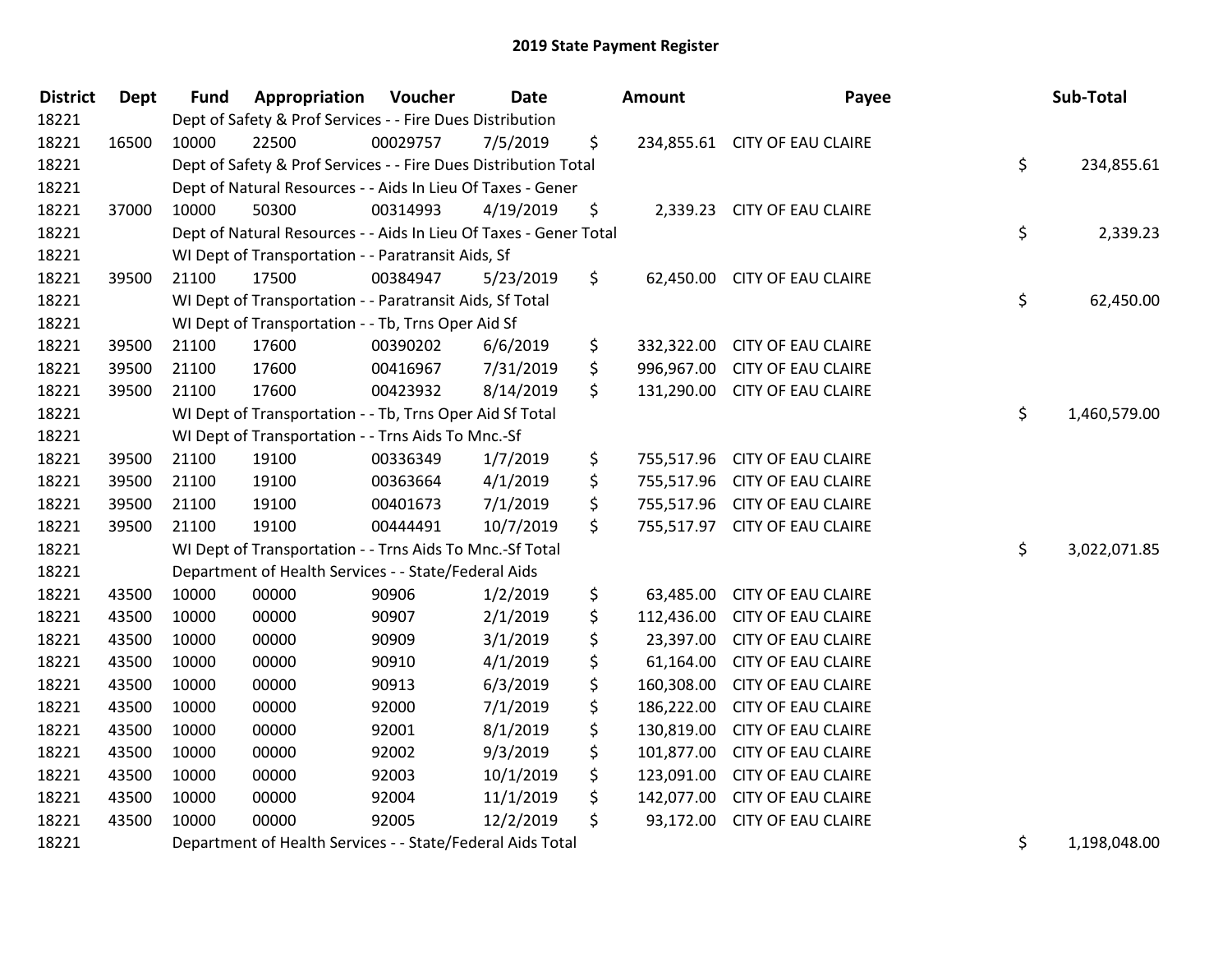| <b>District</b> | Dept  | <b>Fund</b> | <b>Appropriation Voucher</b>                                                    |           | <b>Date</b> |                     | <b>Amount</b> | Payee                           | Sub-Total          |
|-----------------|-------|-------------|---------------------------------------------------------------------------------|-----------|-------------|---------------------|---------------|---------------------------------|--------------------|
| 18221           |       |             | Department of Health Services - - Prepaid Medical Transport Reimbursement       |           |             |                     |               |                                 |                    |
| 18221           | 43500 | 10000       | 16300                                                                           | AMBULANCE | 11/18/2019  | $\ddot{\mathsf{s}}$ |               | 171,715.22 CITY OF EAU CLAIRE   |                    |
| 18221           |       |             | Department of Health Services - - Prepaid Medical Transport Reimbursement Total |           |             |                     |               |                                 | \$<br>171,715.22   |
| 18221           |       |             | Department of Military Affairs - - Regional Emergency Response Tm               |           |             |                     |               |                                 |                    |
| 18221           | 46500 | 10000       | 30600                                                                           | 00055373  | 1/28/2019   | \$                  |               | 28,988.62 CITY OF EAU CLAIRE    |                    |
| 18221           | 46500 | 10000       | 30600                                                                           | 00058705  | 4/5/2019    | \$                  |               | 28,988.62 CITY OF EAU CLAIRE    |                    |
| 18221           | 46500 | 10000       | 30600                                                                           | 00061630  | 6/5/2019    | \$                  |               | 28,988.62 CITY OF EAU CLAIRE    |                    |
| 18221           | 46500 | 10000       | 30600                                                                           | 00067801  | 10/8/2019   | \$                  |               | 28,988.62 CITY OF EAU CLAIRE    |                    |
| 18221           |       |             | Department of Military Affairs - - Regional Emergency Response Tm Total         |           |             |                     |               |                                 | \$<br>115,954.48   |
| 18221           |       |             | Shared Revenue and Tax Relief - - Expenditure Restraint Program                 |           |             |                     |               |                                 |                    |
| 18221           | 83500 | 10000       | 10100                                                                           | 00048762  | 7/22/2019   | \$                  |               | 1,151,643.72 CITY OF EAU CLAIRE |                    |
| 18221           |       |             | Shared Revenue and Tax Relief - - Expenditure Restraint Program Total           |           |             |                     |               |                                 | \$<br>1,151,643.72 |
| 18221           |       |             | Shared Revenue and Tax Relief - - County And Municipal Aid                      |           |             |                     |               |                                 |                    |
| 18221           | 83500 | 10000       | 10500                                                                           | 00048762  | 7/22/2019   | \$                  |               | 912,170.45 CITY OF EAU CLAIRE   |                    |
| 18221           | 83500 | 10000       | 10500                                                                           | 00053058  | 11/18/2019  | \$                  |               | 4,997,250.66 CITY OF EAU CLAIRE |                    |
| 18221           |       |             | Shared Revenue and Tax Relief - - County And Municipal Aid Total                |           |             |                     |               |                                 | \$<br>5,909,421.11 |
| 18221           |       |             | Shared Revenue and Tax Relief - - Exempt Computer Aid                           |           |             |                     |               |                                 |                    |
| 18221           | 83500 | 10000       | 10900                                                                           | 00045924  | 7/22/2019   | \$                  |               | 278,000.32 CITY OF EAU CLAIRE   |                    |
| 18221           | 83500 | 10000       | 10900                                                                           | 00047816  | 7/22/2019   | \$                  |               | 81,672.93 CITY OF EAU CLAIRE    |                    |
| 18221           |       |             | Shared Revenue and Tax Relief - - Exempt Computer Aid Total                     |           |             |                     |               |                                 | \$<br>359,673.25   |
| 18221           |       |             | Shared Revenue and Tax Relief - - Utility Aid                                   |           |             |                     |               |                                 |                    |
| 18221           | 83500 | 10000       | 11000                                                                           | 00048762  | 7/22/2019   | \$                  |               | 98,340.41 CITY OF EAU CLAIRE    |                    |
| 18221           | 83500 | 10000       | 11000                                                                           | 00053058  | 11/18/2019  | \$                  |               | 605,652.79 CITY OF EAU CLAIRE   |                    |
| 18221           |       |             | Shared Revenue and Tax Relief - - Utility Aid Total                             |           |             |                     |               |                                 | \$<br>703,993.20   |
| 18221           |       |             | Shared Revenue and Tax Relief - - Personal Property Aid                         |           |             |                     |               |                                 |                    |
| 18221           | 83500 | 10000       | 11100                                                                           | 00040460  | 5/6/2019    | \$                  |               | 290,713.21 CITY OF EAU CLAIRE   |                    |
| 18221           | 83500 | 10000       | 11100                                                                           | 00042547  | 5/6/2019    | \$                  |               | 19,617.21 CITY OF EAU CLAIRE    |                    |
| 18221           |       |             | Shared Revenue and Tax Relief - - Personal Property Aid Total                   |           |             |                     |               |                                 | \$<br>310,330.42   |
| 18221           |       |             | Shared Revenue and Tax Relief - - School Lvy Tx/First Dollar Cr                 |           |             |                     |               |                                 |                    |
| 18221           | 83500 | 10000       | 30200                                                                           | 00045243  | 7/22/2019   | \$                  |               | 8,323,018.60 CITY OF EAU CLAIRE |                    |
| 18221           | 83500 | 10000       | 30200                                                                           | 00048127  | 7/22/2019   | \$                  |               | 1,225,806.86 CITY OF EAU CLAIRE |                    |
| 18221           |       |             | Shared Revenue and Tax Relief - - School Lvy Tx/First Dollar Cr Total           |           |             |                     |               |                                 | \$<br>9,548,825.46 |
| 18221           |       |             | Shared Revenue and Tax Relief - - Payments For Municipal Svcs                   |           |             |                     |               |                                 |                    |